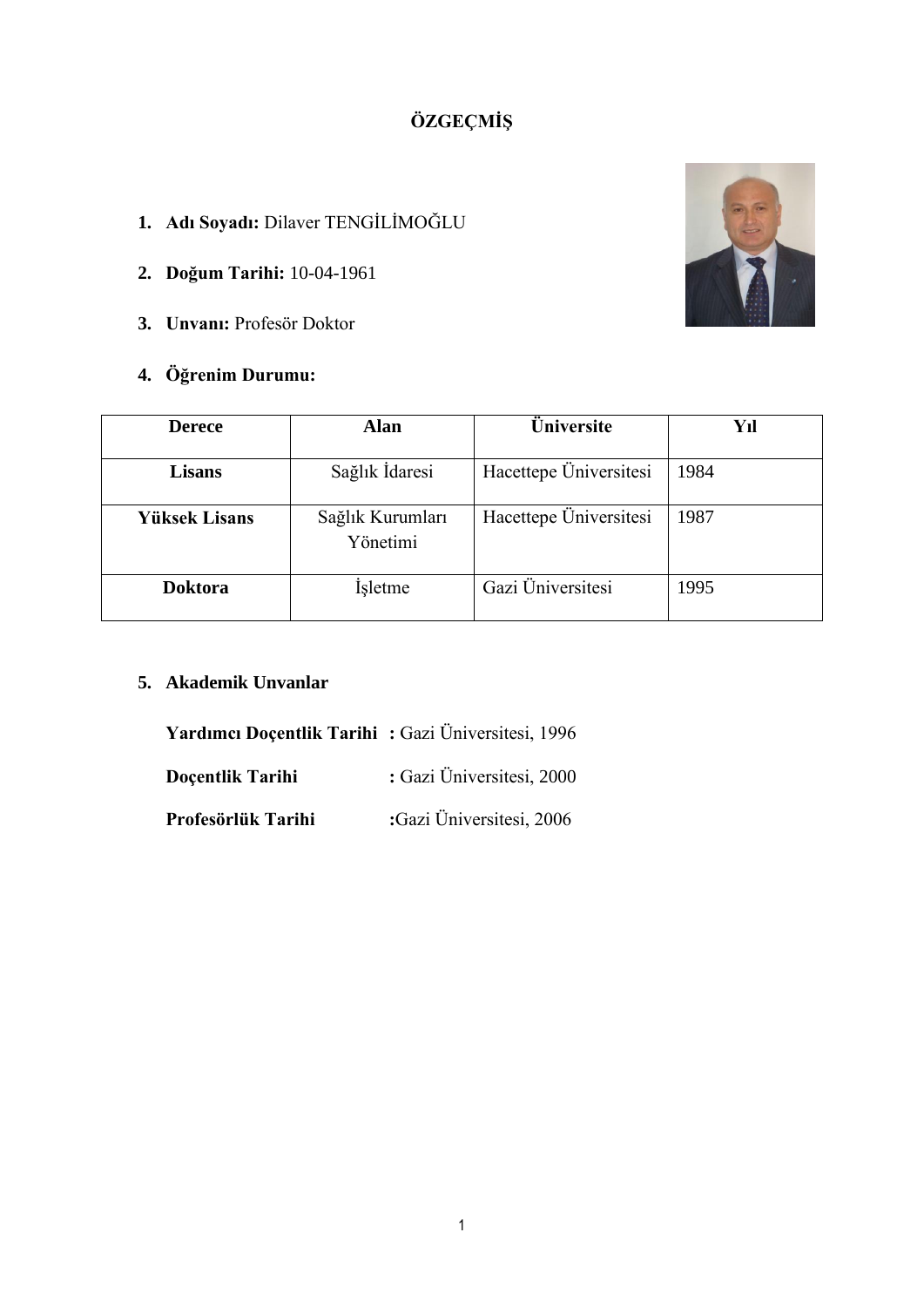## **6. Yayınlar**

### **6.1. Uluslararası hakemli dergilerde yayınlanan makaleler (SCI & SSCI & Arts and Humanities)**

- **Tengilimoğlu, D**., Gönüllü, U., Işık, O., Tosun, N., Zekioğlu, A., Tengilimoğlu, O., Younis, M., (2022). The Problems Experienced by Employees with Chronic Disease during the COVID-19 Pandemic. International Journal of Environmental Research and Public Health, 19(1), 10.3390/ijerph19010578.
- Isik, O; **Tengilimoglu, D**; Tosun, N; Zekioglu, A; Tengilimoglu, O. (2021). Evaluating the Factors (Stress, Anxiety and Depression) Affecting the Mental Health Condition of Nurses During the COVID-19 Pandemic. Evaluation & The Health Professions (SSCI) https://doi.org/10.1177/01632787211062660
- Işık, O., **Tengilimoğlu**,D., Tekin, P.Ş., Tosun, N., Zekioğlu, A., (2021), Evaluation of Students' Opinions Regarding Distance Learning Practices in Turkish Universities During the Covid-19 Pandemic, YüksekÖğretim Dergisi, Vol.11, doi:10.2399/yod.20.006000; Copyright © 2021, Deomed (ESCI)
- **Tengilimoğlu, D**., Zekioğlu, A., Budak, F., Eriş, H., Younis, M., (2021), Refugees' Opinions about Healthcare Services: A Case of Turkey, Healthcare, Vol. 9, ıssue 5, April 2021, 490, doi.org[/10.3390/healthcare9050490](https://www.mdpi.com/2227-9032/9/5/490) , **ISSN: 2227-9032** (SSCI)
- Akyüz F., **Tengilimoğlu, D.,** Özkanan, A., Akyüz , S., ( 2021) An Examination of the Relationships between Nurses' Team work Attitudes, Confilicts with College and Job Satisfaction: an example of a Public Hospital, Hospital Topics, Published online: 19 Jul 2021, Doi.org/10.1080/00185868.2021.19550089. ISSN: 0018-5868 Online ISSN: 1939-9278 (Scopus).
- **Tengilimoğlu D.**, Zekioğlu, A., Tosun, N., Işık, O., Tengilimoğlu, O., (2021). Impacts of COVID-19 Pandemic Period on Depression, Anxiety and Stress Levels of the Healthcare Employees in Turkey, Legal Medicine, Vol. 48, 101811. ( SSCI)
- Taş M. Ö., **Tengilimoğlu, D.**, Atilla E. A. (2019), A Research for Determining the Opinions on City Hospitals Example of Ankara, the Capital City, International Journal of Health Planning and Management, vol.2 Isuue 4, pp.140-159, DOI: [10.31201/ijhmt.614614](https://doi.org/10.31201/ijhmt.614614)
- Menaw, W. A., **Tengilimoğlu,** D., Dziegielewski, S.F., (2018), Health Beliefs and Attitudes: A Comparison Between Turkey and Palestine, Journal of Social Service Research, 44(1), 19-29. doi:10.1080/01488376.2017.1374316.
- Ekici, Ö, **Tengilimoğlu,** D., Işık, O., (2017), Evaluating the current situation of oral And Dental healthcare services in turkey and recommending solutions, [Health Policy](http://www.sciencedirect.com/science/journal/22118837)  [and Technology,](http://www.sciencedirect.com/science/journal/22118837) [Volume 6, Issue 3,](http://www.sciencedirect.com/science/journal/22118837/6/3) September 2017, Pages 368-378,
- **Tengilimoğlu**, D., Sarp, N., Yar, C. E., Bektaş, M., Hıdır, M. N., Korkmaz, E., (2017)."The consumers' social media use in choosing physicians and hospitals: the case study of province of İzmir", International Journal of Health Planning and Management, vol. 32 Isuue 1, pp.19-35, DOI: 10.1002/hpm.2296.punlished Jan-Mar 2017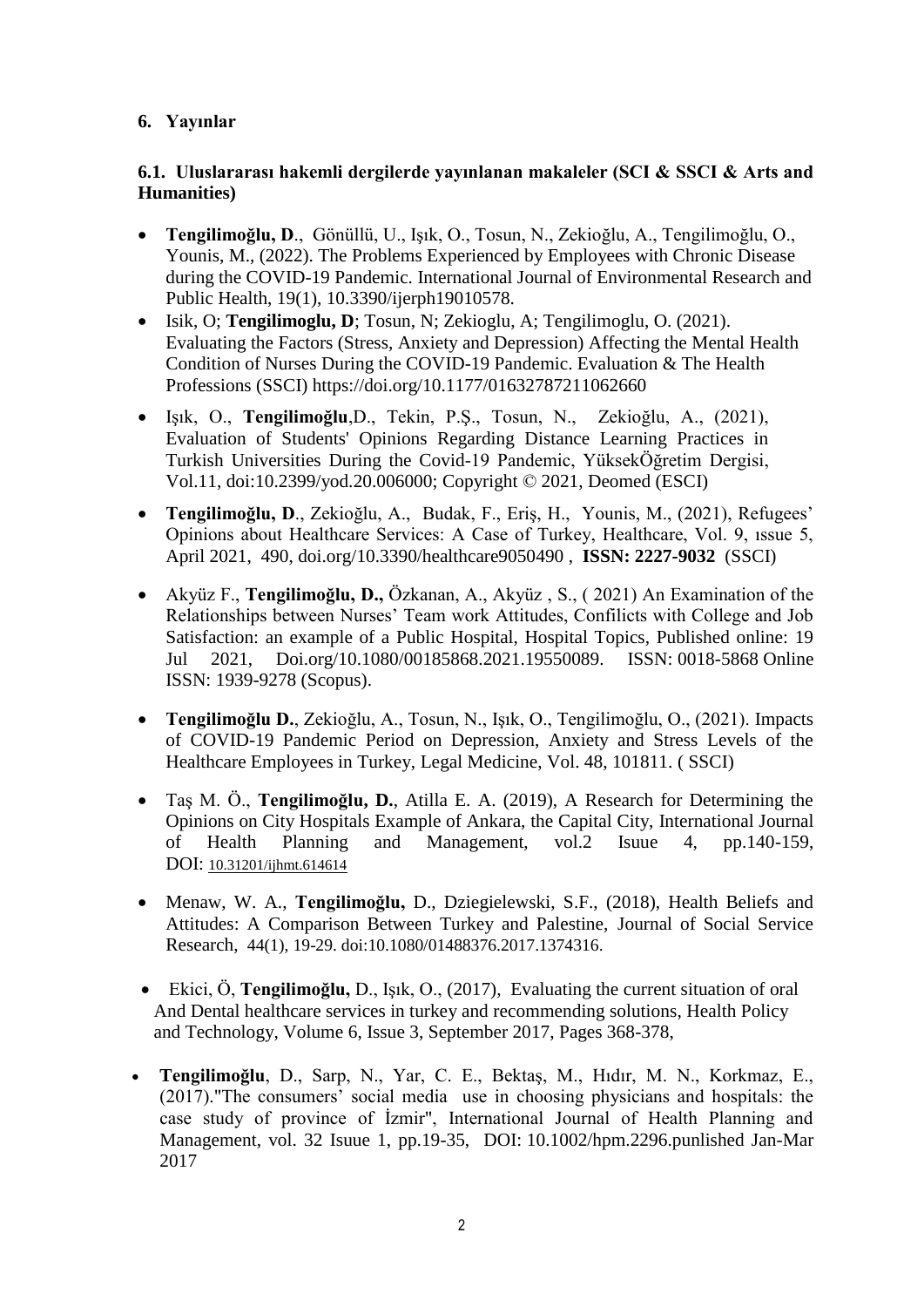- Tekingunduz, S., Top M., **Tengilimoğlu**, D., Karabulut, E., (2017), Effect of organisational trust, job satisfaction, individual variables on the organisational commitment in healthcare services, Total Quality Management and Business Exellence, 2017, vol.28, issue 5-6, pp. 522-541, ttp://dx.doi.org/10.1080/14783363.2015.1099428.
- (2015). Atilla, A. E., **Tengilimoğlu**, D., Durdu-Kılıç, T., Ekiyor, A.,"Listening to the Voice of the Parents: The Marketing Function, Market Orientation and Performance in Hospitals in Emerging Markets", Studies on Ethno-Medicine, Vol. 9, No: 1, pp. 25-41.
- **Tengilimoğlu**, D., Güzel, A., Toygar, A., Akıncı, F. Dzigieleswki, S. F., (2015), "Informal Payments in Health Systems: Evidence from Turkey", Journal of Social Service Research, 0:1–13, 2015, ISSN: 0148-8376 print / 1540-7314 online, DOI: 10.1080/01488376.2015.1058880
- **Tengilimoğlu**, D., Çelik Y, Akbolat M, Işık O., Kurtuldu A, (2013), "Assessment of Health Administration Education: A Field Practice in Turkey", J. Asian Dev. Stud, Vol. 2, Issue 1, (March). ISSN 2304-375X.. (20-35).
- **Tengilimoglu**, D., Akbolat M, Isık O, Kılıc T. D., Demirkol T., (2013), "Do Socio-Demographical Characteristics of Healthcare Professionals Influence their Perceptions of Patient Safety in Hospitals? Evidence from Turkey", J. Asian Dev. Stud, Vol. 2, Issue 1,(March). ISSN 2304-375X.. (77-92).
- **Tengilimoğlu**, D., Kılıç, Dursun T., Özdemir D., (2012),"Preferences, Attitudes and Behaviors of Health Services Consumers in Turkey" , the American Journal Health Behavior, Vol.36, number 2, pp.203-217.. <http://dx.doi.org/10.5993/AJHB.36.2.6>, ISSN [1087-](http://www.ingentaconnect.com/content/png/ajhb;jsessionid=s5t1ywvaocn0.victoria) [3244](http://www.ingentaconnect.com/content/png/ajhb;jsessionid=s5t1ywvaocn0.victoria) (Print); ISSN: [1945-7359](http://www.ingentaconnect.com/content/png/ajhb;jsessionid=s5t1ywvaocn0.victoria) (Online)
- Işık O., **Tengilimoğlu,** D., Akbolat M., (2011), Measuring health care quality with the Servqual method:a comparison in public and private hospitals, Health Med, Vol.5, number 6, suppl.1/2011, pp. 1921-1931. .
- **Tengilimoğlu** D, Akdemir F., Dziegielewski, S.F., "(2010), The Effect of The Mobbing on Organizational Commitment in Hospital: A Field Study", Journal of Social Services Research, Vol 67, number 2, p.128-141. .
- Ekiyor A , **Tengilimoglu** D., Ertürk E., Yeniyırt S., Ertürk E., (2010), Relationship Marketing and Customer Loyality: An Empiricial Analysis iin the Healthcare Industry", The Business Review Cambrige, Vol.14, Number 2, Summer. (244-249).
- Kısa, A .,**Tengilimoğlu**, D.,"Patients'Rights in Turkey", (2002), Clinical Research and Regulatory Affairs, Vol.19, No.1, p.55-62..
- **Tengilimoğlu**, D., Kısa, A., Dziegielewski, S.,Patients Satisfaction in the Country of Turkey: Differences Between Public and Private Hospitals", Journal of Community Health, Vol. 24 (1), February 1999, p. 73-91. .
- **Tengilimoğlu**, D., Kısa, A., Dziegielewski, S., (1999), "Consumer Opinions with Ancillary Services: Improving Services Delivery in Turkey", Journal of Medical Systems, Vol.23 (5), p. 363-373.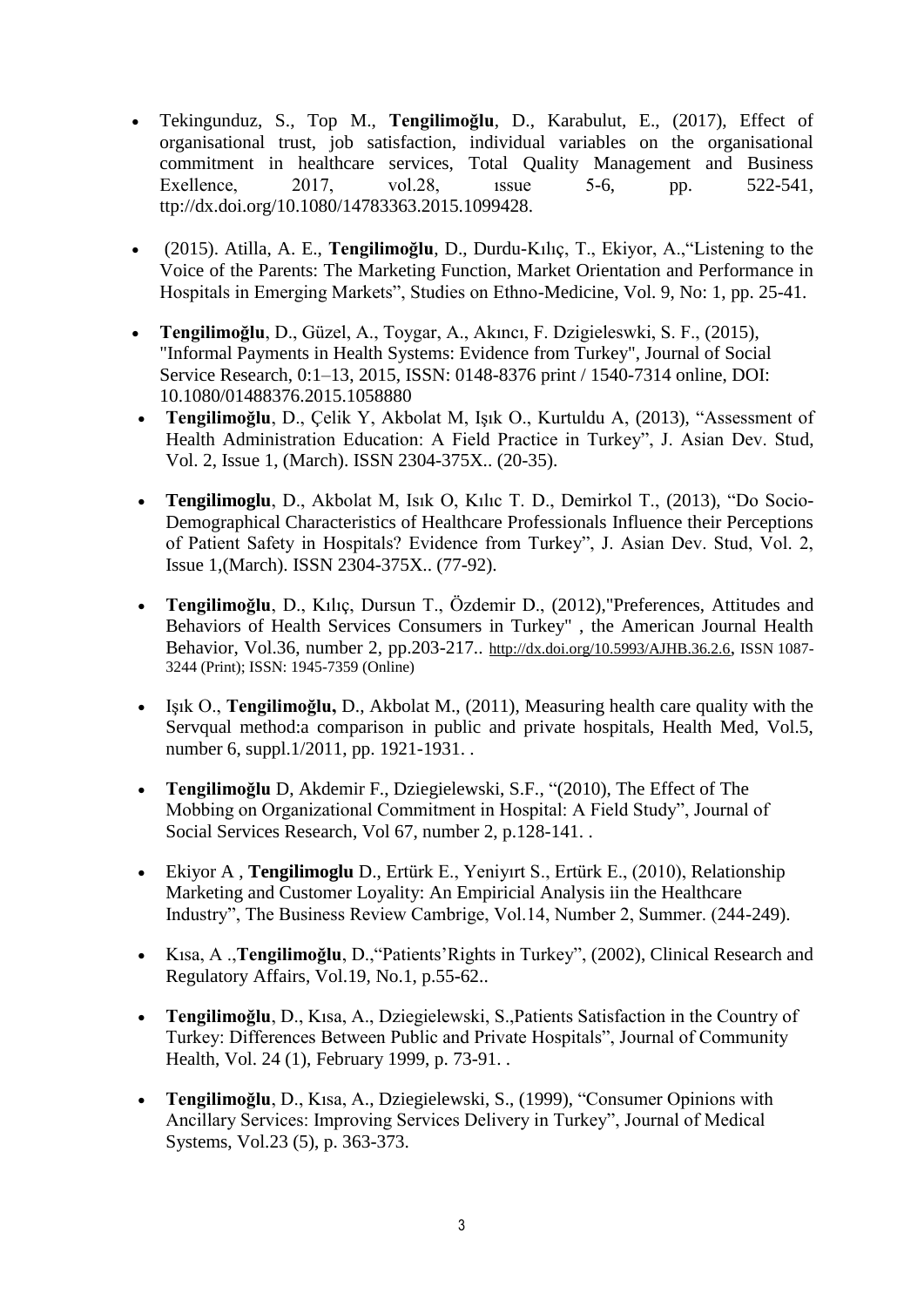#### **6.2. Uluslararası alan indexlerinde taranan diğer hakemli dergilerde yayınlanan makaleler**

- Reyhanoğlu, İ., **Tengilimoğlu,** D., (2021) A Field Study Towards Determining The Factors That Affect Preferences For Travel Mode Between City Pairs in Turkey, Üçüncü Sektör Sosyal Ekonomi Dergisi, (Third Sector Social Economic Review), 56(4) 2021, 2260-2279 doi: 10.15659/3.sektor-sosyal-ekonomi.21.10.1670 ( TR dizin)
- **Tengilimoğlu, D**., Mansur, F., Saffar, P. A.K., Tengilimoğlu, E., (2021), The Evaluation of the Opinions and Satisfaction of International Students about Distance Education Delivered Due to Covid-19 Pandemic: A Case of Turkey, Afyon Kocatepe Üniversitesi Sosyal Bilimler Dergisi, Cilt: 23, Sayı: 4, Aralık 2021, 1404-1418 Afyon Kocatepe University Journal of Social Sciences, Volume: 23, No: 4, December 2021, 1404-1418, (TR Dizin)
- **Tengilimoğlu, D.**, Şenel Tekin, P., Zekioğlu, A., Dursun Kılıç, T., (2020) "Consumer Awareness, Attitude, and Behavior Related to Rational Use of Medicines in a Developing Country Context: the Case of Turkey", Open Access Macedonian Journal of Medical Sciences, Vol. 8, Issue E, 162-171. (Scopus index).
- **Tengilimoğlu, D.,** Ekiyor, A., Güzel, A., Tekin, E., (2021), The Use of Social Media Devices in Choosing Dentist, Dentistry, Doi: 10.37591/RRJoD., vol. 12, ussue 1, ( Alan İndeksi).
- Köroğlu, G., **Tengilimoğlu,** D., (2021), Sağlık Çalışanlarına göre Medikal Turizm Endeksi Faktörlerinin değerlendirilmesi, Uluslararsı Sağlık Yönetimi ve Stratejileri Araştırma Dergisi, Vol 7, Sayı 2, s. 261-275. (Alan İndeksi).
- **Tengilimoğlu,** D., (2021) Sağlık turizmi ve devlet teşvikleri, Journal of Life Economics, 8 (1), 1-10, Doi 10.15637/jlecon.8.1.01 ( Alan İndeksi)
- Çavdar, M., **Tengilimoğlu**, D., Erkal P., (2021) , The Moderating Role of Demographics Properties in the Effect of Burnout Level on Organizational Commitment in Healthcare Professionals.Turkish Studies-Economics, Finance, Politics, 16 (1), 159-171, Doi: 10.47644/Turkish studies.47826(Alan İndeksi)
- Sarıalp, S., **Tengilimoğlu, D.,** (2020), Sağlık Sektöründe , Tüketici Satınalma Davranışında Sosyal Medya Reklamlarının Etik Boyutu,Hacettepe Sağlık İdaresi Dergisi 2020, 23, (1), 93-114, (TR dizin).
- Taşar, A., **Tengilimoğlu, D.,** Ekiyor A., Güzel, A., (2020) "The Relationship between Leadership Styles and Organisational Citizaship Behavior of Healthcare Professionals: Case of Mus State Hospital", International Journal of Health Management and Tourism, Vol. 4, Issue 1, 11-18.
- Öngören Sani, K., **Tengilimoğlu, D**., Tosun N., (2020), 112'ye yapılan başvuruların ve 112 çalışanlarının karşılaştığı sorunların değerlendirilmesi, Cumhuriyet Tıp Dergisi Vol.42, n 4, s.466-472. (Alan İndeksi)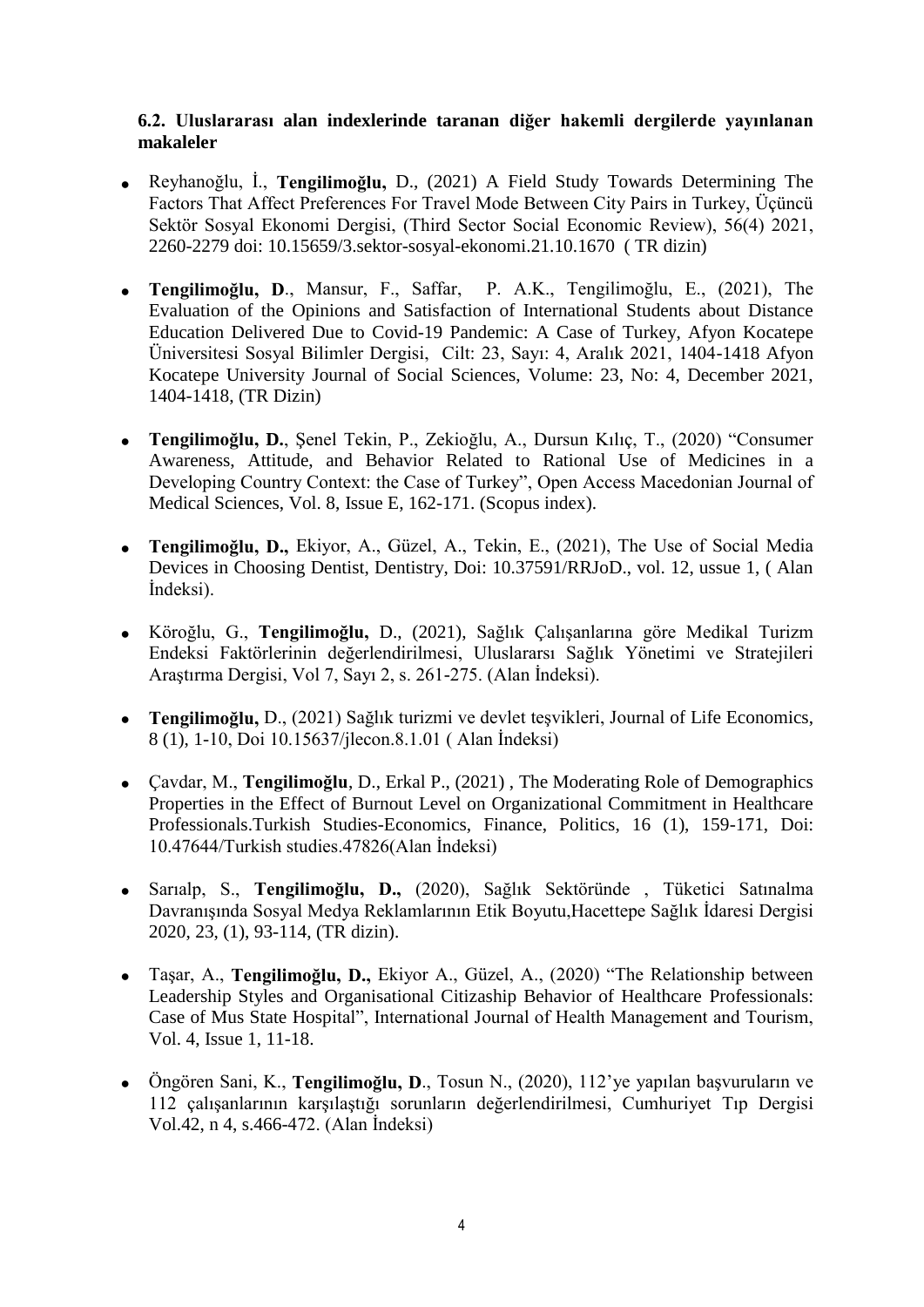- **Tengilimoğlu**, D., Güzel, A., Aykan, C., Tengilimoğlu, E., Boduroğlu, E., (2018) "The Evaluatıon Of The Dıgıtal Marketıng Actıvıtıes Of Thermal Facilities And JCI Accredited Hospitals In Terms Of Health Tourism", International Journal of Health Management and Tourism, Vol. 3, Issue 2, pp. 108-121.
- Naldöken, Ü., **Tengilimoğlu, D**.,(2017), A field study on determining the effects of organizational climate in terms of social interaction on knowledge management at health organizations Journal of Economics and Management, Vol. 29 (3) • 2017, pp. 75-101. ISSN 1732-1948
	- **Tengilimoğlu,** D., Menawi, W., Dinçer, M., Kisa, A.,Younis, M.Z., (2016)," Evaluation of the Family Medicine Practice in Ankara Province by Family Phsicians"**,** Journal of Health and Human Services Administration**,** Vol.39, No:2.p.186-216.
	- **Tengilimoğlu**, D., Kurumlu., Y., **(**2016),"Hotel Services in Health Tourism: Sample of Turkey" Asian Journal of Economics, Business and Accounting Vol 1 no:(4): pp.1-11, 2016; Article no.AJEBA.29923.
	- **Tengilimoğlu**, D , Elif, Ç., Güzel, A., (2016) ,"The Effect of Safety Culture on Safety Performance: Intermediary Role of Job Satisfaction, British Journal of Economics, Management & Trade, 15(3): 1-12, 2016, Article no.BJEMT.29975 ISSN: 2278- 098X SCIENCEDOMAIN international.
	- Torun, N., **Tengilimoğlu,** D., Khan M.M., (2016), Home Health Services in Turkey:A Case Study Based on Patient Survey of Home Health Care Users in The Province of Ankara, International Journal of Health Management and Tourism **(**IJHMT), Vol.1, Issue.2, pp. 77-97.
	- Abbasoğlu, Ş., **Tengilimoglu**, D., Ekiyor, A., (2016), The Perception of Organizational Justice and Its Impact on Work Motivation of Employees:As Empiritical Investment, International Journal of Health Management and Tourism **(**IJHMT), Vol.1, Issue.1, pp. 14-28.
	- Gürcü M., Başar, B., Varol, M., **Tengilimoğlu, D.,** (2016 , "A Multidisciplinary Approach to Suicide Tourism", International Journal of Health Management and Tourism (IJHMT)**,** Vol.1, Issue.3, pp..25-36.
	- Güzel, A., **Tengilimoğlu**, D., Ekiyor A., (2015),Social media and hospital brands: A field study in Turkey , Journal of Economics and Management, vol 22 (4), pp.16-31.
	- Koçoğlu C., **Tengilimoglu** D., Ekiyor A., Guzel A., (2015), The Effects of Brand Loyalty on the Consumer Buying Behaviors: The Example of Perfume in the Province Of Ankara" International Journal of Humanities and Management Sciences (IJHMS) Volume 3, Issue 5 , pp.318-323, (2015) ISSN 2320–4044 (Online).
	- Özkan E., **Tengilimoğlu**, D., Yılık P., (2015), "The Interaction Between Organizational Silence Climate And Employees Behaviors In The Field Of Health ", International Conference on Marketing and Business Development Journal, Vol I, No. 1/2015, p.p. 252-260.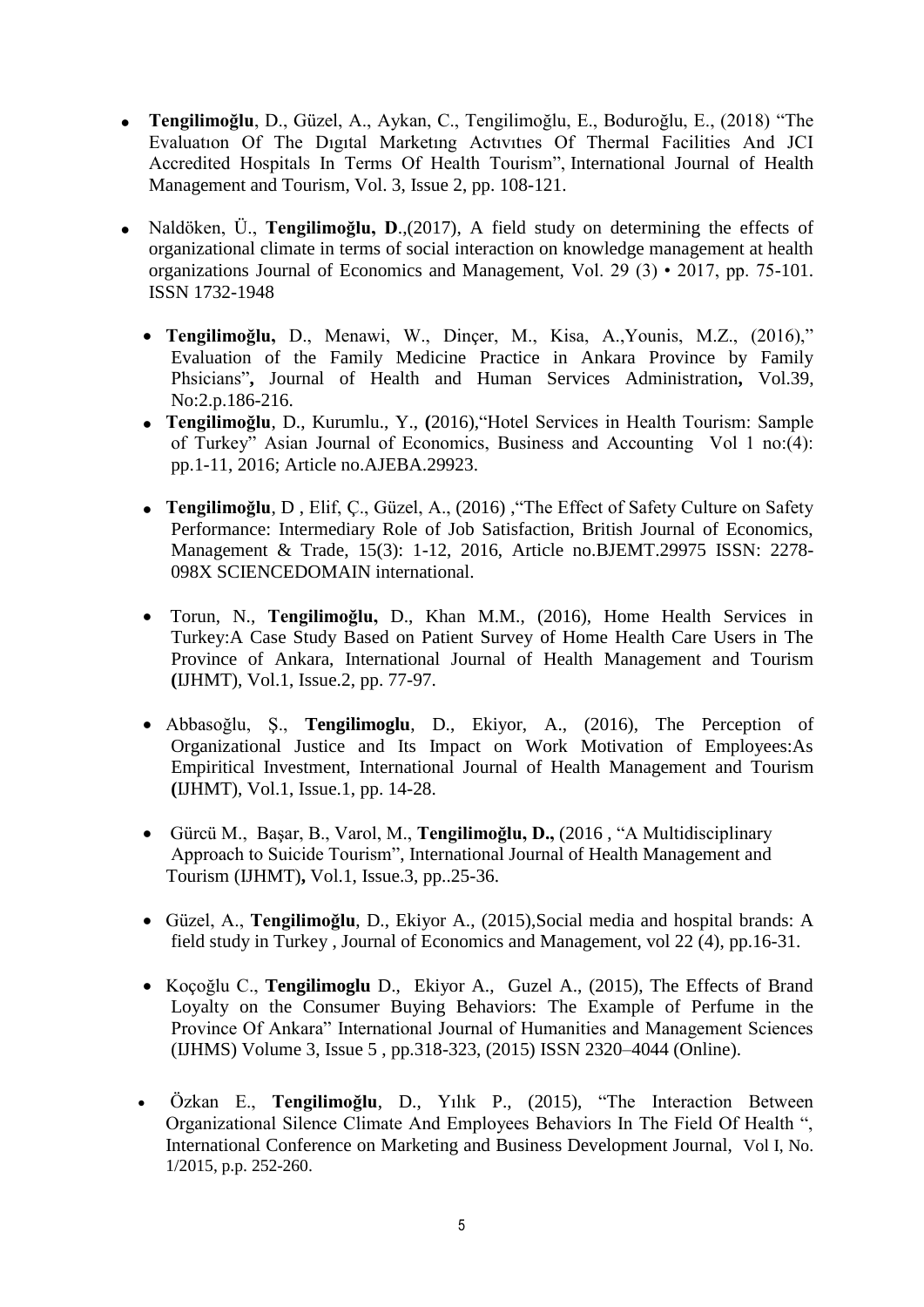- Badour, M., **Tengilimoğlu**, D., Ekiyor, A., (2015), "The Effects of Enviromental and Organizational Factors in the Decision Making of Hospital Administrators", British Journal of Applied Sciences & Technology, Vol. 9, No: 3, pp. 295-306. ISSN: 2231- 0843
- **Tengilimoglu**, D.,Taş D., Eşiyok S. E., Bircan İ., Güzel, A., (2014), "Health Tourism and Patient Satisfaction in Turkey: the Ankara Example", International Journal of Economic Practices and Theories, Vol. 4, No. 5, Special issue on Marketing and Business Development, ISSN 2247–7225
- **Tengilimoglu**, D., Ekiyor A., Ertürk E., (2010), "Relationship Marketing in Health Organization and its effect on Customer Loyalty", China-USA Business Review, Semptember,2010, Vol.9, number 9, p.17-T29..
- Ünalan D, **Tengilimoğlu,** D, Akdemir F.,(2009), An Empirical Study to Measure the Communication Skills of the Manager aAssistants, Medical secretaries and Office workers in the Public sector, The Journal of American Academy of Business, Cambridge, March 2009;14(2):245-250. ISSN-1540-1200..
- **Tengilimoğlu**, D., Yeşiltaş, M., Kısa, A., Dziegielewski, S., (2007), " The Role of Public Relations Activities in Hospital Choice " , Health Marketing Quarterly, Issue 24, Number 3-4, p.19-32..
- Yiğit, V., **Tengilimoğlu**, D., Kısa, A, Younis, Mustafa Zeeden, (2007), " Outsourcing and Its Implications For Hospital Organizations in Turkey", Journal Of Health Care Finance, vol.33, Issue 4, p.86-92..
- **Tengilimoğlu**, D., Çelik, Y., Ülgü, M., (2006), Comparison of Computing Capability and Information System Abilities of State Hospitals Owned by Ministry of Labor and Social Security and Ministry of Health, Journal of Medical Systems, Vol. 30, Number 4, p.269-275,.
- **Tengilimoğlu**, D., Kısa, A., (2005), "Conflict Management in Public University Hospitals in Turkey: A Pilot Study" , The Health Care Manager, Vol.24, Number 1, p.55-60. .
- **Tengilimoğlu**, D., (2005), "Kamu Ve Özel Sektör Örgütlerinde Liderlik Davranışı Özelliklerinin Belirlenmesine Yönelik Bir Alan Çalışması, Elektronik Sosyal Bilimler Dergisi, E- Sosder, Yıl, 2005, Sayı 14., s.1-16..
- **Tengilimoğlu**, D., Kısa, A, Ekiyor, A., (2004), "The Pharmaceutical Sales Rep/Physician Relationship in Turkey: Ethical Issues in an International Context, Health Marketing Quarterly, Vol. 22, Issue: 1 , p.21-39..
- **Tengilimoğlu**, D., Korkmaz, S., Akinci, F., Parsons, A.L., (2004), "Managerial Implications of Medical Sales Representative Perceptions of Job Duties, Job Qualifications, and Other Performance-Related Issues", Health Marketing Quarterly, Vol. 22, Issue 2, p.3-26. .
- Akıncı, F., A. E.Esatoğlu, A.E., **Tengilimoğlu**, D., A. Parsons, A.L., (2004), "Hospital Choice Factors: A Case Study in Turkey", Health Marketing Quarterly, Vol. 22, Issue 1, p.3 - 19 ..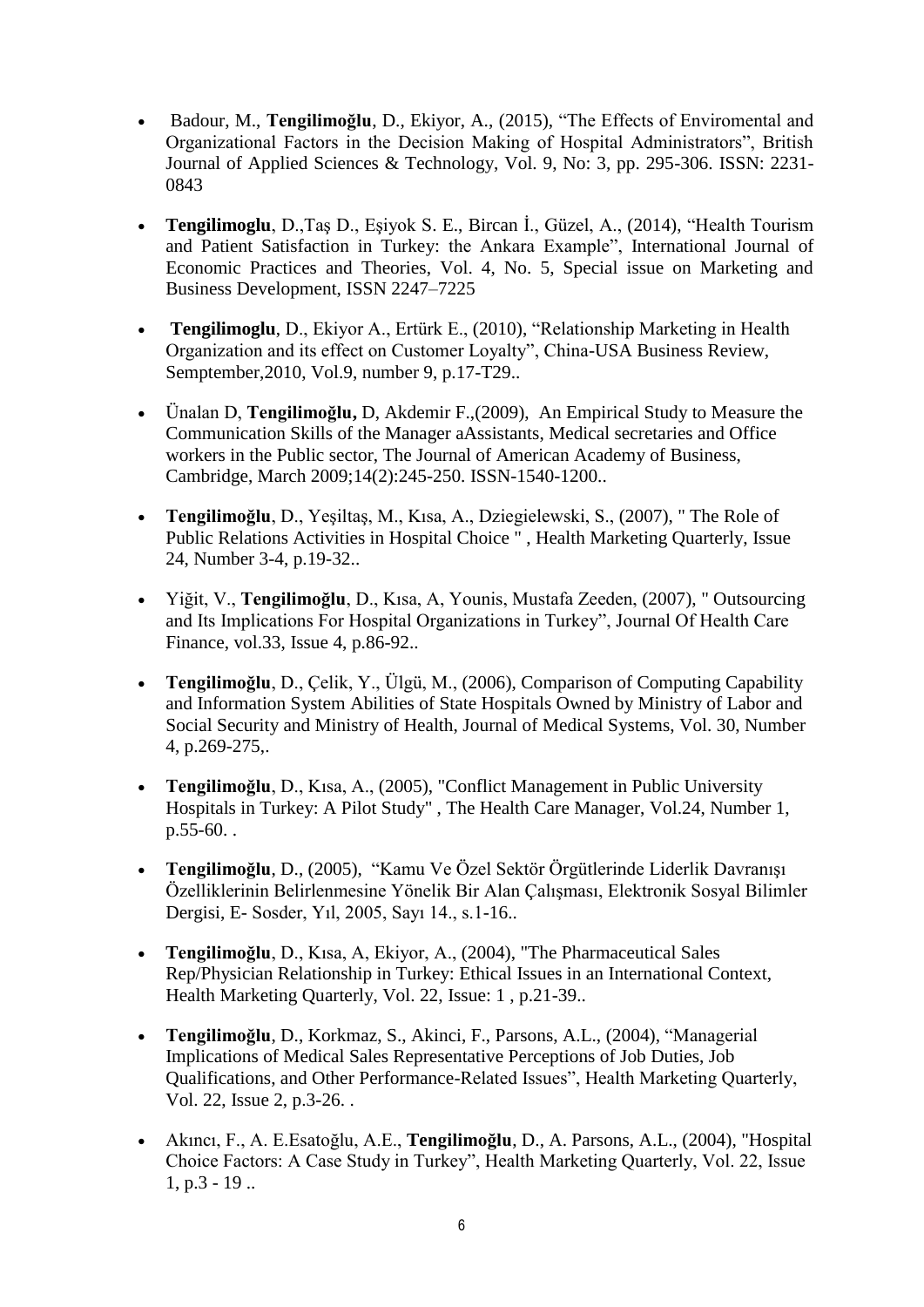- Şimşek, Ş., Elbaş, N.Ö, Kısa, A., Dziegielewski, S.F., **Tengilimoğlu**, D., (2004)., "Knowledge, Attitudes, and Behaviors Toward Sexually-transmitted Infections in Turkish Sex Trade Workers", Stres, Trauma, and Crisis, Vol.7, number 2, p.105-118. .
- **Tengilimoğlu**, D., Kısa, A., Dziegielewski, S., (2001), "The Measurement of Patients Satisfaction in a Public Hospital in Ankara", Health Services Management Research, Vol. 14, No.1, p.27-35.
- **Tengilimoğlu**, D., Dziegielewski,S., (2000), "Health Services Pricing in Turkey", Health Marketing Quarterly, Vol.17, (4), p.21-36..
- **Tengilimoğlu**, D., Kısa, A., Dziegielewski, S., (2000), "What Patients Know About Their Rights in Turkey", The Journal of Health and Social Policy, Vol.12(1), p.53-69.

#### **6.3. Uluslararası bilimsel toplantılarda sunulan ve bildiri kitabında (Proceedings) basılan bildiriler**

- Öztimur, A., **Tengilimoğlu, D.,** Ekiyor, A., Altan F., ( 2020) Tıbbi Cihaz Sektörün'ün Etik sorunsalı: Ankara Örneği, EUROASIA SUBMIT, Congress on Scientific Resarch and Recent Trends-6, 18-20 May 2020, Baku Euoasian University, Azerbaijan (online),
- İper, **S., Tengilimoğlu, D.**, Sonsuz, A. A., (2020) "Evaluation of the Individual Views on the COVID-19 Virus Outbreak: Izmir Guzelbahce Example, **5. International Health Sciences and Management Conference,** 9-11 Temmuz, 2020, Kırşehir ahi evran Üniversity, E-Proceeding, Isbn: 978-605-87853-6-6.
- **Tengilimoğlu,** D., ( 2019), The Effect of Leadership Behavior of Health Administrators in Health Organizations on Organizational Citizenship Perception: Muş State Hospital Case, 6 th World Conference on Health Sciences, 01-03 November 2019 Athens- Greece.
- **Tengilimoğlu,** D., ( 2019), Şehirlerarası Ulaşımda Hava Ulaşımı Tercihinde Fiyat ve Prestijin Etkisi: Bir Alan Çalışması, 4. Uluslararası Havacılık İşletmeciliği Konfernası, 18-19 October 2019 Ankara.
- **Tengilimoğlu,** D., ( 2019), Özel Hastanelerin Güncel Sorunları ve Çözüm Önerileri 3th International 13th National Congress on Health and Hospital Administration, 10- 12 October 2019 Sakarya (moderatör)
- **Tengilimoğlu,** D., ( 2019), Hasta Dostu Sağlık Hizmetleri Bağlamında Dünyada ve Türkiye'de Medikal Turizm, 4th International Health Sciences and Management Conference, 20-23 June 2019 İstanbul
- **Tengilimoğlu,** D., ( 2018), Termal İşletmeler ve Tecrübe Paylaşımı, Termal Sular ve Tamamlayıcı Tıp Sempozyumu 27 Mart 2018 Ankara. (panelist)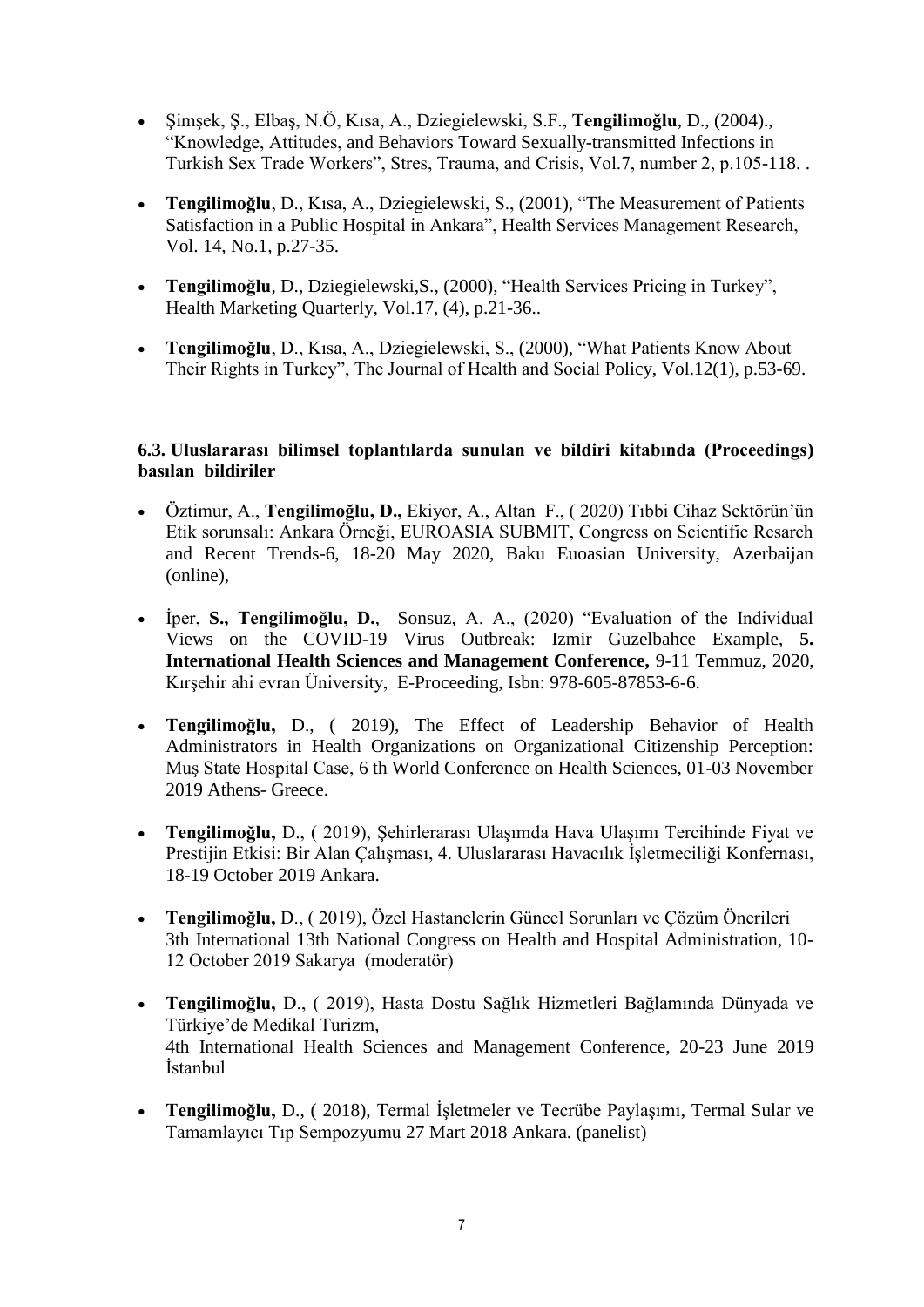- **Tengilimoğlu,** D. Mert M., ( 2019), An Intercultural Comparison on the Consumer's Shopping Behavior; The Case Study of Turkey and Sweden , CIMaR Conference, 17-20 June 2019 Ankara.
- **Tengilimoğlu,** (2019), Doğum Hizmetlerinde Sağlığın Sosyal Pazarlanması ve Etik Sorunlar, Ebelik ve Doğum Sempozyumu, 3 Mayıs 2019 Ankara.
- **Tengilimoğlu,** D., ( 2017), Importance of Branding in Medical Tourism, Hestourex, World Health and Sport Tourism Congress, 6-9 April 2017 Antalya. (Abstract).
- **Tengilimoğlu**, D., Tekin, P. Ş., Kurtuldu, A., Kılıç, T.D., ( 2018), Are Consumers Rational in Their Use of Medications? Examining Consumer Awareness, Attitudes, and Behaviors Related to Medicine Use in Turkey, ACME -Marketıng Educators Assocıatıon Of Collegıate Conferance, 6-9 March 2018, New Mexico, USA.
- Ekiyor, A., **Tengilimoğlu**, D., Ergün, A., ( 2017), Toplum Gözünde Hastane ve Hekim İmajı, 2 nd International Congress on Political, Economic and Social Studies (ICPESSS), 19-22 May 2017, Sarajevo/Bosnia Herzegovina, ICPESS Proceedings, Vol. 3, Social Studies, pp. 49-60.

Ersoy, İ., **Tengilimoğlu, D**., Yilik, P., (2017) Effect of viral marketing in health services on purchasing decisions of consumers, 16 th international Marketing Trend Conference, Madrid, Spain, 26-28 January 2017. (Abstract) .

- **Tengilimoğlu**, D. Düzova, S., (2015). "Job Satısfaction Of Staff Working In 112 Emergency Health Servıces In Ankara", the 7th South Asian International Conference (SAICON) , 19th-21st August 2015, Islamabad, Pakistan.
- Özkan, E, T**engilimoğlu**, D., Yılık, P. (2015)., The Interaction Between Organizational Slience Climate and Employees Behaviors in the field of Health, **the 3 rd International Conference on Marketing and Business Development (MBD),** 25-27 Haziran 2015, Bükreş.
- **Tengilimoğlu,** D., Karademir, Ö., Tuzlukaya, Ş. (2014), The Relationship Between Employee's Silence Behaviour and the Perceived Organizational Culture,: A Fieldwork on Office Employees, IMDA, International Management Development Association, Twenty Third World Business Congres, Proceeding Book, Atilim University, June 24-28, 2014, Ankara. p.101-109.
- **Tengilimoglu,** D., Atilla, E. A., Dursun-Kilic, T., ( 2014), The Effect of Market Orientation on Performance of Private, "2014 Academy of Marketing Science Annual Conference, May 21-23 2014, Indianapolis.
- **Tengilimoğlu**, D., Günvardar Y., Güzel A.,Bircan, İ., (2014), The Effects Of Shıft System On Job Satısfactıon: A Study On Nurses", Eighth International Conference on Healthcare Systems and Global Business Issues, Harlaxton College, June 23-25, 2014., United Kingdom.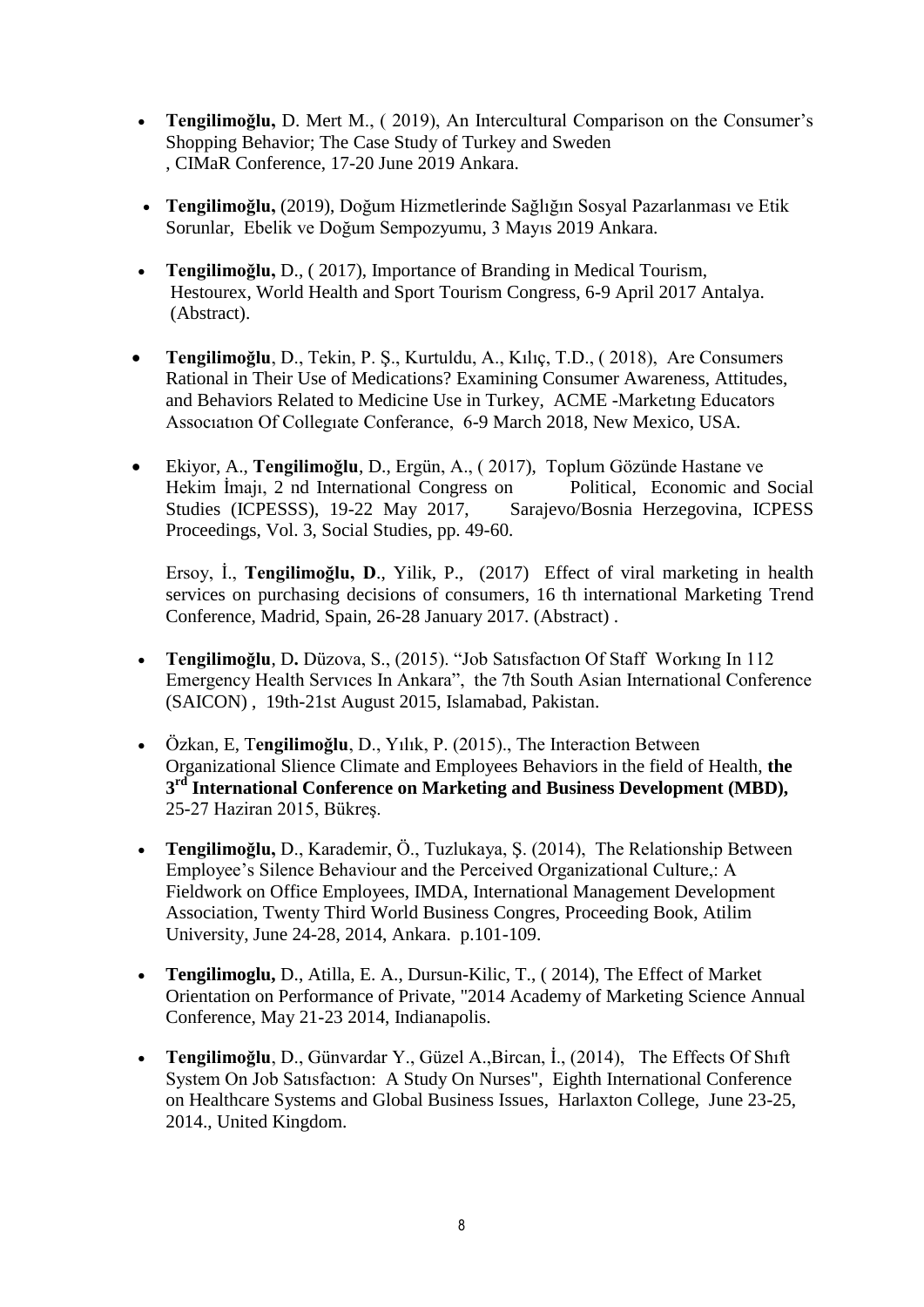- Kurtuldu A., **Tengilimoğlu**, D., (2014). "Corporate entrepreneurship in healthcare institutions and the impact to performance", International Conference on Entrepreneurship İEC ,15-16 May, 2014, İstanbul.
- **Tengilimoğlu**, D., Güzel A., Yılık P., Kallegen R., Omar M. (2013). " Core Compatenices for Tommorrows Health Care Managers : A Study in Turkey", 5 th International Conferance " Management For Stable Economy" 15-17 May, 2013, Moscow.
- **Tengilimoğlu**, D., Türe, M., Güzel A., Yılık P., Öztürk A.,(2013) "Ratıonal Use Of Drugs In Turkey": A Case Study" 7th International Conference on Healthcare Systems and Global Business Issues, National University, Jaipur, January 3-6, 2013, India.
- **Tengilimoğlu**, D., Güzel A., Kurtuldu, A., Yılık P., (2013), "Tobacco Control within the Scope of Social Marketing a Study in Turkey ", 12 th International Conferance Marketing Trends -17-19 January 2013, Paris.
- **Tengilimoğlu**, D., Guzel, A, Kurtuldu , A., Kıbrıs, Ş., (2012), A Field Study on The Satisfaction Levels of Interior and Exterior Customers ın A Private University Hospital, **,** -11 th International Conferance Marketing Trends 19-21 January 2012, Venice-Italy.
- **Tengilimoğlu**, D., Gökben, G., Yılık .P., (2011), "Strategic Marketing Planning In Tourısm Businesses: A Study On Four And Fıve-Star Chaın Hotels In Turkey", 10 th International Conferance Marketing Trends -20-22 January 2011, Paris.
- **Tengilimoğlu** D., Işık, O., Akbolat M., (2011), " A Visual Aid in Brand Positioning:an Application on Perception Maps and Hospitals", Annual Meeting of the Association of Collegiate Marketing Educators , Advances in Marketing , Proceedings Of The Annual Meeting Of The Association Of Collegiate Marketing Educators**,** Houston, TX, March 10-11, 2011.p. 27-36.
- **Tengilimoğlu** D., Ekiyor A., Ertürk E., 2010, "Relationship Marketing in Health Organizations and its Effect on Customer Loyalty", Annual Meeting of the Association of Collegiate Marketing Educators (2010), Advances in Marketing , Proceedings Of The Annual Meeting Of The Association Of Collegiate Marketing Educators, Dallas, TX, March 2-6, 2010.
- **Tengilimoğlu**, D., Ortac, R., Cetin, K.G., Kibris S., Imatayeva, E., (2010), "The Effect of 2008 Global Financial Crisis through the Private Health Enterprises in Turkey: A Field Research**",** Global Financial Crisis Conference, Bişkek, 01-05 April 2010,
- **Tengilimoğlu**, D., Balçık, P.Y., (2009), "What Should Turkey's Marketing Strategy Be In Health Tourism?" Annual Meeting of the Association of Collegiate Marketing Educators (2009) Advances Marketing, Proceedings Of The Annual Meeting Of The Association Of Collegiate Marketing Educators, Oklahoma, February 24-28, 2009.
- **Tengilimoğlu**, D., Dinçer, M, Yılık P, Gündoğan A, E., (2009), "Özel Hastanelerin Sorunlarını Belirlemeye Yönelik Bir Alan Çalışması", VII. Ulusal Sağlık Kuruluşları Yönetimi Kongresi, 21-24 Mayıs, 2009, Merit Crystal Cove Otel, Girne KKTC.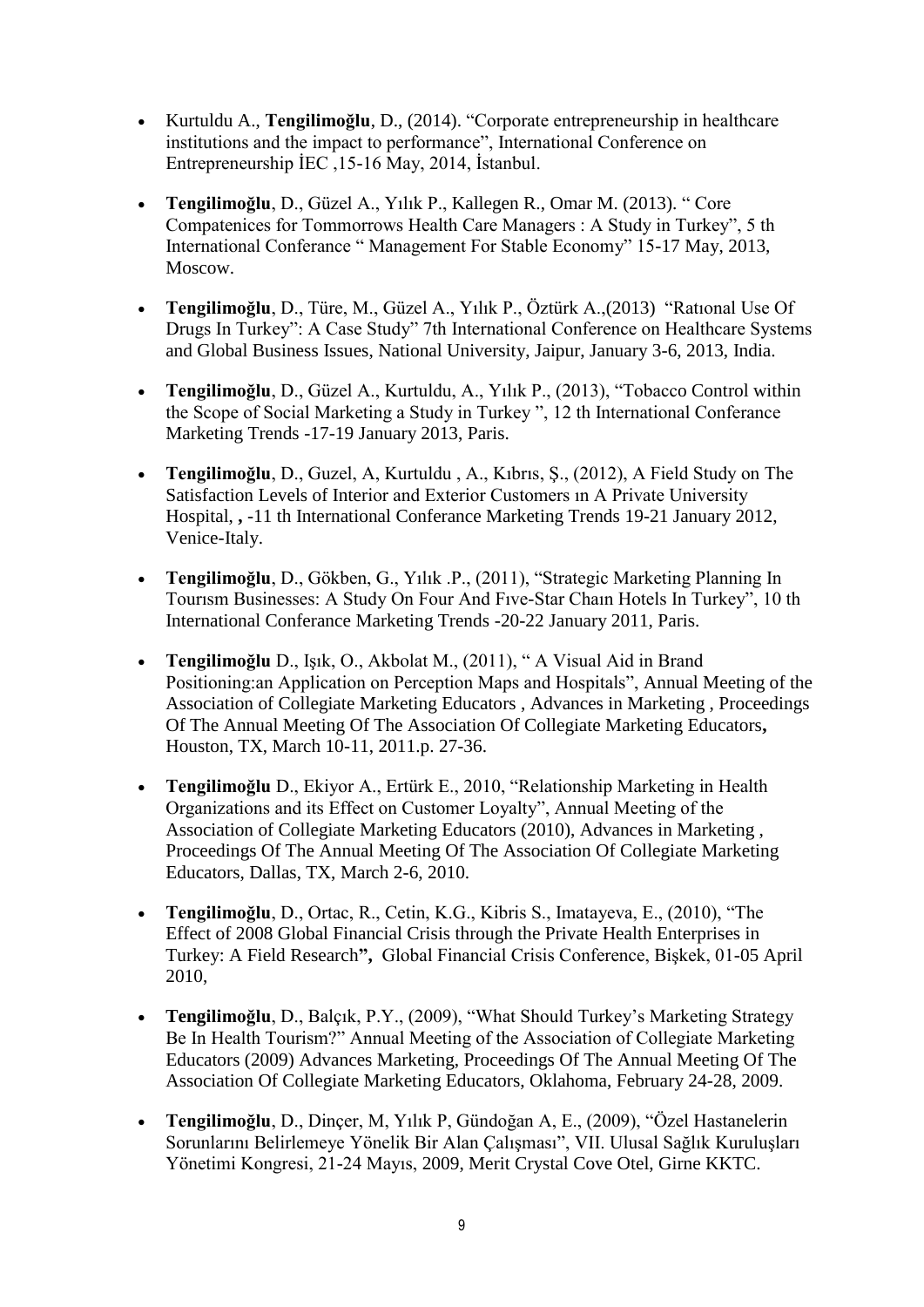- **Tengilimoğlu**, D., Pay, U., Kısa A., (2008), The Inefficiency of Performance Based Physician Payment Scheme in Turkey**,** Fifth International Conference on Health Care Systems, University of Wisconsin Milwaukee, October, 13-15 , 2008.
- Uner, M., **Tengilimoğlu**, Atilla, A.M., Akinci, F., (2008) " The Human Factor in Marketing Health Care Services: Research on the Assessment of Doctors by Their Patients", " Annual Meeting of the Association of Collegiate Marketing Educators Advances Marketing, Proceedings Of The Annual Meeting Of The Association Of Collegiate Marketing Educators, Houston TX, March 4-8 March 2008.
- **Tengilimoğlu**, D., Alkibay S, Ozturk A., (2007) " A Comparative Analysis Of State And Private Hospitals' Marketing practices In Turkey" Annual Meeting of the Association of Collegiate Marketing Educators (2007) Advances Marketing, Proceedings Of The Annual Meeting Of The Association Of Collegiate Marketing Educators, San Diego, CA, March 13 – March 17, 2007.
- **Tengilimoğlu**, D., Hasanoğlu, E., Atilla, E.A., (2007) "General Health Insurance Law and Concerns Of Hospital Administrators in Turkey", Proceedings of the Business and Health Administration Association Chicago Il, March 15-17, 2007, p.333-344.
- **Tengilimoğlu**, D., Gazi, A., D., Çetiner Ertuğrul, (2007) A Field Study Of Patient And Physician Perceptions On The Performance Based Incentive Payment System Implemented In Turkish Hospitals", Proceedings Of The Business And Health Administration Association Chicago, Il March 15-17, 2007, p.320-332.
- **Tengilimoğlu**, D., Alkibay, S., Aztürk A., (2007), "Comparison Of State Hospitals And Private Hospitals Marketing Practice In Turkey?", Association Of Collegiate Marketing Educators Federation Of Business Disciplines Annual Meeting (ACME), March 13-17, San Diego, USA.
- **Tengilimoğlu** D.,Işık, O., Atilla,E.A. (2007). "Genel Sağlık Sigortası Yasası Hakkında Hastane Yöneticilerinin Ve Hastaların Görüşlerinin Belirlenmesine Yönelik Bir Araştırma", Uluslararası Sağlık ve Hastane Yönetimi Kongresi**,** 1-3 Haziran 2007, KKTC Sağlık Bakanlığı ve Yakın Doğu Üniversitesi, Lefkoşa-KKTC.
- **Tengilimoğlu,**D., Kisa, A., Şahin, T.(2006), Ethical Problems Encountered In Health Management: A Study Among Turkish Private Hospital Administrators , Proceedings Of The Business And Health Administration Association Chicago, Il March 15-17, 2006, p.125-132
- **Tengilimoğlu,** D., Üner, M.M., Mertler, E.A., Akıncı, F.,(2004) "Graduate And Postgraduate Health Care Management Education In Turkey: Present Situation And Future Challenges", Business and Health Administration Association Meeting, Proceedings of The Business And Health Administration Association, Chicago, Il, March 17-19, 2004, Copyright Business and Health administration Association, p.471- 481.
- **Tengilimoğlu**, D., Kısa, A., (2004) "Conflict Management In Public University Hospitals In Turkey: A Pilot Study", Business and Health Administration Association Meeting Proceedings of The Business And Health Administration Association,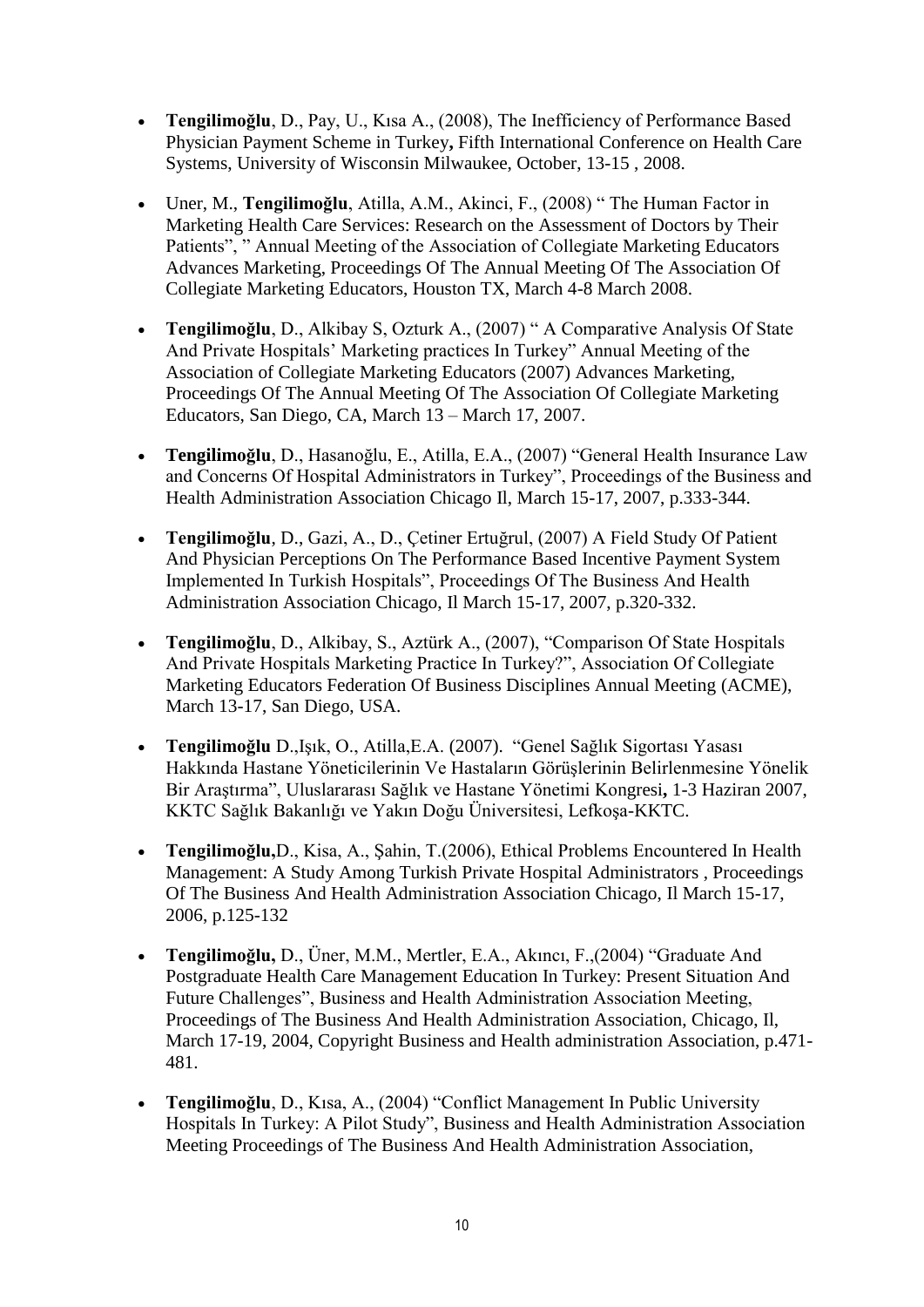Chicago, Il, March 17-19, 2004, Copyright, 2004 Business and Health Administration Association, p.57-64 (makale olarak basıldı)

- **Tengilimoğlu** D., Parilti, N., Chandra, A.,(2003) "What Do Hospital Administrators Think About Marketing In Turkey?", International Society for Research in Healthcare Financial Management, August 14–16, 2003 Baltimore, Maryland, USA Conference Proceeding, vol. 9, number 1, p.21.
- **Tengilimoğlu** D., Kısa A.,Doğan Y.S., (2002) "The Turkish Ministry Of Health's Top Administrators' Concerns On The National Development Plans And The Turkish Health Care Policy", Fifth International Conference of Strategic Issues In Health Care Management, University Of The St Andrews", 11-13, April, 2002, England, p.71.
- **Tengilimoğlu,** D., Kısa, A., Dziegielewski, S., (1999) " The Rol of Hospital Public Relations in Turkish Hospitals" Poster Presentation, AUPHA 1999 Annual Meeting, 25-27 June, 1999, Chicago,USA.,p. 27.

#### **6.4. Yazılan uluslararası kitaplar veya kitaplarda bölümler**

- Gürcü M., **Tengilimoğlu**, D., (2015), Strategic Place Branding Methodologies and Theory for Tourist Attraction, edit by, Chapter 15, Health Tourism-Based Destination Marketing. International Publisher of Progressive Information Science and Technology Research
- **Tengilimoğlu** D., and Güzel A., (2014), Intercultural Dialogue on Health Economics, Management and Policy: Challenges and Chances, Edited by Sabine Bohnet-Joschko, Zoe Boutsiol, içinde The Knowledge, Attitude and Behaviors of Adults towards, Alternative Medicine: A Study in Turkey, Athens Institute for Education and Research, 2014.

### **7.5. Yazılan Türkçe kitaplar**

- **Tengilimoğlu, D**. , Tekin, P. Ş. (2022). Sağlık Kurumlarında Halkla İlişkiler ve İletişim, Nobel Akademik Yayıncılık, Ankara.
- **Tengilimoğlu, D.,** Öztürk, Z., (editörler), (2021), Karşılaştırmalı Sağlık Sistemleri,Nobel yayıncılık,Ankara.
- **Tengilimoğlu**, **D**., (Ediör), (2020). Sağlık Turizmi. 3.baskı, Ankara-Türkiye. Siyasal Kitabevi
- **Tengilimoğlu, D.** (Edt.), (2020). Sağlık Politikası, 2. Baskı, Nobel Akademik Yayıncılık, Ankara, Eylül 2018.
- **Tengilimoğlu, D.,** Işık O, Akbolat M., (2019). Sağlık İşletmeleri Yönetimi ,9. Baskı. Nobel yayın Dağıtım, Ankara.. Ankara-Türkiye.
- **Tengilimoğlu, D**., Sağlık Hizmetleri Pazarlaması, (2020). 5. Baskı, Siyasal Yayınevi, Ankara.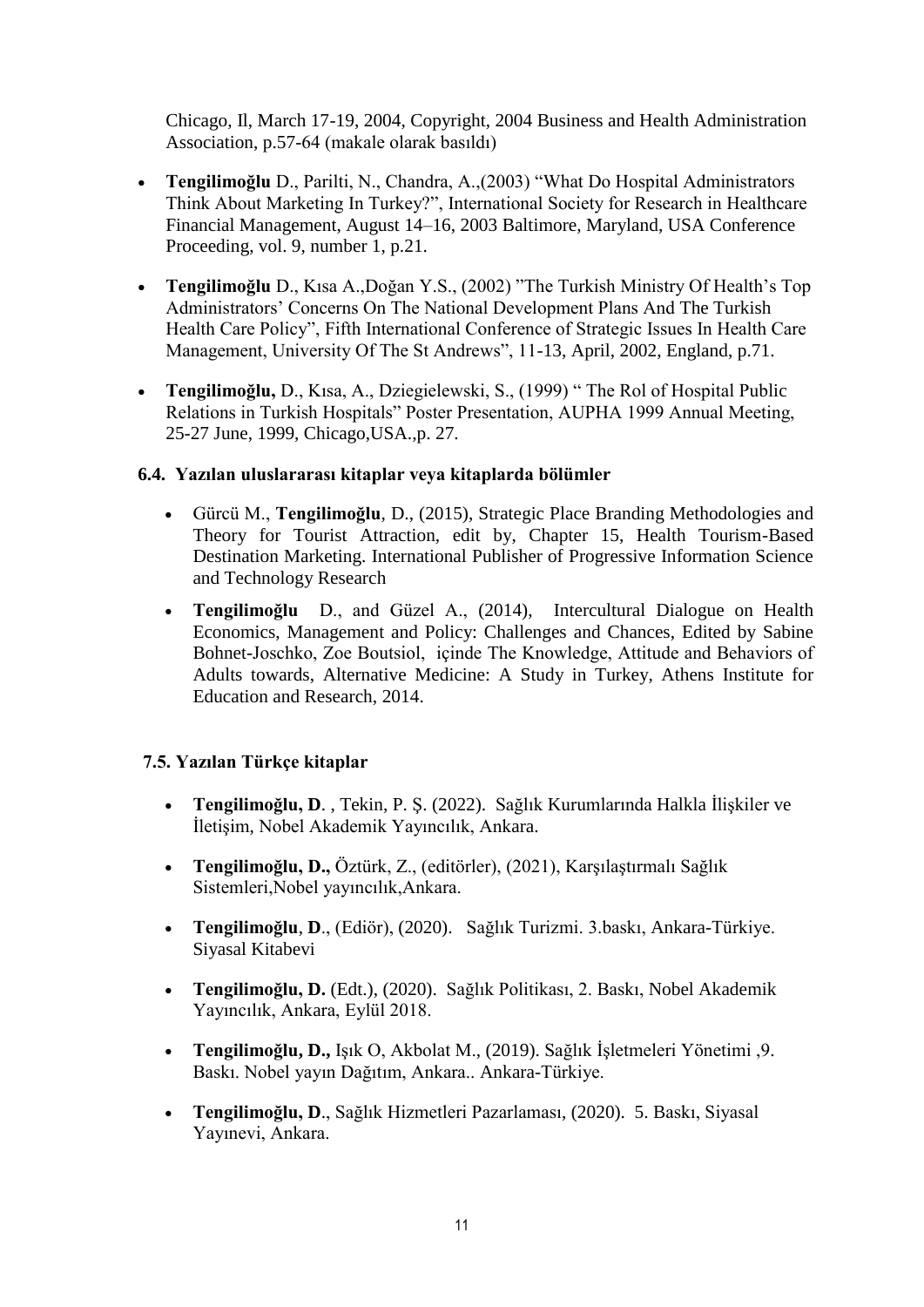- **Tengilimoğlu**, D., Köksal A., Tıp Sekreterliği, (2021). 5. Baskı, Seçkin Kitabevi, Ankara.
- **Tengilimoğlu**, D., Atilla A.M., Bektaş, M., (2020). İşletme Yönetimi, 8. Baskı, Seçkin Kitabevi, Ankara.
- **Tengilimoğlu**, D., Yiğit, V. (2017). Sağlık İşletmelerinde Tedarik Zinciri ve Malzeme Yönetimi. 3. Baskı. . Ankara-Türkiye. Nobel Kitabevi.
- **Tengilimoğlu**, D., Öztürk, Y., (2016), İşletmelerde Halkla İlişkiler, 4. Baskı, Seçkin Kitabevi, Ankara.
- **Tengilimoğlu,** D., Coşan, P., (2015). Yönetici Asistanlığı, 4. Baskı, Siyasal Kitabevi Ankara.
- **Tengilimoğlu**, D., Tutar, H., (2016). Çağdaş Büro Yönetimi: Büro Yönetiminde Güncel Konular ve Yaklaşımlar, 4. Baskı, Seçkin Kitabevi, Ankara.
- **Tengilimoğlu**, D., Tutar, H., Altınöz M., Başpınar Ö.N., Erdönmez, C. (2003). , " Zaman Yönetimi" (Editör :Hasan Tutar) Nobel yayın Dağıtım.A.Ş., Ankara. .
- **Tengilimoğlu**, D. (2001). Sağlık Kuruluşlarında Halkla İlişkiler, Gazi Kitabevi, Ankara.

### **6.6 Türkçe Kitaplarda Bölüm**

- **Tengilimoğlu,D.,** Tosun, N., (2022). Türkiye'den Rotalarla Alternatif Turizm. Bölüm Adı, Sağlık Turizmi, Editör: Hacer Bakır Sert, Nobel Yayınevi, Ankara
- **Tengilimoğlu,D.,** Sur, H., Zekioğlu, Aysu, (2021), Karşılaştırmalı Sağlık Sistemleri, Bölüm Adı, Sağlık sistemlerine Giriş, Editör: **Dilaver Tengilimoğlu** ve Zekai Öztürk,Nobel Yayınevi, Ankara, s. 1-6.
- Ünüvar N., Pandemi, Dünü, Bugünü, Yarını, (2021), Bölüm adı, Salgın ve Turizm, Salgın ve Sağlık Turizmine Etkileri, , **Tengilimoğlu, D**., Kadim Yayınevi, Editör, Necdet Ünüvar, sayfa.285-296.
- Ünal Nedim (edt.) Medical Documants (Tıbbi Belgeleme). (2019), Medical Records and law, Chapte 4, (Tıbbi belgelerin Yasal Yönü), 2. Baskı, **Tengilimoğlu D**., and Köksal A., Anadolu University Publication (Anadolu Üniversitesi Yayınları ) Eskişehir.
- Elif Dikmetaş Yardan (edt.) Sağlık Kurumlarında Stratejik Yönetim. (2019) Sağlık Kurumları Stratejileri Uygulamasında Yenilik Yönetimi, Bölüm 11, **Tengilimoğlu D., Zekioğlu A.,** NOBEL Akademik Yayıncılık Ankara.
- Çimen, Mesut, Deniz, Serkan (Edt.) , ( 2017), Sağlık Kurumları Yönetiminde Örgütsel Davranış Konuları, Sağlik Kurumlarinda Kurumsal İletişim, Bölüm 2, **Tengilimoğlu**, D., Şenel P., Nobel Yayın Dağıtım, Ankara.
- Müjgan Bozkaya (genel koordinatör), Sağlık Kurumlarında Kalite Yönetimi. (2015) Sağlık Kurumlarında Müşteri Memnuniyeti, Bölüm 2, Sağlık Hizmetlerinde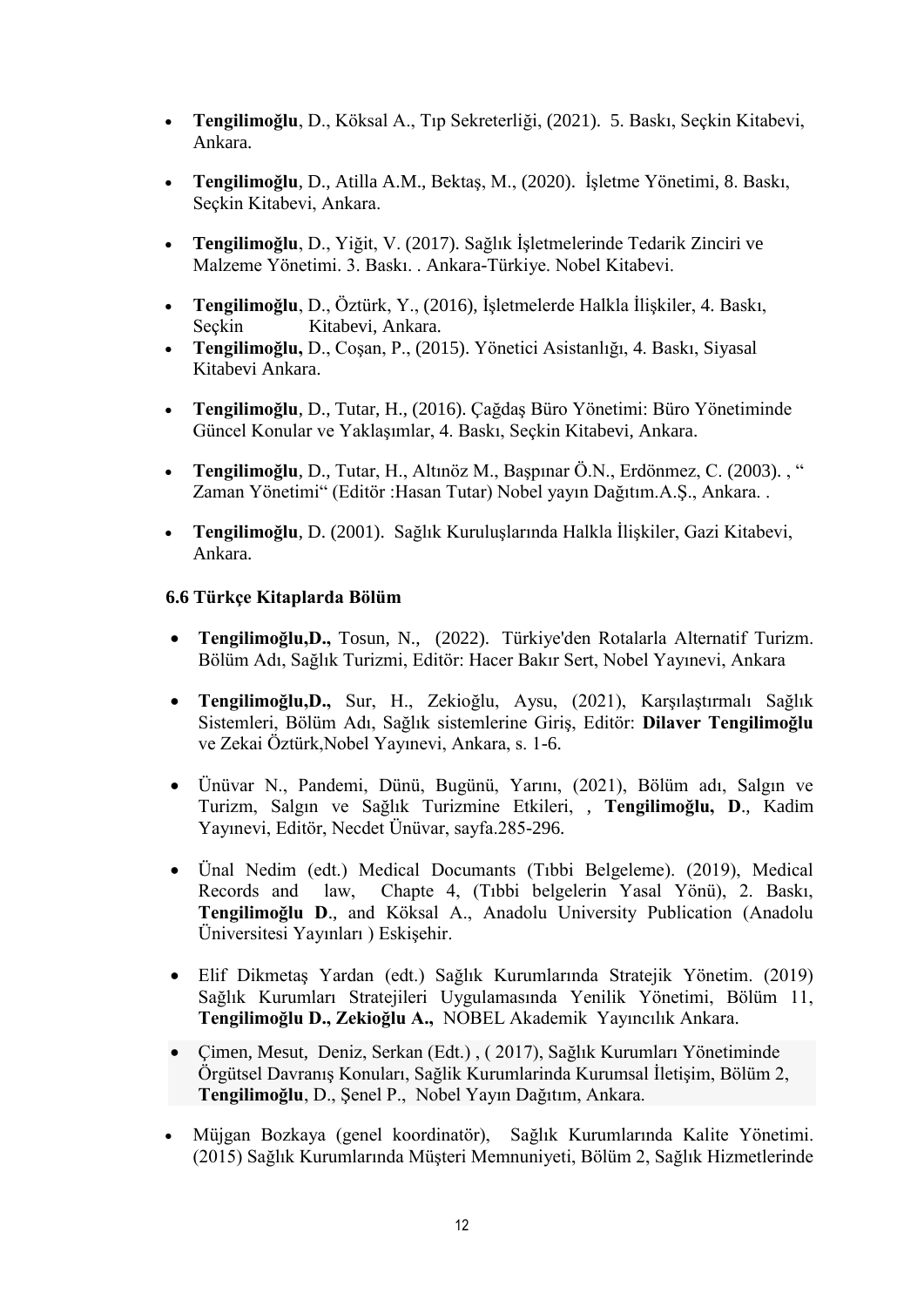Akreditasyon, Belgelendirme ve Kallite Ödülleri, Bölüm 7, **Tengilimoğlu D.,**  Anadolu Üniversitesi web-ofset, eskişehir

- Kaya,S. (Edt.). Sağlık Kurumlarında Kalite Yönetimi, (2013), Bölüm 2, Sağlık Kurumlarinda Müşteri Memnuniyeti ve Bölüm 7, Sağlık Hizmetlerinde Akreditasyon, Belgelerndirme ve Kalite Ödülleri, **Tengilimoğlu**, D., Anadolu Üniversitesi, Açıköğretim Fakültesi Yayınları yayın no: 1821, Eskişehir.
- **Tengilimoğlu**, D., Yüce, Ö.F., Tekin,P.Ş., (2010, Kamu Özel Ortaklığı, ( Editör, Mustafa Bulun, Sağlık Hizmetlerinde Güncel Kavramlar), SAGE Yayınları no:21, Ankara. .
- **Tengilimoğlu**, D., Köksal A., (2009), Sekreterler İçin Tıbbi Dokümantasyon, Ed. Nuran Öztürk Başpınar, Anadolu Üniversitesi Yayınları, E-Sertifika Programı, Eskişehir.

#### **6.7. Ulusal hakemli dergilerde yayınlanan makaleler**

- Sarıalp, S., **Tengilimoğlu, D.,** (2020) **Sağlık Sektöründe, Tüketici Satın Alma Davranışında Sosyal Medya Reklamlarının Etik Boyutu,** Hacettepe Sağlık İdaresi Dergisi, Cilt 23, Sayı 1, 93-114 ( Ulakbim)
- **Tengilimoğlu D.**, Saygılı Akkaya N., (2019) **Toplumda Posta ve Telgraf Teşkilatı Anonim Şirketi'nin İmajı: Ankara İli Örneği,** Üçincü Sektör Sosyal Ekonomi Dergisi, [https://doi.org/10.15695/3.19.02..1045,](https://doi.org/10.15695/3.19.02..1045)
- **Tengilimoğlu**, D., Zekioğlu, A. Topçu, H.G., (2019) **Sağlık Çalışanlarının Sağlıklı Çalışma Ortamına İlişkin Algılarının İncelenmesi,** Acıbadem Üniversitesi Sağlık Bilimleri Dergisi, cilt 10, sayı 3, s.455-463, **DOI :** 10.31067/0.2018.85
- Barutçu, İ. Abdurahman, **Tengilimoğlu**, Dilaver, Naldöken Ümit, (2018) (Vatandaşların Akılcı İlaç Kullanımı, Bilgi ve Tutum Değerlendirmesi: Ankara İli Metropol İlçeler Örneği ( Rational Drug Use Of Citizens, Knowledge And Attitudes Of Assessment: Ankara Metropolitan Districts Example ), Gazi Üniversitesi İİBF Dergisi, ( Gazi University Faculty of Economics and Administartive Journal, Cilt. 19, Sayı 3, s. 1062-1078.
- Demircan, F., Özgen, P., Tengilimoğlu, D., ( 2017), **Acceptance and Utilization of Information and Communication Technologies: Case Study of Health Care Managers in Ankara,** Hacettepe Journal of Health Administration, vol. 20 (3): 299- 312.
- **Tengilimoğlu**, D., Yiğit V., (2016), "Tıbbi Malzeme Yönetiminde Verimliliği Artırıcı Bir Teknoloji: Radyo Frekanslı Tanıma Sistemi (RFID)" , Verimlilik Dergisi, 2016(4), s.51-73.
- Akbolat, M., Işık O, **Tengilimoğlu**, D., (2015), " Personel Uygulamalarının Örgütsel Bağlılık ve Örgütsel Bağlılığın İş Tatminine Etkileri, İş,Güç Endüstri İlişkileri ve İnsan Kaynakları Dergisi, Nisan 2015, Cilt, 17, sayı 2, s.3-27.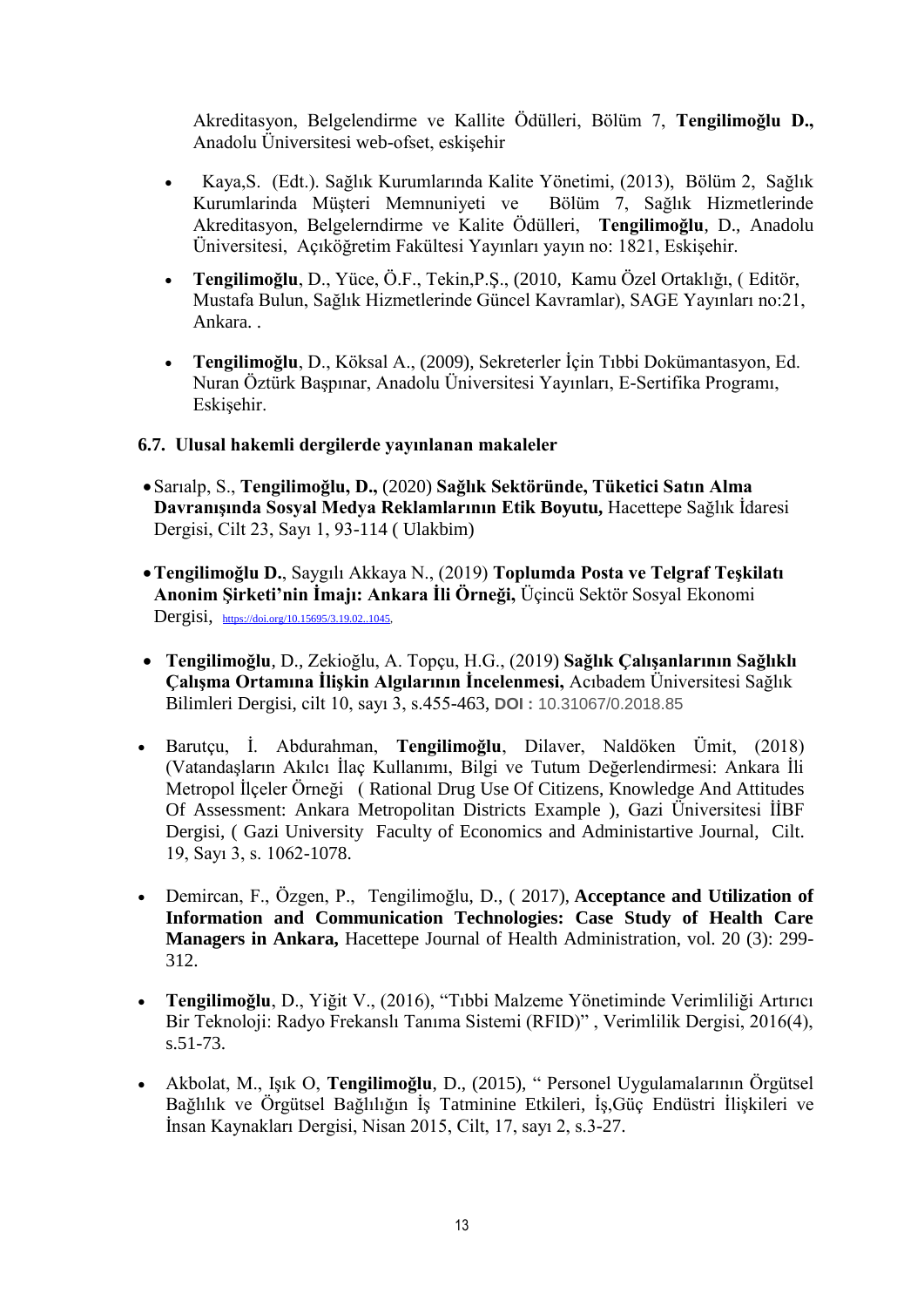- Çakıroğlu, E., **Tengilimoğlu,** D., (2014)"Mobbing (Yıldırma) Davranışlarının Tıbbi Sekreterlerin Tükenmişliği Üzerine Etkisi ", Electronic Journal of Vocational Colleges, Ağustos 2014 Özel Sayısı, s.167-188.
- Ekiyor E., **Tengilimoğlu,** D. (2014) ["Sağlıkta Reklam Serbest Olmalı Mı? Tüketici](http://iibfdergisi.gazi.edu.tr/index.php/iibfdergisi/article/view/716)  [Görüşleri"](http://iibfdergisi.gazi.edu.tr/index.php/iibfdergisi/article/view/716), Gazi Üniversitesi İktisadi ve İdari Bilimler Fakültesi Dergisi, Cilt 16, sayı 2, s.45-71.
- **Tengilimoğlu,** D., Toygar A, (2013). (Hastane Performansının Ölçümünde PATH Yöntemi, Sosyal Güvenlik Dergisi. Ocak 2013, Cilt 3, Sayı 1, Sayfa 50-78.
- Balcı, E. Ö., **Tengilimoğlu**, D., (2013). "Yüksek Lisans Alanında Örgün Öğretim Ve Uzaktan Öğretim Gören Öğrencilerin Eğitim Sistemleri Hakkında Düşüncelerinin Karşılaştırılmasına Yönelik Bir Alan Çalışması",İstanbul Sosyal Bilimler dergisi ( Uluslararası Sosyal Bilimler E-Dergisi). sayı 4, s. 10-22., ISSN: 2147-3340.. , 4(10- 22).
- Kahyaoğlu, F., Yanık A., **Tengilimoğlu**, D., (2013). "Batı Akdeniz Bölgesi Sağlık Kurumları Yöneticilerinde Mesleki Yeterliliklerin Belirlenmesine Yönelik Bir çalışma", Electronic Journal of Vocational Colleges, May, 2013.p.15-27.. (15-27).
- **Tengilimoglu**, D., Çetin B., (2012). Hastane Performans Ölçümünde Kurumsal Karne (Dengeli Skor Kard) Yöntemi, Sosyal Güvenlik Dünyası, Mart-Nisan 2012,Sayı: 78, .
- Gazi, A., **Tengilimoğlu**, D., Top M., Tarcan, M., Tekingündüz S., (2011). "Sağlık Bakanlığı'na Bağlı Hastanelerde Performansa Dayalı Ek Ücret Ödeme Sisteminin Değerlendirilmesi:Hastaların Görüşleri, Verimlilik Dergisi, yıl 2011, sayı 2, sf. 97- 124.
- **Tengilimoğlu,** D., Güzel A. (2011). "Sağlık Sistemleri ve Ülke Örnekleri-2", Sosyal Güvenlik Dünyası, Yıl 2011, Sayı 74.
- **Tengilimoğlu**, D., Güzel A., (2011). "Sağlık Sistemleri ve Ülke Örnekleri-1", Sosyal Güvenlik Dünyası, Yıl, 14, sayı 73, s.13-26.
- **Tengilimoğlu**, D., A.Güzel, (2010). "Kurumsal İmaj Hastanelerde Neden Önemlidir?", SAYED- Hastane Yönetimi ve Eğitimi Dergisi, Yıl 3 sayı 29, Ağustos 2010, s.22- 26.
- **Tengilimoğlu**, D., A.S. Ergenoğlu, (2010). Hastane Binalarının Mimari Tasarımı ve Bina Yönetimi, SAYED- Hastane Yönetimi ve Eğitimi Dergisi, Yıl 3 sayı 23, Şubat 2010, s.32- 36.
- **Tengilimoğlu,** D., P., Yılık, A.E., Gündoğdu, (2010). Özel Hastanelerin Sorunlarını Belirlemeye Yönelik Bir alan Araştırması, SABİR, ( Sağlıkta Birlik Dergisi), Yıl 2010, sayı 5, Ocak-Şubat , s.40-47.
- Gazi, A., **Tengilimoğlu**, D., Top M., Tarcan, M., (2009). "Sağlık Bakanlığı'na Bağlı Hastanelerde Performansa Dayalı Ek Ödeme Sisteminin (PDEOS) Personel Tarafından Değerlendirilmesi: Ankara Eğitim ve Araştırma Hastanesi Örneği, Finans Politik&Ekonomik Yorumlar, 2009, Cilt. 46, No.538, sf.53-73.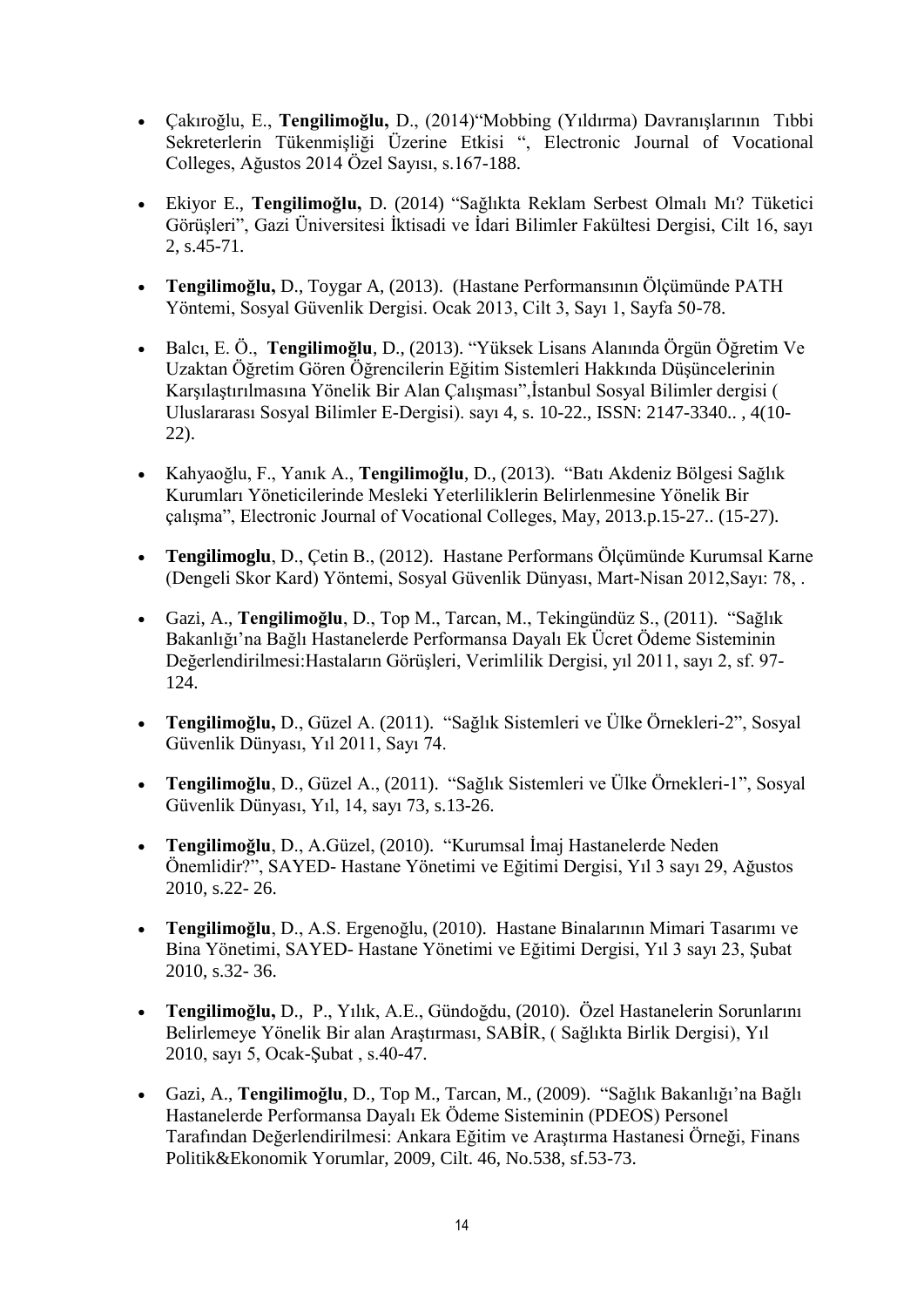- Şahman İ., **Tengilimoğlu**, D., O. Işık, (2008). Özel Hastanelerde Yönetimin Profesyonelleşmesinin Kurumsallaşma Süreci Üzerindeki Etkisini Belirlemeye Yönelik Alan Çalışması, Gazi Üniversitesi İ.İ.B.F. Dergisi, Cilt 10, Sayı 2, sayfa 1- 23.
- Bıyıklı H., **Tengilimoğlu**, D. M., Top, (2008)., "Kamu Kurum ve Kuruluşlarına Ait Sağlık tesislerinin Sağlık Bakanlığı'na Devir Edildikten Sonra hasta Memnuniyetinin Değerlendirilmesi: Türkiye Yüksek İhtisas Eğitim ve Araştırma Hastanesi Örneği, Hastane Yönetimi Dergisi, Cilt 12, Sayı 2, Ekim-Aralık 2008. Sayfa 4-20.
- **Tengilimoğlu**, D., (2008). Türkiye'de Sağlık Yönetimi Eğitimi, SAYED- Hastane Yönetimi ve Eğitimi Dergisi, Yıl, 1, sayı 09, Aralık s.20-24..
- **Tengilimoğlu**, D. (2008). Sağlıkta Personel Politikaları, SAYED- Hastane Yönetimi ve Eğitimi Dergisi, Yıl, 1, sayı 05, Ağustos 2008, s.20-23.
- **Tengilimoğlu,** D., Yavaş, M., Acar, S., (2006). Büro Yönetimi Eğitiminde Bilgi Teknolojilerinin Eğitim Kalitesi ve Öğrenci Memnuniyetine Etkisini Belirlemeye Yönelik Bir Alan Araştırması, G.Ü. Mesleki Eğitim Fakültesi Dergisi, Cilt, Sayı 1, s.39-66.
- Gezergün, A., Şahin, B., **Tengilimoğlu**, D., Demir, C., Bayer, E., (2006). " Hastaların Bakış Açısıyla Hekim - Hasta İlişkisi ve İletişim: Bir Eğitim Hastanesi Örneği, Anadolu Üniversitesi Sosyal Bilimler Dergisi, yıl: 2006,Cilt: 6, Sayı 1, Sayfa. 129- 144.
- **Tengilimoğlu**, D., Işık, O. (2006). Türkiye de Hekimlere Yönelik Mecburi Hizmet Uygulaması ve Yabancı Sağlık Personeli Çalıştırılması Konusunda Sağlık Çalışanlarının Görüşünü Belirlemeye Yönelik Bir alan Çalışması, Hastane Yönetimi Dergisi, Cilt : 10, Sayı: 2-Temmuz-Ağustos-Eylül s. 3-13.
- Sarp, N., **Tengilimoğlu**, D., Bozkırlı, K., (2006). " Hastaneler Afete Hazır Mı? Ankara Uygulaması", Ulusal Afet Dergisi, Cilt.1, sayı, 1., s.20-26.
- **Tengilimoğlu,** D., " (2005). Hizmet İşletmelerinde Liderlik Davranışları İle İş Doyumu Arasındaki İlişkinin Belirlenmesine Yönelik Bir Araştırma", G.Ü. Ticaret ve Turizm Eğitim Fakültesi Dergisi, Yıl 2005, Sayı 1, s 85-103.
- **Tengilimoğlu**, D., Sevin, H.D., (2004). "Determination of Problems Encountered In Thermal Tourism Operations In Turkey", G.Ü. İktisadi ve İdari Bilimler Fakültesi Dergisi, Cilt 6, Sayı 1, s. 95-114.
- **Tengilimoğlu**, D., Kılıç, M., (2004). "Hastanelerde Halkla İlişkiler: SB, Üniversite, SSK ve Özel Hastane Yöneticilerinin Halkla İlişkiler Uygulamalarına Yönelik Bir Alan Çalışması", Hacettepe Üniversitesi İktisadi ve İdari Bilimler Fakültesi Dergisi, Cilt, 22, Sayı 2, s. 175-200.
- **Tengilimoğlu**, D., Tahtasakal, M., (2004). "Büro Etik Kuralları ve Bürolarda Yaşanan Cinsel Taciz Olaylarının Cinsiyete Göre Algılanma Biçimi: Bir Alan Çalışması", G.Ü. Endüstriyel Sanatlar Eğitim Fakültesi Dergisi", Sayı 15, s.30-44.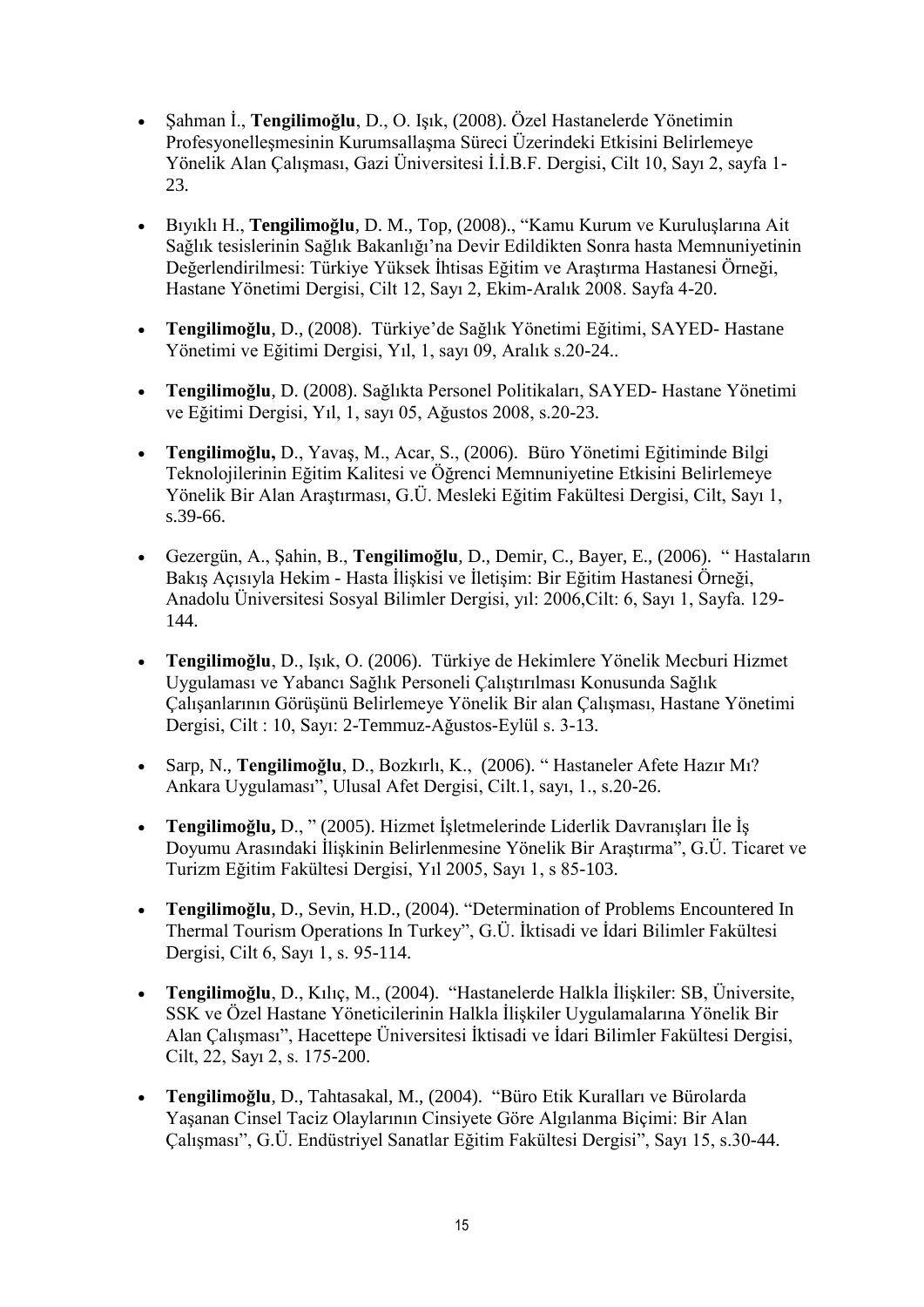- **Tengilimoğlu**, D., Acar, S., (2004). "Yönetici Sekreterlerin Eğitim İhtiyacını Belirlemeye Yönelik Bir Alan Araştırması", G.Ü. Ticaret ve Turizm Eğitim Fakültesi Dergisi, Sayı 2, s. 29-66.
- **Tengilimoğlu**, D., Şahin, T., (2004). "Avrupa Birliğine Uyum Sürecinde Türk Sağlık Sistemi ile Birliğe Üye Ülkelerin Sağlık Sistemleri ve Sağlık Göstergelerinin Karşılaştırılması", Hastane Yaşam Dergisi Cilt .1,Sayı 1, s. 1-12.
- Aykanat, S., **Tengilimoğlu**, D., (2003). "Hastanelerde Sağlık Personelini Motive Eden Faktörlere İlişkin Bir Alan Çalışması" , Hacettepe Üniversitesi Sağlık İdaresi Yüksekokulu Dergisi, Yıl 2003, Cilt.6, Sayı.2. s. 71-97.
- **Tengilimoğlu**, D., Cermikli, A.H., (2002). " Sağlık Kuruluşlarında Rekabetçi Strateji olarak Firma Birleşmeleri Konusunda Hastane Yöneticilerinin Görüşlerini Tespit Etmeye Yönelik Bir Alan Çalışması", H.Ü. İktisadi ve İdari Bilimler Fakültesi Dergisi, Yıl 2002, Sayı.2, s.171-186.
- Okutan M., **Tengilimoğlu** D., (2002). "İş Ortamında Stres ve Stresle Başa Çıkma Yöntemleri", G.Ü.İktisadi ve İdari Bilimler Fakültesi Dergisi,Kış 2002, Cilt.4, Sayı 3, s.15-42.
- **Tengilimoğlu** D., Körpe İ., (2002). "Hastanelerde Sekreterlik Hizmetlerinde İletişim Sorunlarını Belirlemeye Yönelik Bir Alan Çalışması", İletişim, Bahar 2002, Sayı13, s.53-79.
- Körpe İ., **Tengilimoğlu** D., (2002). "Hastanelerde Sağlık Personelinin Tıbbi Sekreterlerin İletişim Becerileri Hakkındaki Görüşlerini Belirlemeye Yönelik Bir Alan Çalışması", G.Ü. Ticaret ve Turizm Eğitim Fakültesi Dergisi, Yıl 2002, Sayı 1, s.85- 103.
- **Tengilimoğlu,** D., (2002). Demirtola H., "Türkiye'de Sağlık İnsan Gücü Yetiştirme Politikaları", Modern Hastane Yönetimi, Nisan-Mayıs-Haziran, 2002, Cilt 6, sayı 2, s.1-9.
- Aslan K.M.,**Tengilimoğlu,** D., Ağırbaş İ., (2002). "T.C. Devlet Demiryollarında Meydana Gelen Kazalar ve Bu Kazaların Önlenmesinde Psikoteknik Yöntemin Etkisine İlişkin Bir Çalışma", TCDD Hastaneleri Tıp Bülteni, Yıl 2002, Cilt. 14, Sayı 1, s.36-41.
- Kanra, G.,Cengiz A.B.,Kara A., **Tengilimoğlu,** D. (2001). "Hekimler ile İlaç Endüstrisi Arasındaki İlişkiler" Çocuk Sağlığı ve Hastalıkları Dergisi, Yıl, 2001, Sayı. 44, s.399-403.
- **Tengilimoğlu**, D., (2001). "Hastane Seçiminde Etkili Olan Faktörler: Bir Alan Uygulaması", Gazi Üniversitesi İktisadi ve İdari Bilimler Fakültesi Dergisi, Cilt.3, Sayı 1, Bahar 2001.s.85-99.
- **Tengilimoğlu** D., Çalık, C., (2001). "İşletmelerde Performans Değerlendirme", Mali Yönetim ve Denetim, Haziran-Temmuz 2001 Yıl: 2, Sayı 8, s. 75- 84.
- **Tengilimoğlu** D. (2001). " Türkiye'de Sağlık Hizmetleri Pazarlamasında Karşılaşılan Sorunlar ve Çözüm Önerileri", Yeni Türkiye, Yıl 2001, Sayı 40, s.1710-1719.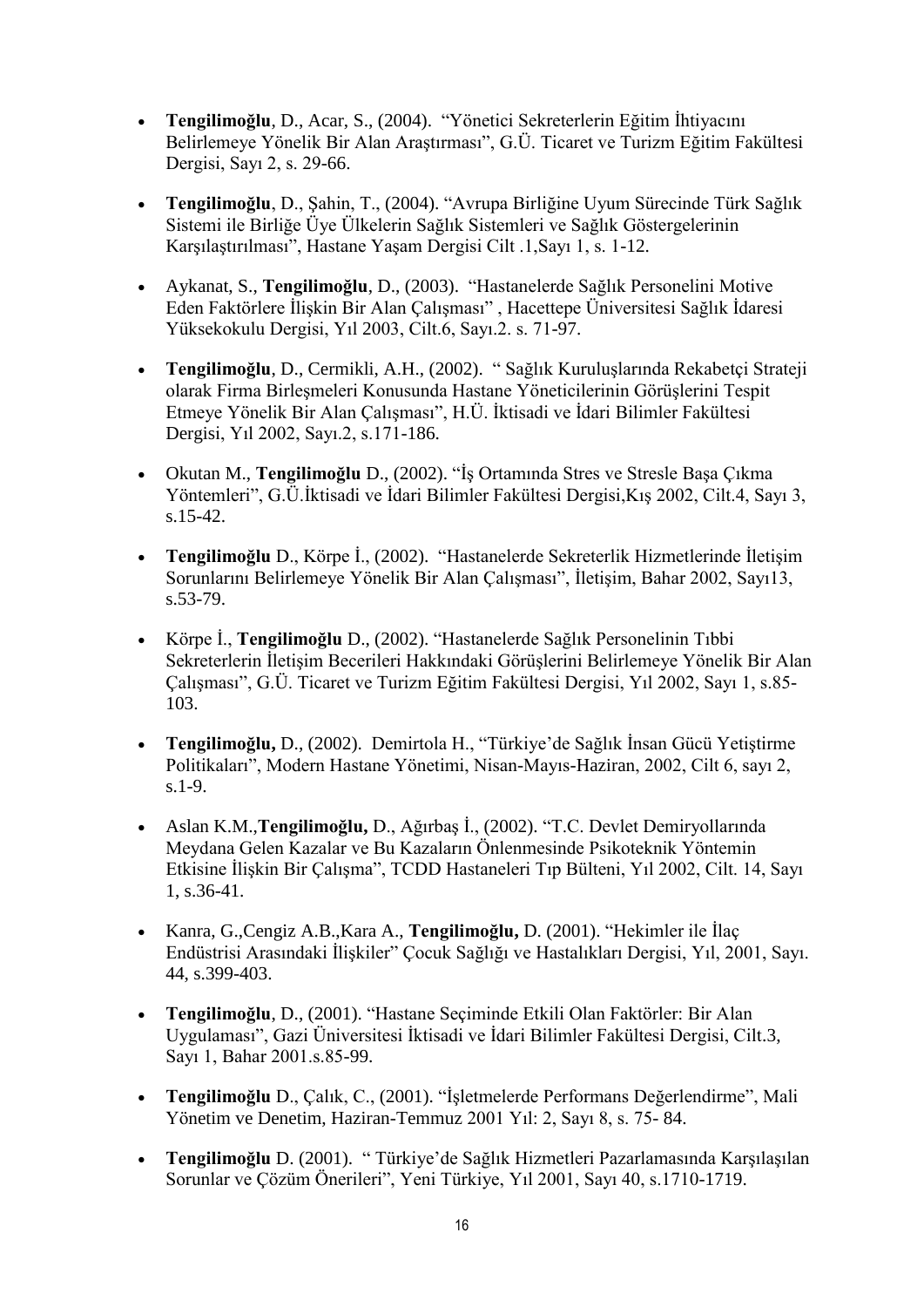- **Tengilimoğlu,** D. (2001). " Sağlık Hizmetleri Pazarlamasında Etik ve Etik Sorunları", Pazarlama Dünyası, Yıl 15, Sayı Ocak-Şubat 2001-1, s. 30-37.
- **Tengilimoğlu,** D., (2000). " Sağlık Hizmetlerinde Reklam Serbest Olmalı mı?", Yönetim, İstanbul Üniversitesi İşletme İktisadı Enstitüsü Dergisi, Yıl 11, Sayı 36, Mayıs , s.7-15.
- **Tengilimoğlu**, D. (2000). "Sağlık Hizmetlerinde Pazarlama Karması Elemanları ve Özellikleri", Ankara Üniversitesi Siyasal Bilgiler Fakültesi Dergisi, Cilt 55, No.1, Ocak-Mart-2000, s.188-202.
- **Tengilimoğlu**, D., Çalık, C., (2000). "Sağlık Hizmetlerinde Hizmet Sunumunda Görülen Sorunlar ve Çözüm Önerileri", Modern Hastane Yönetimi, Cilt 4, Sayı 3, Mayıs-Haziran 2000, s. 12-15.
- Can, E., Kısa, A., **Tengilimoğlu** D. (1999). "Türkiye'deki Özel Hastanelerin Pazar ve Pazarlama Araştırmalarına Bakış Açıları Konusunda Bir Araştırma",Modern Hastane Yönetimi, Cilt 3, Sayı 4, Nisan- Mayıs1999, s. 8-16.
- Bardak, Ü., **Tengilimoğlu** D., (1998). " Sağlık Alanında İnsan Hakları ve Etik", H.Ü. İktisadi ve İdari Bilimler Fakültesi Dergisi, Cilt 16, Sayı 1-2, s.215-243.
- **Tengilimoğlu**, D., Akdoğan, M., (1997). "2000' li yıllarda Türkiye' de Sağlık Hizmetleri Pazarlaması", Modern Hastane Yönetimi, İstanbul-Kasım 1997, Yıl. 1, Sayı 3, s.22-26.
- **Tengilimoğlu**, D. (1996). "Hastanelerde Satınalma Yönetimi ", MPM Verimlilik Dergisi, Sayı. 1996/2, s.131-140.
- **Tengilimoğlu**, D. (1993). " Sağlık Hizmetlerinde Piyasa Araştırması", Toplum ve Hekim Dergisi, Sayı 56, Ağustos.
- **Tengilimoglu**, D. (1992). "Dayanıklı Tüketim Malları Sektöründe Tüketici Davranışlarının Bir Model Yardımı ile Analizi", Standart Ekonomik ve Teknik Dergi, Sayı 371, s. 30-36.
- **Tengilimoğlu**, D. (1992). "Hastanelerde Stok Kontrol ve Malzeme İhtiyaç Planlama Sistemlerinin Önemi ", Sağlık ve Sosyal Yardım Vakfı Dergisi , Yıl. 2, Sayı 3, s. 46- 51. .
- **Tengilimoğlu**, D., (1991). "Kişilerarası Çatışma ve Çatışmayı Teşhis Modelleri", Amme İdaresi Dergisi, Türkiye ve Orta Doğu Amme İdaresi, Cilt 24, s.123-144.
- **Tengilimoglu,** D., Esatoğlu , E., (1991). "Kazaların Epidemiyolojisi", G.Ü. Kazaları Araştırma ve Önleme Enstitüsü Dergisi, Sayı 3, s.71-82.
- **Tengilimoglu**, D., (1990). "Kaza ve Felaket Durumları İçin Hastane Planlaması", TCDD Hastaneleri Tıp Bülteni, Cilt 2, Sayı 2, s. 279-285.
- **Tengilimoglu**, D. (1990). " Eğitim ve Araştırma Hastaneleri için Uzman Hekim İhtiyacının Belirlenmesinde Bir Model Uygulaması ", Verimlilik Dergisi, Sayı. 3, s. 19-28.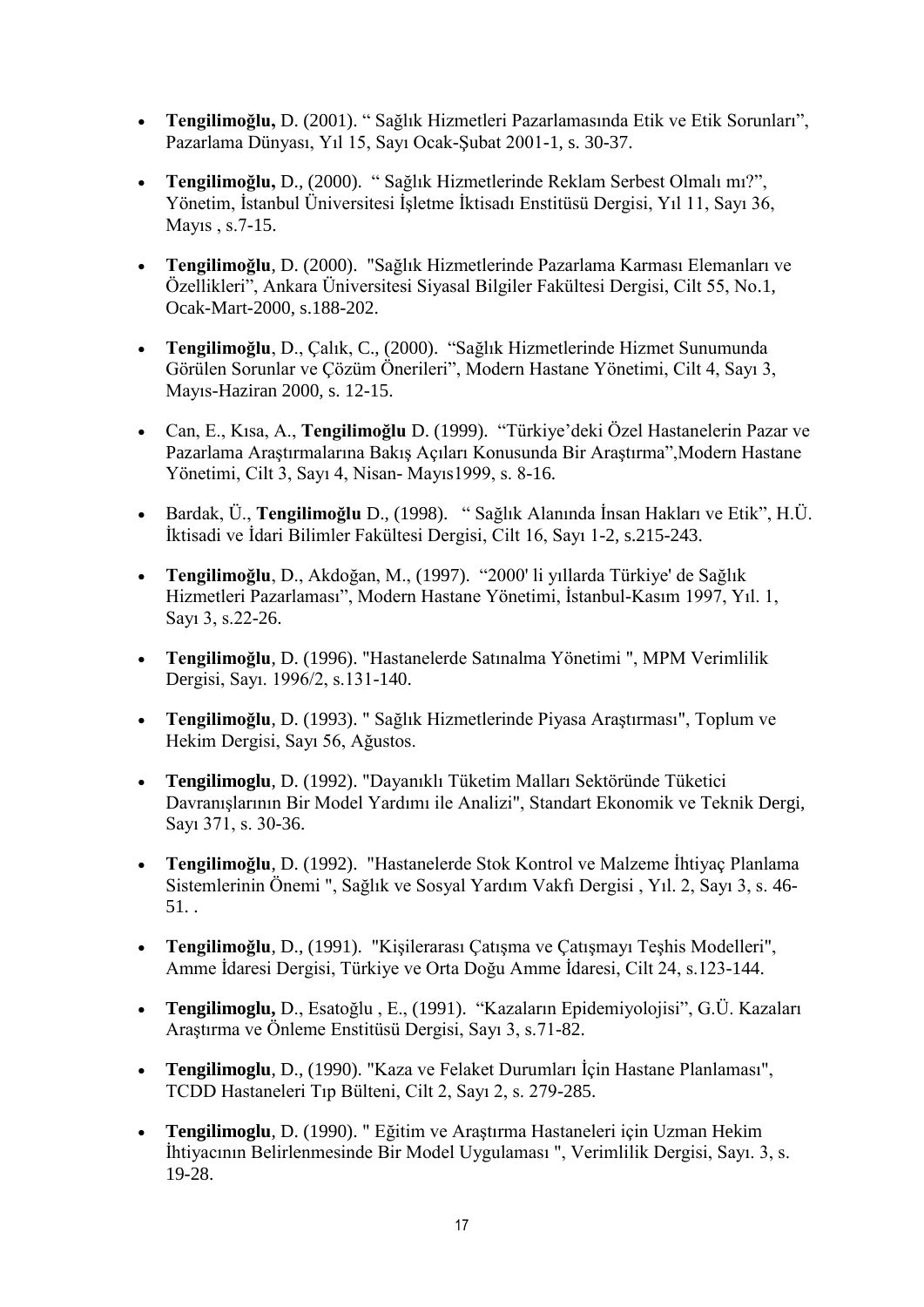- **Tengilimoglu**, D., Özışık T., (1989). " Ankara İlindeki Kronik Böbrek Yetmezliği Olguları ve Mevcut Tedavi İmkanları", Sağlık Dergisi, Cilt 61, Sayı. 3, s. 49-63.
- **Tengilimoglu**, D. (1986). "Ekonomi,Kalkınma ve Sağlık", Toplum ve Hekim, Türk Tabipler Birliği Yayın Organı, Sayı. 41, s.5-9.
- **Tengilimoğlu,** D., (1985). "Sağlık Hizmetleri Arz ve Talebinin Özellikleri " Katkı, Hacettepe Üniversitesi Pediatri Bülteni, Cilt 6, Sayı 41, s.412- 415.

## **6.8. Diğer Dergilerde Yayınlanan Makaleler**

 Tengilimoğlu, D., ( 2016), "Yatırımların Artırılması ve Doğru Planlamalarla Türkiye Sağlık Turizminde Marka Olabilir", Turizm ve Yatırım İşletme ve Endüstri Dergisi, Sayı 51, ekim 2016, sayfa 58-59.

#### **6.8. Ulusal bilimsel toplantılarda sunulan ve bildiri kitabında basılan bildiriler**

- **Tengilimoğlu**, D. (2018) " Sağlık Hizmetleri pazarlamasında Etik ", Sağlık ve Sigorta Yöneticileri Derneği (SASDER) 6. Ulusal Kongresi , 1-3 Kasım 2018 , Antalya.
- Aşkın, A., **Tengilimoğlu,** D.,Naldöken, Ü., (2017), "Aile Hekimlerinde Tükenmişlik Düzeyi ve İş Doyumunun İncelenmesi Üzerine Bir Araştırma ", 1. Uluslararası 11. Sağlık ve Hastane İdaresi Kongresi (1st International 11th Conference of Health and Hospital Administration), 13-15 Ekim 2017, Hilton Garden Inn, Trabzon, s.195-196 ( bildiri özeti)
- Akarsu, F.S**., Tengilimoğlu, D.,** Yılık, P., ( 2016), "Hemşirelikte Çalışan Sessizliği ve İş Doyumu Arasındaki İlişki", 10. Sağlık ve Hastane İdaresi Kongresi, 1-3 Aralık 2016, Başkent Üniversitesi, Ankara.
- **Tengilimoğlu**, D., Küfeciler L., Atilla, A., Ekiyor, A., (2014), Sağlık Turizmi Kapsamında Yabancı Hasta Memnuniyetinin Belirlenmesine Yönelik Bir Araştırma, 8. Hastane ve Sağlık İdaresi Kongresi, Lefke Avrupa Üniversitesi, 10-12 Eylül 2014, Kıbrıs.
- **Tengilimoğlu,** D., Sepetoğlu, D., Toygar, A., ( 2014), İstanbul Kanuni Sultan Süleyman Eğitim ve Araştırma Hastanesi Ameliyathane Personelinin İşdoyumu ve Tükenmişlik Düzeylerinin Bazı Demografik Değişkenler Açısından İncelenmesi, 8. Hastane ve Sağlık İdaresi Kongresi, Lefke Avrupa Üniversitesi, 10-12 Eylül 2014, Kıbrıs.
- **Tengilimoğlu**, D., Doğan, N., Kurtuldu, A., Güzel A, ( 2014), Türkiye'deki Hastanelerin e-Pazarlama Uygulamalarının Değerlendirilmesi, 8. Hastane ve Sağlık İdaresi Kongresi, Lefke Avrupa Üniversitesi, 10-12 Eylül 2014, Kıbrıs.
- Koç, E., **Tengilimoğlu**, D., Salihoğlu, İ., Malkoç, E., (2014), Aile Hekimliğinde, Hasta-Hekim İletişiminde Güven Unsurunun Hastanın Hekime Bağlılığı Üzerine Etkisi: Ankara İli Keçiören İlçesi Örneği , 8. Hastane ve Sağlık İdaresi Kongresi, Lefke Avrupa Üniversitesi, 10-12 Eylül 2014, Kıbrıs.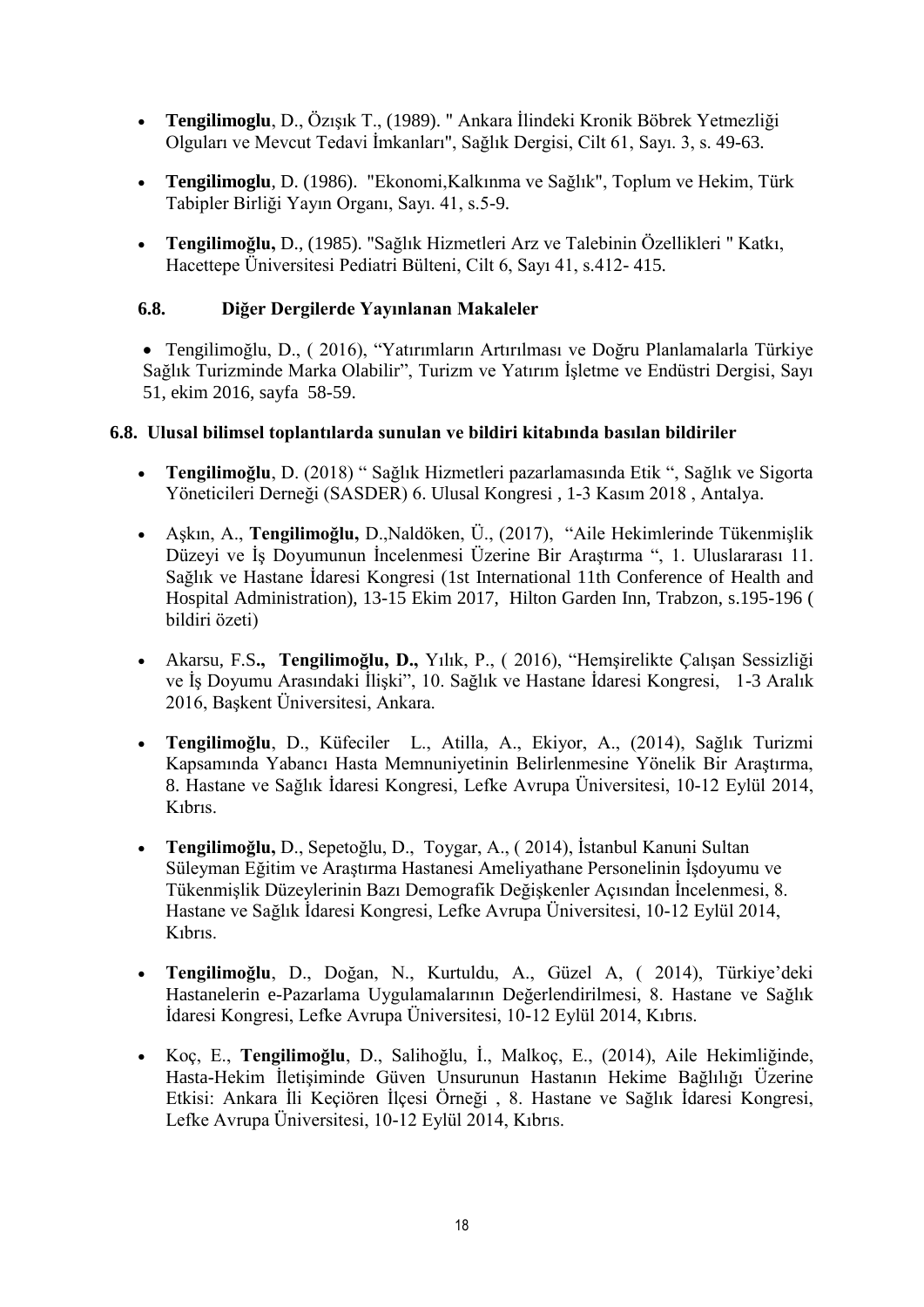- Sur, Ö., **Tengilimoğlu**, D., (2013). " Bir Çalışan Güvenliği Problemi; Örgütsel Sinizim: Van İli Sağlık Çalışanları Örneği" , IV. Uluslararası Sağlıkta Performans ve Kalite Kongresi, 2-4 Mayıs 2013, Ankara.
- **Tengilimoğlu**, D., Atmaca, Z., Güzel, A., Toygar, Ş.A., (2013). "Sağlık Politikalarının Belerlenmesinde Sivil Toplum Kuruluşlarının Etkisi: Yönetici Perspektifi". 7. Ulusal Sağlık ve Hastane İdaresi Kongresi. 27-29 Eylül , Konya
- Çakıroğlu, E., **Tengilimoğlu**, D. (2013). "Mobbing (Yildirma) Davranişlarinin Tibbi Sekreterlerin Tükenmişliği Üzerine Etkisi". 12. Ulusal Büro Yönetimi ve Sekreterlik Kongresi. 24-26 Ekim , Kırklareli
- **Tengilimoğlu,** D., Hasanoğlu, E., Güzel A., Yılık P., Atilla A., (2011), "Evaluatıon Of The Knowledge, Attıtude And Behavıours Of The Indıvıduals Living In Ankara Towards Alternatıve Medıcıne", World Conference on Financial Crisis and Impact September 28- October 2, 2011, Baskent University, Ankara
- **Tengilimoğlu**, D., İmatayeva, E., Keskin Karaman, Ö., (2011), "Sağlık Turizminde Türkiye'nin Yeri ve Potansiyel Gücü", V. Ulusal Sağlık ve Hastane İdaresi Kongresi, 13-16 Ekim 2011, Lykia World, Fethiye.
- **Tengilimoğlu**, D., Sever, H., Yılık, P., (2011), "Hastane Örgüt Kültürü ve İş Doyumuna Etkisi: Bir Alan Araştırması", V. Ulusal Sağlık ve Hastane İdaresi Kongresi, 13-16 Ekim 2011, Lykia World, Fethiye.
- **Tengilimoğlu**, D., Eser, Ş., Uslu, D., (2011), "Toplumsal Cinsiyetin Meslek Seçimindeki Rolü ve Sekreterlik Mesleği Üzerine Bir Uygulama", X. Ulusal Büro Yönetimi ve Sekreterlik Kongresi, 6-8 Ekim 2011, Gölpazarı, Bilecik.
- Yiğit, V., Dikmetaş, E., Ağırbaş, İ., **Tengilimoğlu**, D., (2010), "ABC and VED Analysis in Hospital Material Management Systems", Sixth International Conference on Healthcare Systems, Zirve University, Gaziantep, October 20-22, 2010.
- Atilla E.A., **Tengilimoğlu**, D., Yılık P., (2010), "Factors which Affect Market Orientation Degree of Private Hospital" , Sixth International Conference on Healthcare Systems, Zirve University, Gaziantep, October 20-22, 2010.
- Eriş H., **Tengilimoğlu**, D., Yılık P, Top M., (2010), "Özel ve Vakıf Hastanelerinin Sınıflandırılması Hakkında Özel Sektör Sağlık Yöneticilerinin Görüşlerinin Değerlendirilmesi", VIII. Ulusal Sağlık Kuruluşları Yönetimi Kongresi, 13-16 Mayıs, 2010, Grand Mares Otel-Marmaris
- Naldöken, Ü., Güzel A., Yücedağ, N., **Tengilimoğlu,** D., (2010), "Sağlık Bakanlığı Aşı Kampanyalarına Karşı Sivas Halkının Tutum ve Davranışlarının Değerlendirilmesi", VIII. Ulusal Sağlık Kuruluşları Yönetimi Kongresi, 13-16 Mayıs, 2010, Grand Mares Otel-Marmaris.
- **Tengilimoğlu** D., Atilla E.A., Yılık P., Öztürk G., (2010), "Hasta Hakları Birimine Yapılan Şikâyetlerin Değerlendirilmesi", II. Uluslararası Sağlıkta Performans Ve Kalite Kongresi, 29 Nisan 1 Mayıs 2010, Antalya.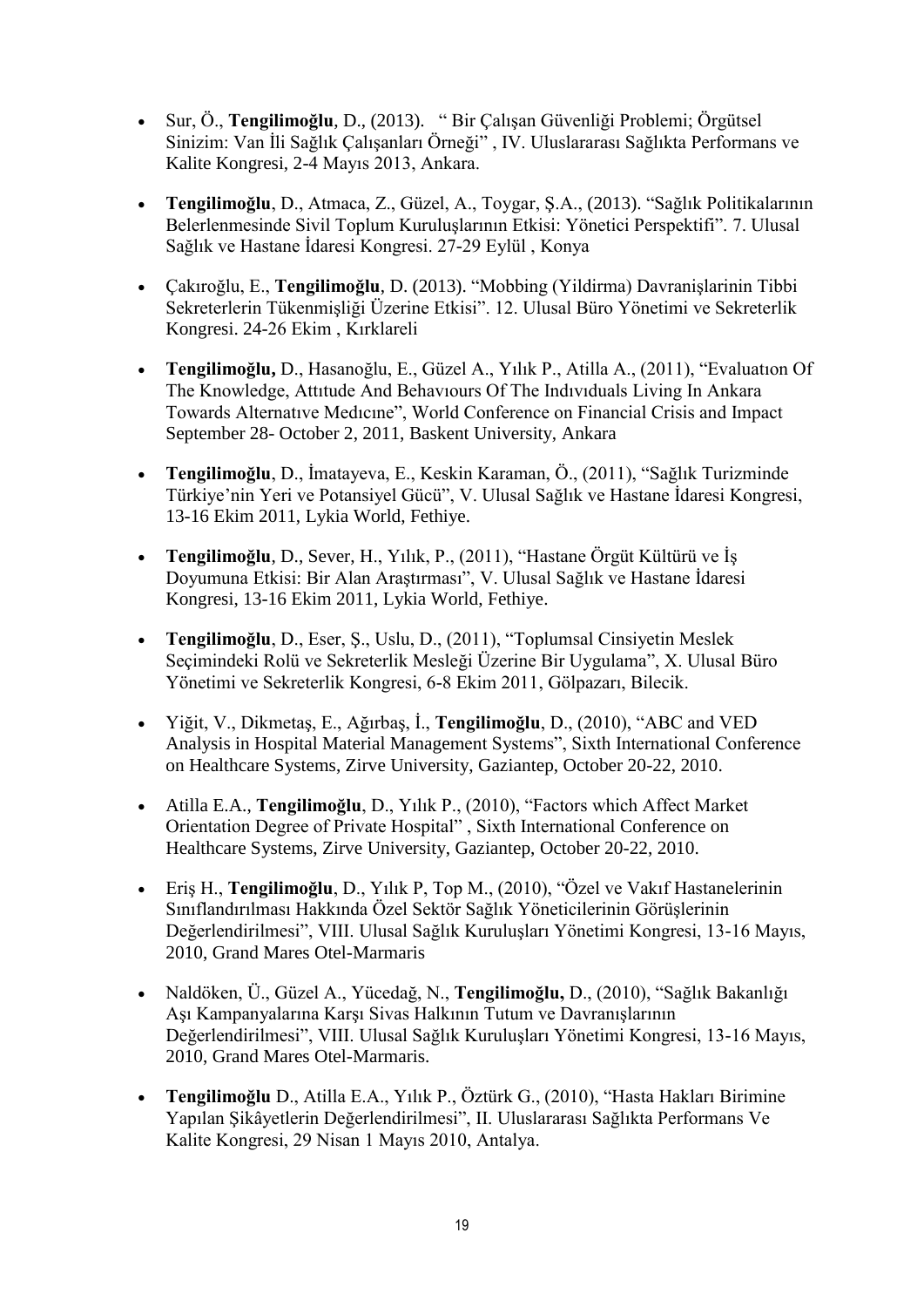- Alagöz U. Ö., **Tengilimoğlu** D., Ünalan D., (2010) "Sağlık Çalışanları Bakış Açısı İle Sağlık Ocağından Aile Hekimliği Sistemine Geçiş: Kayseri İli Develi İlçesi Örneği", II. Uluslararası Sağlıkta Performans Ve Kalite Kongresi, 29 Nisan 1 Mayıs 2010, Antalya
- Alagöz U. Ö., **Tengilimoğlu** D., Ünalan D., (2010), "Kayseri İli Develi İlçesi'nde Hizmet Kullanicilarin Bakiş Açisi İle Aile Hekimliği Sistemi", II. Uluslararası Sağlıkta Performans Ve Kalite Kongresi, 28 Nisan 1 Mayıs 2010, Antalya.
- Ertürk, E., **Tengilimoğlu**, D., 2010, "Sağlık İşletmelerinde Müşteri Bağlılığının Sağlanması: Bir Alan Araştırması", IV. Sağlık ve Hastane İdaresi Kongresi, Kongre Kitapçığı, Antalya, 4-7 Şubat, 2010
- **Tengilimoğlu,** D., Özdemir,D., Kirazlı, E., (2010). "Sağlık Hizmetlerinde Tüketici Davranışları: Kişilerin Sağlık Hizmetleri Konusundaki Tutumları Üzerine Bir Araştırma" IV. Sağlık ve Hastane İdaresi Kongresi, Kongre Kitapçığı, Antalya, 4-7 Şubat, 2010
- **Tengilimoğlu**, D., Akbolat, M., Işık, O., Kurtuldu, A., (2010). "Türkiye'de Sağlık Yönetimi Eğitiminin Gelişimi ve Sağlık Yönetimi Eğitimi Hakkında Yönetici Görüşleri: Ankara İlinde Bir Uygulama" IV. Sağlık ve Hastane İdaresi Kongresi, Kongre Kitapçığı, Antalya, 4-7 Şubat, 2010
- Mansur, F.A, **Tengilimoğlu,** D., (2008) "The Effect of the Mobbing on Organizational Commitment in Hospital: A Fıeld Study, 21st EBEN Annual Conference, Antalya, Turkey, October 17-18-19.
- **Tengilimoğlu**, D. Marşap A., Ünal N., (2008), "Tam Gün Yasa Tasarısı Hakkında Sağlık Yöneticilerinin Görüşlerini Belirlemeye Yönelik Bir Alan Çalışması", V. Sağlık Ve Hastane İdaresi Kongresi , Queen's Park Otel Kemer/Antalya 22-26 Ekim, 2008.
- **Tengilimoğlu,** D., Mansur, F.A, (2008) "İşletmelerde Uygulanan Mobbingin (Psikolojik Şiddet) Örgütsel Bağlılığa Etkisi", 7. Ulusal Büro Yönetimi ve Sekreterlik Kongresi, Kongre Kitapçığı, Karadeniz Teknik Üniversitesi, Trabzon, 22-24 Ekim.s.199-213.
- **Tengilimoğlu** D., Kaymak Uslu D., Özsoy A., (2007), "Yönetici -Sekreter İlişkilerinin Sekreter İş Doyumu ve Tükenmişliğine Etkisi Kamu ve Özel Sektör Örneği", 6.Ulusal Büro Yönetimi ve Sekreterlik Kongresi, Gazi Ünv. Ticaret ve Turizm eğitim Fakültesi, 25-27 Ekim, Ankara.
- **Tengilimoğlu,** D., Akdemir F., ÜNALAN, D., "Kamu Sektöründe Çalışan Yönetici Asistanları ve Sekreterlerin İletişim Becerilerini Ölçmeye Yönelik Amprik Bir Çalışma ", 6.Ulusal Büro Yönetimi ve Sekreterlik Kongresi, Gazi Ünv. Ticaret ve Turizm eğitim Fakültesi, 25-27 Ekim, Ankara.
- Parilti, N., **Tengilimoğlu,** D., A.Kisa, (2006), Impact Of Advertising On Preferences For Over-The-Counter Products: Field Study In Ankara, Proceedings Of The Business And Health Administration Association Chicago, Il March 15-17, 2006, p.133-138.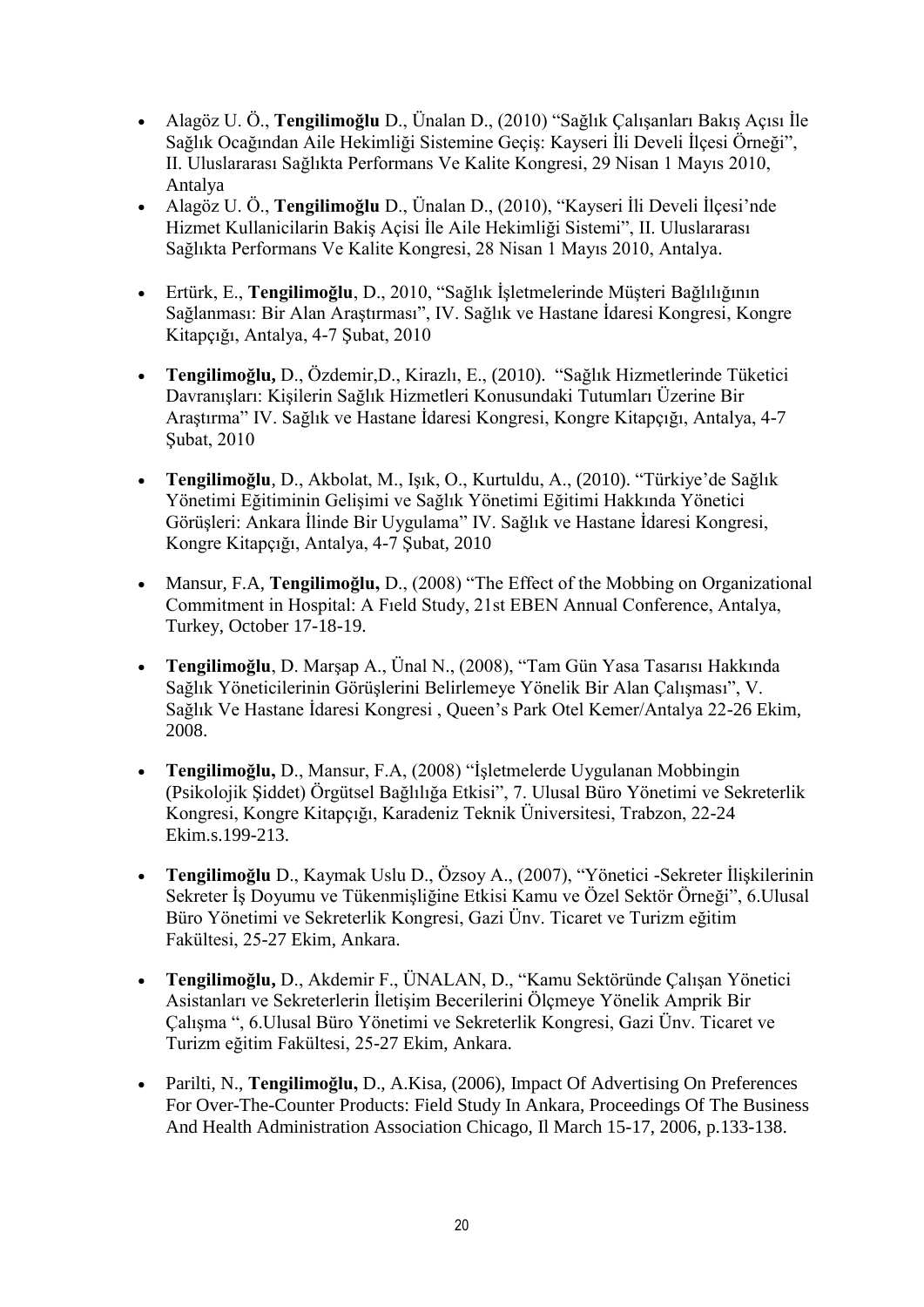- **Tengilimoğlu**, D., Delil Y., Akdemir, F., (2006), "Yönetici Asistanları ve Büro Çalışanlarının Hizmet İçi Eğitimleri İçin Bir Web Tabanlı Uzaktan eğitim Programı Uygulama Örneği, 5.Ulusal Büro Yönetimi ve Sekreterlik Kongresi, 14-15 Eylül 2006, Çanakkale On Sekiz Mart Üniversitesi, Çanakkale.
- **Tengilimoğlu**, Uslu, D., Yiğit E., (2006), " Geleceğin Ofisleri ve Geleceğin Profesyonel Yönetici Asistanları Nasıl Olacak" 5.Ulusal Büro Yönetimi ve Sekreterlik Kongresi, 14-15 Eylül 2006, Çanakkale On Sekiz Mart Üniversitesi, Çanakkale
- T**engilimoğlu**, D, Düğer, M., Altınörs, D., (2005) " Sağlık Hizmetleri Meslek Yüksek Okulları Tıbbi Dokümantasyon Ve Sekreterlik Programında Görev Yapan Öğretim Elemanlarının Sorunlarını Belirlemeye Yönelik Bir Alan Çalışması", 4.Ulusal Büro Yönetimi ve Sekreterlik Kongresi, 20-21 Mayıs- 2005, Hacettepe Üniversitesi, Ankara, Bildiri kitapçığı, s.99-126.
- **Tengilimoğlu**, D., Acar, S., Kahyaoğlu, F., (2005) "Büro Mobilyalarının Tasarımında Ergonominin nemine İlişkin Bir Araştırma", 4.Ulusal Büro Yönetimi ve Sekreterlik Kongresi, 20-21Mayıs-2005, Hacettepe Üniversitesi, Ankara, Bildiri kitapçığı, s.237- 261.
- **Tengilimoğlu**, D., Mertler, A., (2005) "Özel Hastanelerin Uygulamakta Oldukları Pazarlama Stratejilerini Belirlemeye Yönelik Bir Araştırma", Sağlık ve Hastane Yönetimi 2. Ulusal Kongresi (Uluslar arası Katılımlı), Ankara Üniversitesi Sağlık Eğitim Fakültesi, 28-30 Eylül 2005, Ankara, Bildiri kitapçığı, s.154-165.
- **Tengilimoğlu**, D., Dağgez, B., (2005) "Hastane Pazarlama Faaliyetlerinin Müşteri Bağlılığına Etkisi: Bir Alan Çalışması", Sağlık ve Hastane Yönetimi Ulusal Kongresi (Uluslar arası Katılımlı), Ankara Üniversitesi Sağlık Eğitim Fakültesi, 28-30 Eylül 2005, Ankara, Bildiri kitapçığı, s.166-178.
- **Tengilimoğlu** D., M.Tahtasakal, "Bürolarda Yaşanan Etik Dışı Davranışlar ve Bürolarda Cinsel Taciz Konusunda Bir Alan Araştırması", I.Uluslar arası Türkiye İş ve Meslek Ahlakı Kongresi, 17-19 Eylül 2003 , "Hacettepe Universitesi, Ankara , Bildiri kitapçığı, s.462-474.
- Cosan P., **Tengilimoglu**, D., (2003) "Türkiye 'de Büro Yönetimi Eğitimi ve Mezunların Sorunlarını Belirlemeye Yönelik Bir Alan Çalışması", III. Ulusal Büro Yönetimi ve Sekreterlik Kongresi, 17-18 Nisan 2003, Anadolu Üniversitesi-Eskişehir (kitapçık basılmadı).
- Citak, N., **Tengilimoglu**, D., (2003) "Meslek Yüksek Okullarına Bağlı Büro Yönetimi ve Sekreterlik Programlarında Öğretim Materyallerinin Etkin Kullanımının Öğretim Elemanları ve Öğrenciler Üzerine Etkisi", III. Ulusal Büro Yönetimi ve Sekreterlik Kongresi, 17-18 Nisan 2003, Anadolu Üniversitesi-Eskişehir (kitapçık basılmadı).
- **Tengilimoğlu**, D., Ak B., Sevin D. H., (2002) "Türkiye'de Termal Turizm Tesislerinin Karşılaştıkları Sorunların Tespitine Yönelik Bir Alan Çalışması", 17-21 April, Antalya, 2002, Bildiri kitapçığı, s.559-578(makale olarak yayınlandı).
- Ekiyor A., **Tengilimoğlu**, D., (2002) "Tıbbi Satış Temsilcileri Açısından Tıbbi Satış Temsilcisi Hekim İlişkisinde Yaşanan Sorunların Tespitine Yönelik Bir Alan Çalışması", 5.Ulusal Sağlık Kuruluşları ve Hastane Yönetimi Sempozyumu, Poster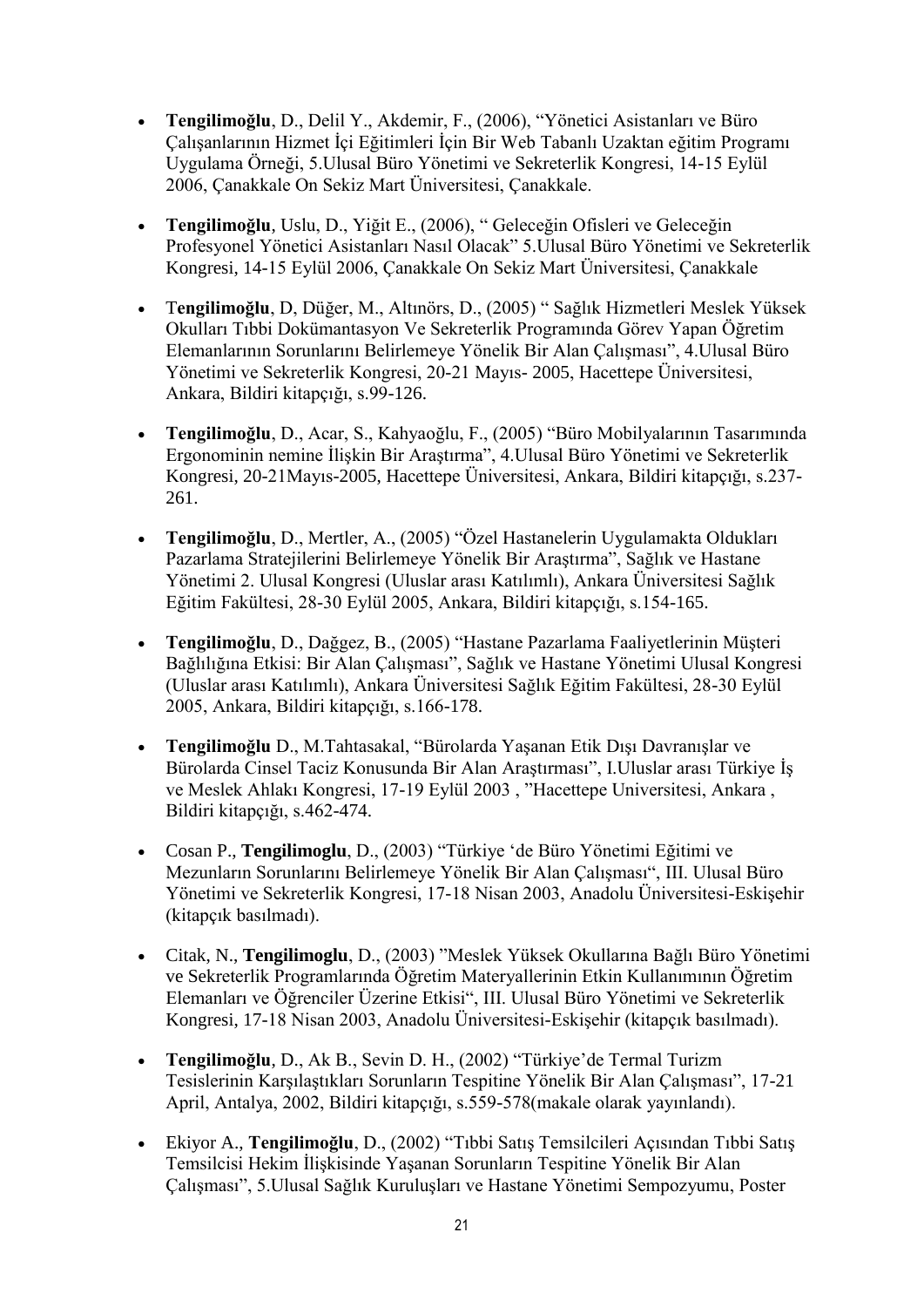Bildirisi, Osman Gazi Üniversitesi, Eskişehir, 16-19 Ekim, 2002, s.426 (makale olarak yayınlandı).

- **Tengilimoğlu** D., Ekiyor A., (2001) "Hekimler Açısından Tıbbi Satış Temsilcisi-Hekim İlişkisinde Yaşanan Sorunların Tespitine Yönelik Bir Alan Çalışması", IV. Ulusal Sağlık ve Hastane Yönetimi Sempozyumu, 27-28 ylül, İstanbul 2001,Bildiri kitapçığı, s.261-275.
- **Tengilimoğlu**, D., Sevin D. H., Ak B., (2001) "Türkiye'de Sağlık Turizmi ve Termal Turizmin Geliştirilmesi", IV. Ulusal Sağlık ve Hastane Yönetimi Sempozyumu, 27-28 Eylül, İstanbul 2001, Bildiri kitapçığı, s. 39-53
- Tiyek, A., **Tengilimoglu**, D., (2000) "Sağlık Hizmetlerinde Tüketici Davranışları: Hastaların Sağlık Hizmetleri konusundaki Tutumları üzerine Bir Araştırma", 3.Ulusal Sağlık ve Hastane Yönetimi Sempozyumu, 28-29 Eylül Ankara Üniversitesi Sağlık Eğitim Fakültesi Bildiri kitapçığı s. 472-486.
- Usta, H., **Tengilimoğlu**, D.,(2000) " Sağlık Hizmetlerinde Reklam ve Hastaların Reklama Bakış Açısı: Bir Alan Uygulaması", 1. Ulusal Sağlık İdaresi Kongresi, 20- 21 Mayıs 2000, Hacettepe Kültür Merkezi, Ankara, Bildiri kitapçığı, s.349-364.
- Korkmaz, S., ve **Tengilimoğlu**, D. (2000) " İlaç Pazarlamasında Satış Yönetimi: Tıbbi Satış Temsilcisi ve Hekim İlişkisinden Doğan Sorunlar, 5.Ulusal Pazarlama Kongresi, 16-18 Kasım Antalya, Bildiri kitapçığı, s.323.
- **Tengilimoğlu**, D., Esatoğlu, E., Demirtola, H., (1999) " Hastaların Özel Muayeneyi Seçmeleri Kaliteli Hizmet Arayışı mı, Yoksa Bir Zorunluluk mu? ", Kamu Yönetiminde Kalite lI. Ulusal Kongresi, TODAİE, 21-22 Ekim 1999, Ankara, Bildiri kitapçığı, s.151-163 .
- **Tengilimoğlu**, D., Gürhan, N. Kısa, A., (1999) "Hasta Hakları Konusunda Sağlık Personelinin Görüşlerinin Değerlendirilmesi", 2. Ulusal Sağlık Kuruluşları ve Hastane Yönetimi Kongresi, 12- 13 Mayıs,1999, Başkent Üniversitesi, Bildiri kitapçığı, s. 65- 75.
- Ergin, C., **Tengilimoğlu**, D., Kısa, A., (1999) " Sağlık Hizmetlerinde Pazar Bölümleme Stratejisi", 2. Ulusal Sağlık Kuruluşları ve Hastane Yönetimi Kongresi, 12- 13 Mayıs,1999, Başkent Üniversitesi, Bildiri Kitapçığı, s. 13-24.
- Gürhan, N., **Tengilimoğlu**, D., (1999) " Türkiye'de Hasta Haklarına Genel Bir Bakış", I.Ulusal Tıbbi Etik Kongresi, Kocaeli Üniversitesi, 9-11 Haziran 1999, İzmit., Bildiri kitapçığı, s.8-11. (poster bildirisi).
- Esatoğlu, E., **Tengilimoğlu** , D., Bilgin, K.U., (1998) " Sağlık Hizmetlerinde (Hastanelerde) Toplam Kalite Yönetiminin Başarıya Ulaşmasında Halkla İlişkilerin Etkisi", Kamu Yönetiminde Kalite l. Ulusal Kongresi, TODAİE, 26 Mayıs,1998, Ankara, Bildiri Kitapçığı, s.133- 153.

 **Tengilimoğlu**, D., (1996) " Ankara da Bir Üniversite Hastanesinde Hasta Memnuniyetinin Ölçülmesi", Sağlık Hizmetlerinde Toplam Kalite Yönetimi ve Performans Ölçümü Sempozyumu, 1-2 Kasım-Ankara 1996, TSE Konferans Salonu,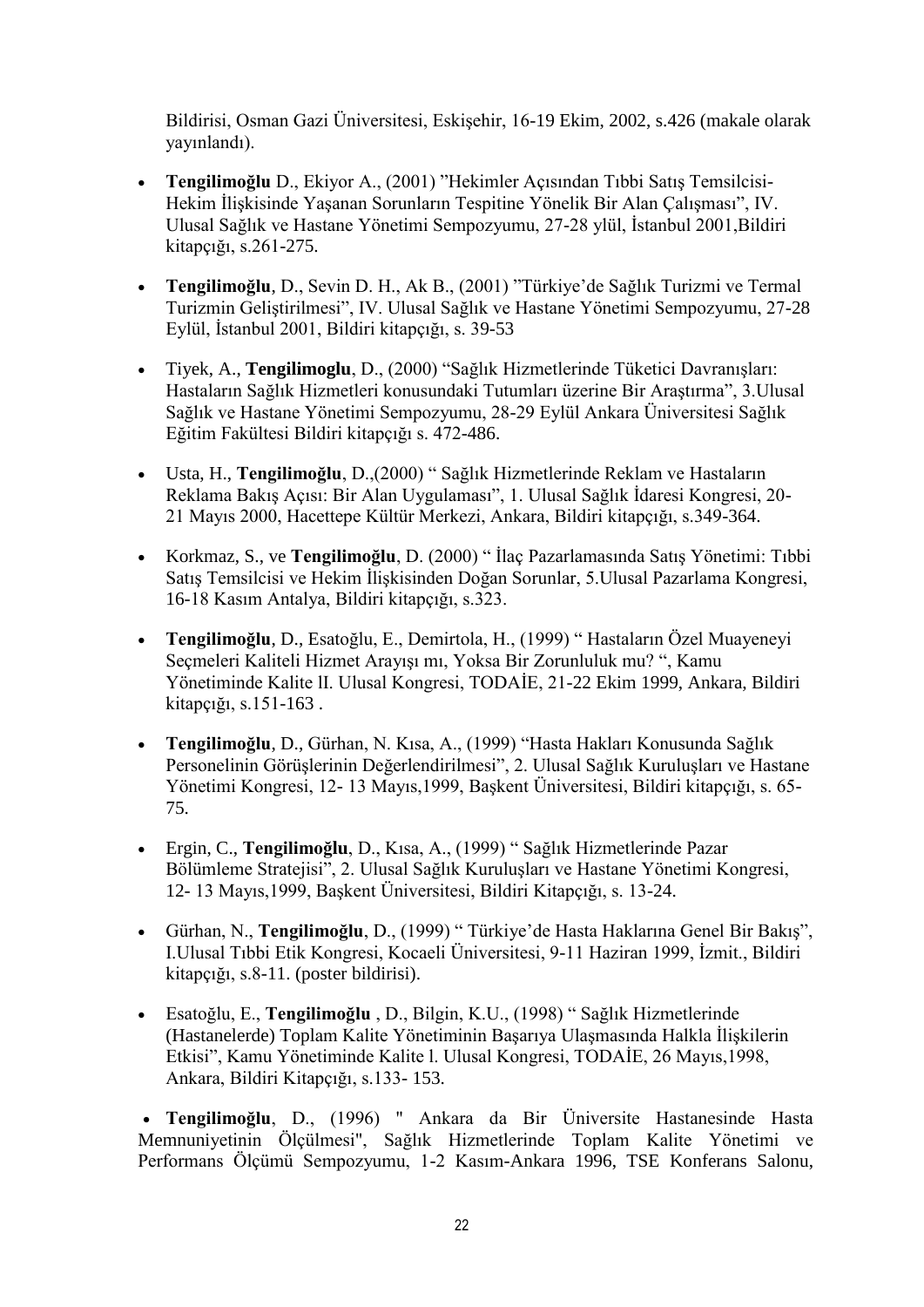Haberal Eğitim Vakfı Yayınları, Yenifersah Matbaacılık, s.103-111(makale olarak yayınlanmıştır).

## **6.9. Dergi Editörlüğü ve Yayın Kurulu Üyeliği:**

- International Journal of Excellence in Healthcare Management, Yıl 2019, (Editorial Board Member)
- Türkiye Sağlık Hizmetleri Kalite ve Akreditasyon Enstitüsü Bölümü Yayın/Danışma Kurulu
- Uluslararası Sağlık Yönetimi ve Stratejileri Araştırma Dergisi/ Yayın Kurulu
- Süleyman Demirel Üniversitesi Vizyoner Dergisi/ Danışma Kurulu
- International Journal of Health Management and Tourism", Yıl 2016, (Editor in Chief).
- Journal of Social Service Research, Yıl: 2005- (Editorial Board Member),
- Journal of Medical Systems, Yıl, 2002 (Hakemlik)
- Journal of Modern Management and Foresight, Yıl 2014- (Editorial Board Member)
- International Journal of Economic Practices and Theories, Yıl: 2014 -, (Hakemlik).
- Sakarya Üniversitesi İşletme Bilimi Dergisi Yayın, Danışma Kurulu Üyesi, 2017-
- Uluslararası İktisadi ve İdari İncelemeler Dergisi, Yıl: 2009- (Danışma Kurulu Üyeliği ve hakemlik)
- H.Ü. İ.İ.B.F. Sağlık İdaresi Dergisi , Yıl: 2007-2016 (Yayın Kurulu Üyeliği ve hakemlik)
- Acıbadem Üniversitesi, Sağlık Bilimleri Dergisi Danışma Kurulu Üyeliği, 2016.
- Health Marketing Quarterly, Y<sub>1</sub>l 2007, Issue 24, Number 3-4, (Guest editor)..
- Sağlıkta Performans ve Kalite Dergisi, Yıl 2013- 2014, (Yayın kurulu üyeliği ve hakemlik)

### **7. Sempozyum, Seminer, Konferans ve Panelde Davetli Konuşmacı**

 **Tengilimoğlu**, D., (2020), Tüm Yönleriyle Sağlık Turizmi, Panelisti, 18 Aralık 2020, OnDokuz Mayıs Üniversitesi, Sağlık Bilimleri Fakültesi, Samsun.

 **Tengilimoğlu,** D., (2020), Sağlık Turizmi ve Teşvik Politikları, Uluslarrası Farklı Boyutlarıyla Sağlık Konferansı, Çağrılı Konuşmacı, (Online katılım), 12-14 Kasım 2020, İMDAT ve Çanakkale 18 Mart Üniversitesi.

 **Tengilimoğlu**, D., (2020) Covid 19 'un Sağlık Turizmine Etkisi, 1. Uluslararsı Sağlık Bilimlerinde Multidisipliner Çalışmalar Kongresi, İstanbul Gelişim Üniversitesi, İstanbul.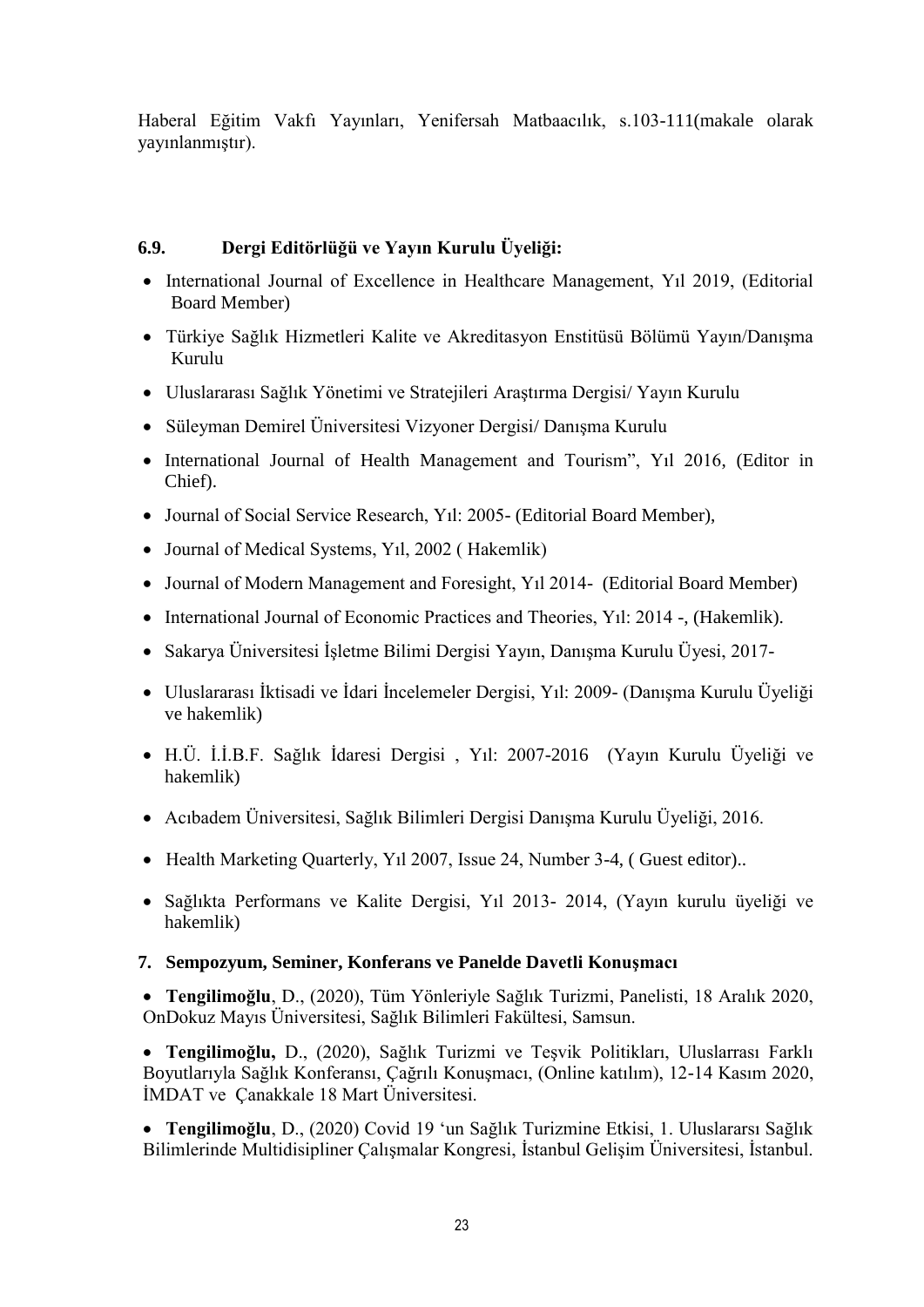**• Tengilimoğlu, D.**, (2020), Türkiye'de ve Dünyada Sağlık Turizmi" konulu konferans bildirisi, Afyonkarahisar Sağlık Bilimleri Üniversitesi, 9 Mart 2020. Afyon

 Aşkın, A., **Tengilimoğlu**, D., Naldöken, Ü., ( 2017) "Aile Hekimlerinde Tükenmişlik Düzeyi ve İş Doyumunun İncelenmesi, 1. Uluslararası , **11. Sağlık ve Hastane İdaresi Kongresi,** 13-15 Ekim 2017, Hilton Garden Inn, Trabzon,Türkiye.

 Tengilimoğlu, D. (2017), Track Chair, " I. International, 11. Health and Hospital Administration Conference , 13-15 October 2017 Hilton Garden Inn Trabzon.

 **Tengilimoğlu,** D., (2017), **"**Sağlık Çalışanlarının Sağlıklı Çalışma Ortamı", Ulusal Sağlık Bakım Hizmetleri Kongresi, 11-12 Mayıs 2017, Gülhane Eğitim ve Araştırma Hastanesi, Ankara.

 **Tengilimoğlu, D., (2017), "** Branding Role of The Health Tourism", Hestourex World Health Sports Tourism Congress, 06-09 April 2017, Expo Center Antalya.

- **Tengilimoğlu,** D., (2017) Hestourex World Health Sport Tourism Congress, Oturum Başkanlığı, 6-9 April 2017, Antalya.
- **Tengilimoğlu, D**., 10. Sağlık ve Hastane İdaresi Kongresi, **Oturum Başkanlığı**, 1-3 Aralık 2016, Başkent Üniversitesi, Ankara.

 **Tengilimoğlu, D**., 9.Sağlık ve Hastane İdaresi Kongresi, **Oturum Başkanlığı**, 8-9 Ekim 2015, Marmara Üniversitesi, İstanbul.

- **Tengilimoğlu**, D., Uluslararası Sağlık Yönetimi Konferansı (IHMC), Bilim Kurulu Üyeliği ve **Oturum Başkanlığı**, Gümüşhane, 15-17 Haziran 2015.
- **Tengilimoğlu, D**.; 3. Sağlık Yönetimi Kongresi, **Sağlık Sektöründe RIFD Uygulamaları,** 13-16 Nisan 2015, Rixos, Ankara.
- **Tengilimoğlu,** D., "Sağlık Turizminde Pazarlama Stratejileri", Sağlık Turizminde Pazarlama ve Markalaşma Paneli, **Panalist,** Ankara Sağlık Turizmi Derneği, Liv Hospital, Ankara, 15 Ocak 2015.
- **Tengilimoğlu**, D., Sağlık Turizminde Pazarlama ve Markalaşma Paneli, **Oturum Başkanlığı**, Liv Hospital, Ankara, 15 Ocak 2015.
- **Tengilimoğlu**, D., Sağlık Turizminin Hukuki Boyutu Paneli, Panel Düzenleme Kurulu üyesi ve Oturum başkanlığı, Rixos Otel, Ankara, 15 Ekim 2014.
- **Tengilimoğlu**, D., "Sağlık Hizmetleri Pazarlamasında Yeni yaklaşımlar" Paneli, Gazi Ünv. İİBF Sağlık Kurumları İşletmeciliği ve Ankara Ünv. Sağlık Bilimleri Fakültesi Sağlık Yönetimi Bölümü Ortak Düzenlemesi, Gazi Ünv. Tıp Fakültesi Konferans Salonu, Ankara. 23 Ekim 2013
- **Tengilimoğlu**, D. "Sağlıkta Malzeme Yönetimi Sempozyumu", GATA Mevki Hastanesi Komutanlığı, "Hastane İşletmelerinde Malzeme Yönetimi", Ankara, 20 Haziran 2013.

# **8. Projeler**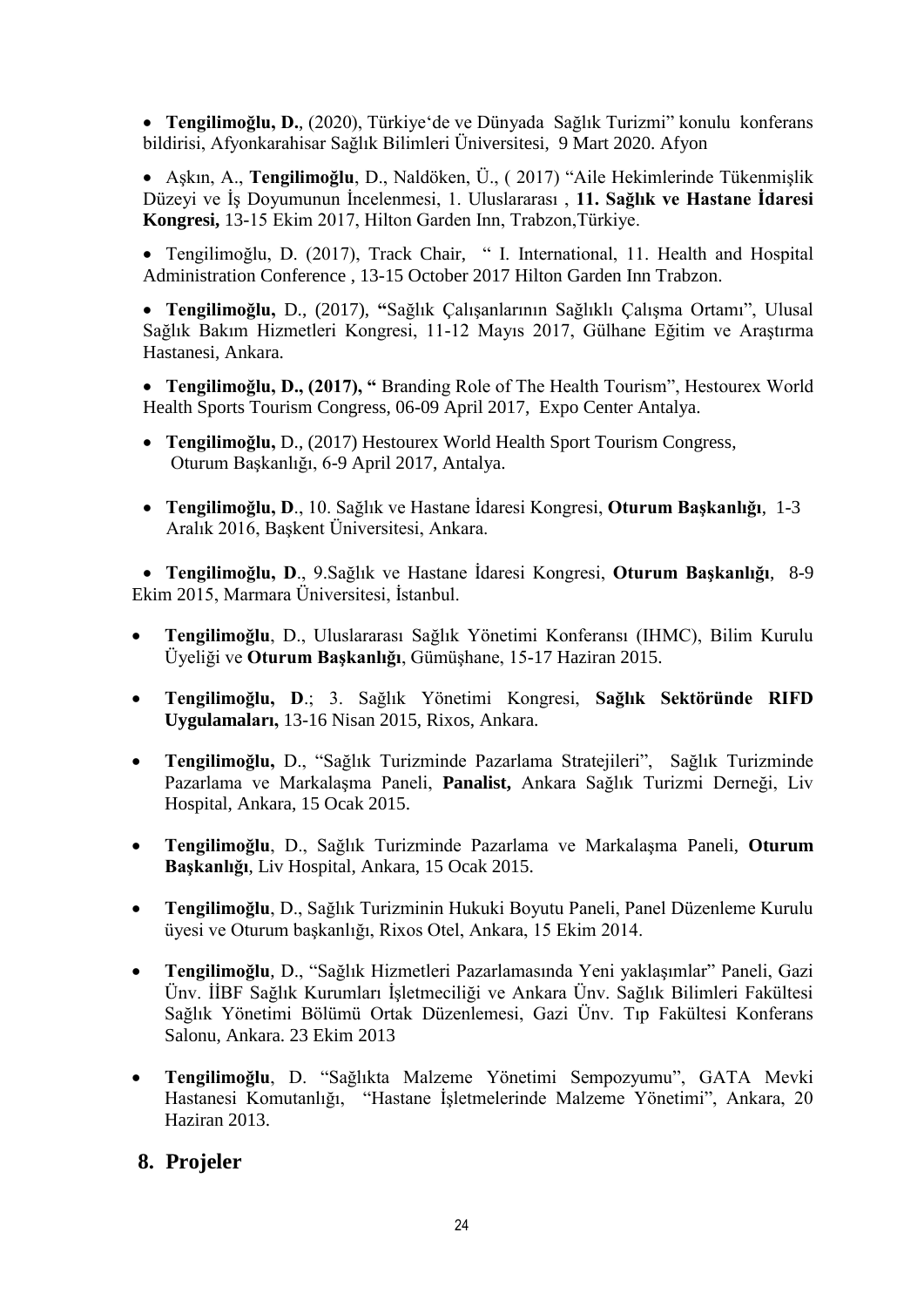- **Determination of Professional Qualifications of Health Care Manager and Revision of the Educational Programs (DEPROHEALTH**), EU Life long Learning Program Leonardo Da Vinci Partnership Projesi (Sağlık Yöneticilerinin profesyonel özelliklerinin belirlenmesi ve eğitim programlarının revizasyonu, Leonardo Da Vinci Ortaklık Projesi-DPT Ulusal Ajans ) (2010-2012).
- **T.C. Sağlıkta Dönüşüm Projesi Sosyal Değerlendirme Araştırması**, Sağlık Bakanlığı ve Dünya Bankası Projesi (2009).
- Gazi Üniversitesi Araştırma Fonu, "Büro Yönetimi Eğitiminde Bilgi Teknolojilerinin Eğitimin Kalitesi ve Öğrenci Memnuniyetine Etkisini Belirlemeye Yönelik Bir Alan Araştırması: Gazi Üniversitesi Ticaret ve Turizm Eğitim Fakültesi Örneği" konulu Proje (2003)
- Sağlık Bakanlığı, Hacettepe Ünv. ve Harward Üniversitesince Yürütülen **Ulusal Sağlık Hesapları Projes**i (2003)
- Gazi Üniversitesi Araştırma Fonu, "Büro hizmetlerinde çalışanların iş doyumu ile yöneticilerin davranışları arasındaki ilişkiler üzerine ampirik bir araştırma" konulu proje (2002)
- Gazi Üniversitesi Araştırma fonu, "Türkiye'de Sağlık Turizmi: Kaynakların Etkin Kullanımı ve Ülke Ekonomisine Katkısı Konusunda Ampirik Bir Çalışma" konulu proje (2001)
- TÜMAŞ-SB. Ankara Numune Hastanesi ve Yüksek İhtisas Hastanesi Modernizasyon Projeleri (1995)
- **DPT** Yedinci, Sekizinci ve Dokuzuncu Kalkınma Planları Komisyon Üyelikleri (1994-2005) (1994).

### **9. İdari Görevler**

| Görev                    | Kurum                                                                  | Yıl       |
|--------------------------|------------------------------------------------------------------------|-----------|
| Bölüm Başkanlığı         | Atılım Üniversitesi İşletme Fakültesi                                  | $2022 -$  |
| Enstitü Müdürlüğü        | Atılım Üniversitesi Sosyal Bilimler Enstitüsü                          | 2014-2022 |
| Senato Üyeliği           | Atılım Üniversitesi                                                    | 2014-2022 |
| Fakülte Kurulu Üyeliği   | Atılım Üniversitesi İşletme Fakültesi                                  | $2014 -$  |
| Sosyal Araştırmalar Etik |                                                                        | 2015      |
| Kurulu Üyeliği           | Atılım Üniversitesi Rektörlüğü                                         |           |
| Bölüm Başkanlığı         | Gazi Üniversitesi<br>İ.İ.B.F, Sağlık Kurumları İşletmeciliği<br>Bölümü | 2013-2014 |
| Fakülte Kurul Üyeliği    | Gazi Üniversitesi<br>İktisadi ve İdari Bilimler Fakültesi              | 2013-2014 |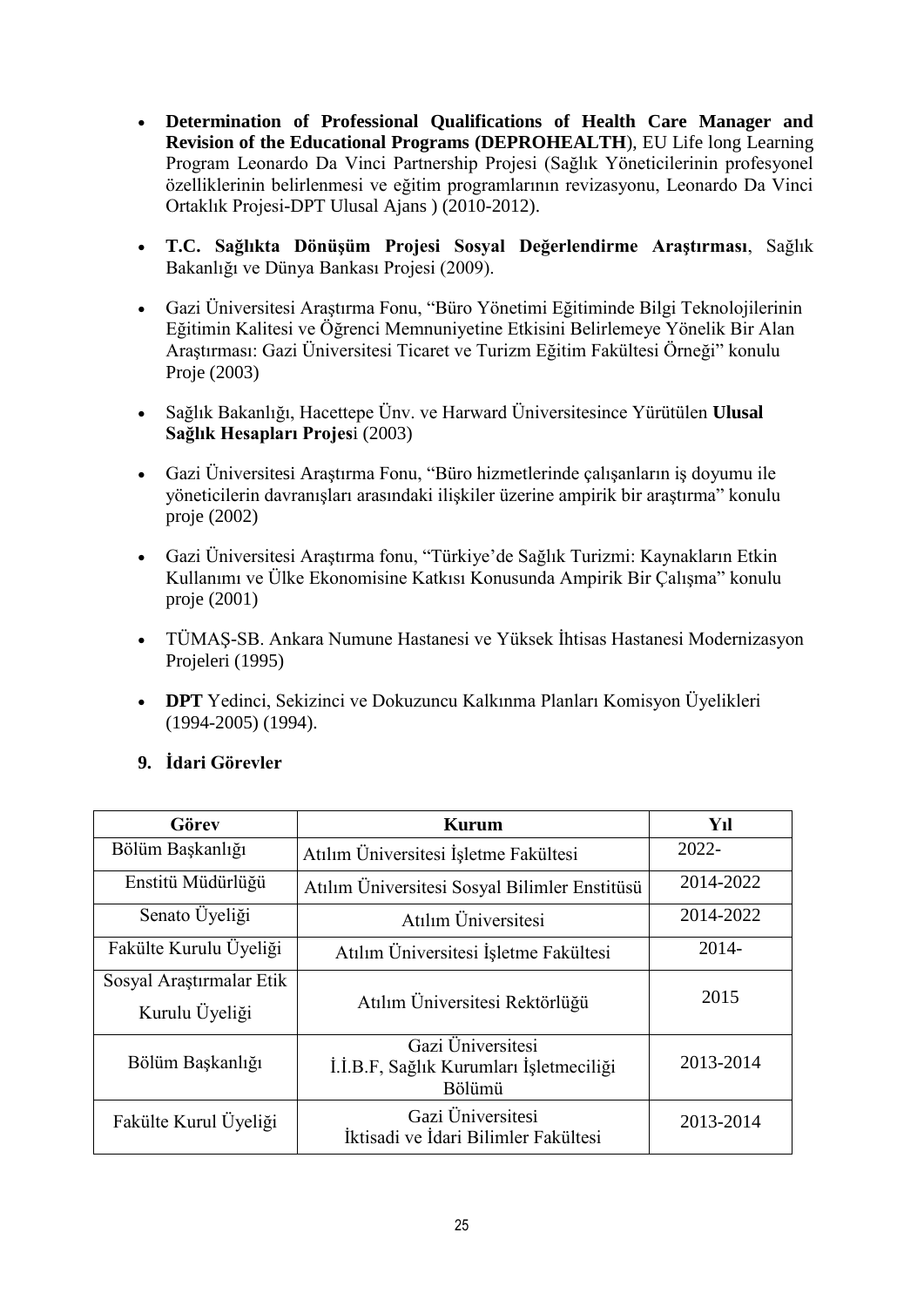| Dekan Yardımcılığı                           | Gazi Üniversitesi<br>Ticaret ve Turizm Eğitim Fakültesi                          | 2005-2007 |
|----------------------------------------------|----------------------------------------------------------------------------------|-----------|
| Bölüm Başkanlığı                             | Gazi Üniversitesi<br>Ticaret ve Turizm Eğitim Fakültesi<br>Büro Yönetimi Eğitimi | 2003-2009 |
| Müdür Yardımcılığı                           | Gazi Üniversitesi<br>Sürekli Eğitim Merkezi                                      | 2004-2006 |
| Fakülte Kurul Üyeliği                        | Gazi Üniversitesi<br>Ticaret ve Turizm Eğitim Fakültesi                          | 2004-2006 |
| Meslek Yüksekokulu<br>Yönetim Kurulu Üyeliği | Gazi Üniversitesi<br>Çiçekdağı Meslek Yüksekokulu                                | 2005-2006 |
| Anabilim Dalı Başkanlığı                     | Gazi Üniversitesi<br>Ticaret ve Turizm Eğitim Fakültesi<br>Büro Yönetimi Eğitimi | 2000-2003 |
| Hastane Müdür<br>Yardımcılığı                | Gazi Üniversitesi<br>Tıp Fakültesi Hastanesi                                     | 1992-1994 |

# **10. Bilimsel Kuruluşlara ve Komisyonlara Üyelikleri**

-Sağlık Yöneticileri Derneği (2015-)

-Türkiye Sağlık Turzmi Derneği ( Genel Sekreter, 2017-).

-Ankara Sağlık Turizm Derneği ( Yönetim Kurulu Üyesi 2017-)

-**TÜSKA, Türkiye Sağlık Hizmetleri Kalite ve Akreditasyon Entitüsü,**

**Uluslararası Akreditasyon Bilim Kurulu Üyeliği, 2017-**

**-TÜSKA Akreditasyon Denetçisi, 2017-**

-**T.C.SAĞLIK BAKANLIĞI, Sağlık Araştırmaları Genel Müdürlüğü, Bilimsel Projeler Bilim Kurulu Üyeliği, (2017).**

**- T.C.SAĞLIK BAKANLIĞI, Sağlık Araştırmaları Genel Müdürlüğü, Türkiye Sağlık Sistemi Performans Değerlendirmesi 2016, Çalışması Bilimsel Danışma Kurul Üyeliği, 2016.**

# **11. Ödüller**

Gazi Ünv. **Bilimsel Araştırmaları Teşvik Ödülü** (2000, 2004, 2006, 2012)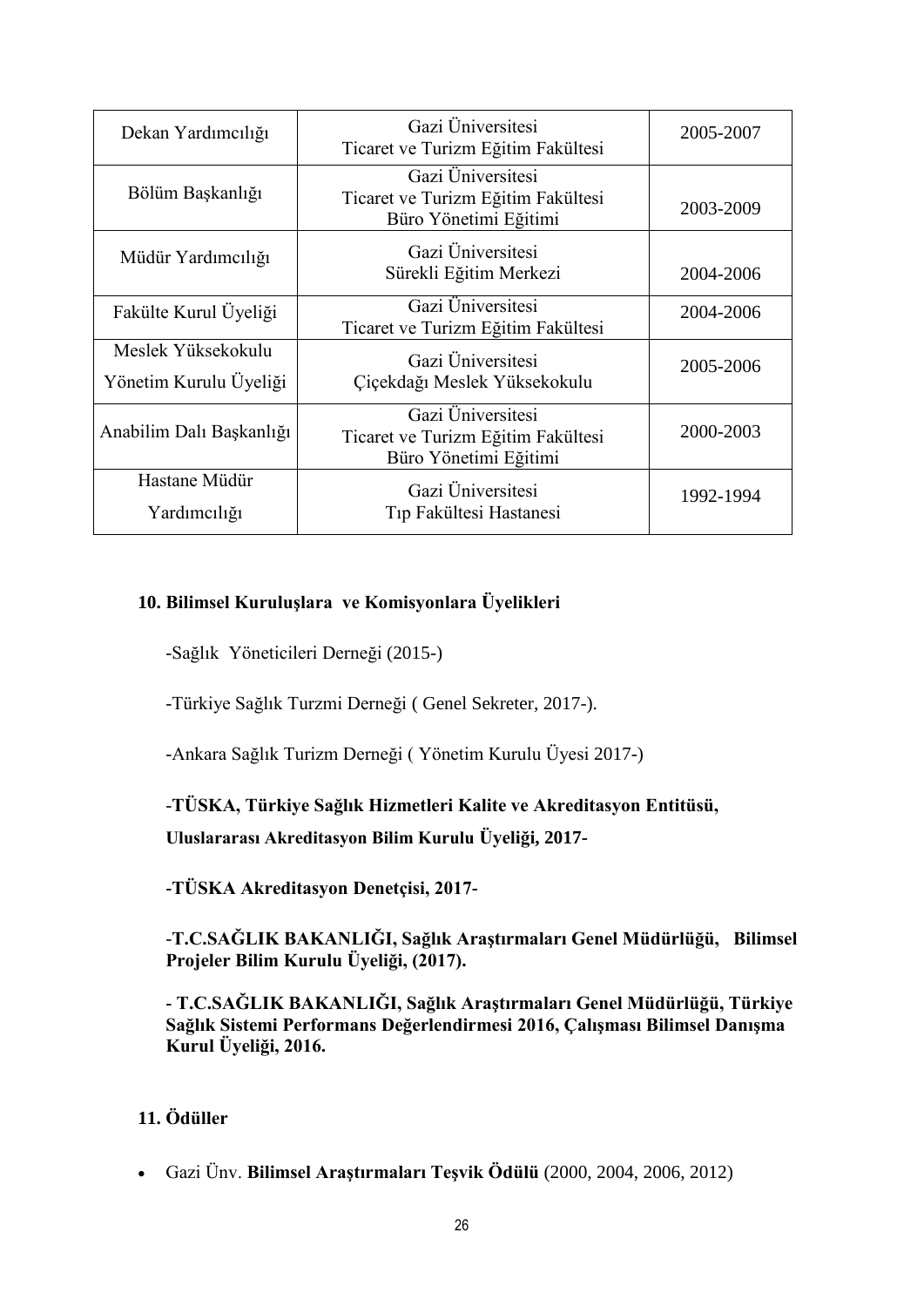- Çubuk Platformu Başarı Ödülü (2010)
- **VIII. Ulusal Sağlık Kuruluşları Yönetimi Kongresi**, En iyi 2. Bildiri Ödülü (2010)
- **ABD Federation Of Business Disiplines (FBD)** (ABD) En iyi Bildiri ödülü (2009)
- ABD Federation of Business Disciplines (İşletme Disiplinleri Birliği) 2018 yılı geleneksel kongresinde "**FBD Distinguished Paper Award**" ve "**ACME Best of Track Paper Award"** ödülleri ( 2018)
- **Sağlık Gönüllüleri Türkiye Derneği**, 2018 Yılı Sağlıkta Sosyal Sorumluluk Başarı Ödülü.
- **8.Uluslararası Sağlık Turizmi Kongresi**, En iyi 3. Bildiri ödülü, ( 2018).

# **12. Son iki yılda verilen dersler**

- Cağdas İsletmecilik
- İşletmeye Giriş
- Yönetim Bilimi
- Pazarlama İlkeleri
- Sağlık Kurumları Yönetimi
- Sağlık Politikası
- Sağlık Turizmi
- Pazarlama Yönetimi

# **Yönetilen Lisansüstü Tezler**

# **13.1. Yüksek Lisans Tezleri**

- Meydan, Özgür, Engelli Bireylerin Sağlık Hizmetlerine Ulaşılabilirlik Düzeylerinin Belirlenmesi ve Memnuniyet Analizi: Ankara Örneği. Atılım Üniversitesi Sosyal Bilimler Enstitüsü, İşletme Ana Bilim Dalı Sağlık Kuruluşları Yöneticiliği Yüksek Lisans Tezi (2021)
- Arslan, Funda, Acil Servislerde Sağlık Personeline Karşı Yapılan Şiddet Olaylarının Değerlendirilmesi: Orta Karadeniz Bölgesi Örneği, Atılım Üniversitesi Sosyal Bilimler Enstitüsü, İşletme Ana Bilim Dalı Sağlık Kuruluşları Yöneticiliği Yüksek Lisans Tezi (2021)
- Cıplak, Esen Nur, COVID-19 Sürecinde Teletıp ve Mobil Sağlık Hizmetleri Kullanımı; Koru Sağlık Grubu Örneği, .Atılım Üniversitesi Sosyal Bilimler Enstitüsü, İşletme Ana Bilim Dalı Sağlık Kuruluşları Yöneticiliği Yüksek Lisans Tezi (2021)
- Işık, Yurdagül, Sağlıkta Kalite ve Akreditasyon Uygulamalarının Hasta Memnuniyeti ve Çalışan İş Doyumu Üzerine Etkisinin Değerlendirilmesi,.Atılım Üniversitesi Sosyal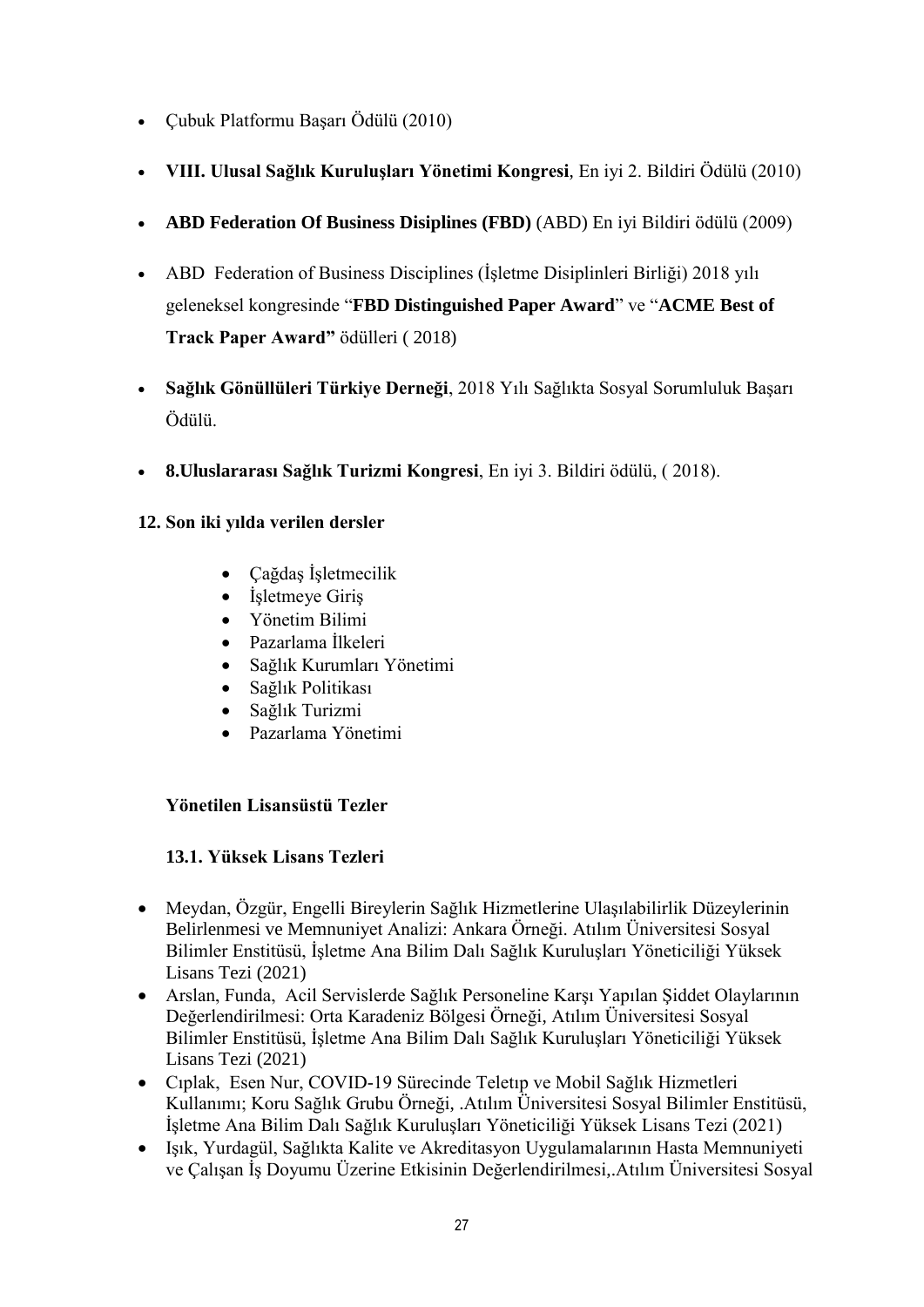Bilimler Enstitüsü, İşletme Ana Bilim Dalı Sağlık Kuruluşları Yöneticiliği Yüksek Lisans Tezi (2021)

- Sezgin, Çağrı, İlaç Sektöründe Hekimlere Yönelik Yapılan Dijital Pazarlama Faaliyetlerinin Marka Farkındalığı Üzerine Etkisi, .Atılım Üniversitesi Sosyal Bilimler Enstitüsü, İşletme Ana Bilim Dalı Sağlık Kuruluşları Yöneticiliği Yüksek Lisans Tezi (2021)
- Yıldırım, Özlem, Pandemi Döneminde Esnek Çalışma Düzenlemesinin Çalışan Motivasyonu ve İş Doyumuna Etkisi; Bir Alan Araştırması,.Atılım Üniversitesi Sosyal Bilimler Enstitüsü, İşletme Ana Bilim Dalı Sağlık Kuruluşları Yöneticiliği Yüksek Lisans Tezi (2021)
- Saffar, Pınar Amjad Khaleel , Üniversitelerin Dijital Pazarlama Faaliyeti Kapsamında Halkla İlişkiler ve İletişim Departmanı Uygulamaları., Atılım Üniversitesi Sosyal Bilimler Enstitüsü, İşletme Ana Bilim Dalı Sağlık Kuruluşları Yöneticiliği Yüksek Lisans Tezi (2021)
- Özdil, Elif Sema, Özel hastane çalışanlarının yaşadıkları stresin çalışan motivasyonuna etkisi, Atılım Üniversitesi Sosyal Bilimler Enstitüsü, İşletme Ana Bilim Dalı Sağlık Kuruluşları Yöneticiliği Yüksek Lisans Tezi (2019)
- Baş, Önder, Sağlık sektöründe kamu özel ortaklığı modeli hakkında hizmet sunucuları ve hizmet yararlanıcılarının görüşlerinin değerlendirilmesi: Yozgat ili örneği, Atılım Üniversitesi Sosyal Bilimler Enstitüsü, İşletme Ana Bilim Dalı Sağlık Kuruluşları Yöneticiliği Yüksek Lisans Tezi (2019)
- Öztürk, Gülay, Sağlık Turizminde Hasta Hakları ve Etik Sorunsalı Üzerine Bir Araştırma, Atılım Üniversitesi Sosyal Bilimler Enstitüsü, İşletme Ana Bilim Dalı Sağlık Kuruluşları Yöneticiliği Yüksek Lisans Tezi (2019)
- Mert, Merve, Sosyal medya reklamlarına yönelik tüketici algılarının plansız satın alma davranışına etkisi: Kültürlerarası bir araştırma, Atılım Üniversitesi Sosyal Bilimler Enstitüsü, İşletme Ana Bilim Yüksek Lisans Tezi (2019).
- Bibican, Çağatay, Ankara'da bulunan beş yıldızlı otel işletmelerinde hizmet verme yatkınlığının örgütsel bağlılık ve iş tatmini ilişkisi üzerindeki aracı etkisi, Atılım Üniversitesi Sosyal Bilimler Enstitüsü, İşletme Ana Bilim Yüksek Lisans Tezi (2019).
- Kapusuz, Necmiye, Kadınlarda marka bağlılığı ve hedonik tüketim ilişkisi: kozmetik sektöründe bir uygulama, Atılım Üniversitesi Sosyal Bilimler Enstitüsü, İşletme Ana Bilim Yüksek Lisans Tezi (2019).
- Sarıalp, Salih, Sağlık sektöründe, tüketici satın alma davranışında sosyal medya reklamlarının etik boyutu, Atılım Üniversitesi Sosyal Bilimler Enstitüsü, İşletme Ana Bilim Dalı Sağlık Kuruluşları Yöneticiliği Yüksek Lisans Tezi (2019)
- Shkembi,Krisilda, Otel işletmelerinde müşteri gözüyle çalışan iletişimi ve çalışan gözüyle kurumsal itibar algısı: Antalya ili örneği, Atılım Üniversitesi Sosyal Bilimler Enstitüsü, İşletme Ana Bilim Yüksek Lisans Tezi (2018).
- Topcu, Havva Gül, Sağlık Bakanlığı teşkilat yapısına ilişkin 663 sayılı ve 694 sayılı kanun hükmünde kararnameler hakkında sağlık yöneticilerinin görüşleri, Atılım Üniversitesi Sosyal Bilimler Enstitüsü, İşletme Ana Bilim Dalı Sağlık Kuruluşları Yöneticiliği Yüksek Lisans Tezi (2018)
- Özzeybek Taş, Merve, Vatandaşların ve sağlık çalışanlarının şehir hastaneleri ile ilgili görüşlerinin belirlenmesi: Ankara ili örneği, Atılım Üniversitesi Sosyal Bilimler Enstitüsü, İşletme Ana Bilim Dalı Sağlık Kuruluşları Yöneticiliği Yüksek Lisans Tezi (2018)
- Mutlu, Şükriye Burcu, Kalite yönetim sistemlerinin çalışanların iş tatminine etkisi: Eğitim sektöründe devlet okulu ve özel okul karşılaştırması üzerine bir uygulama,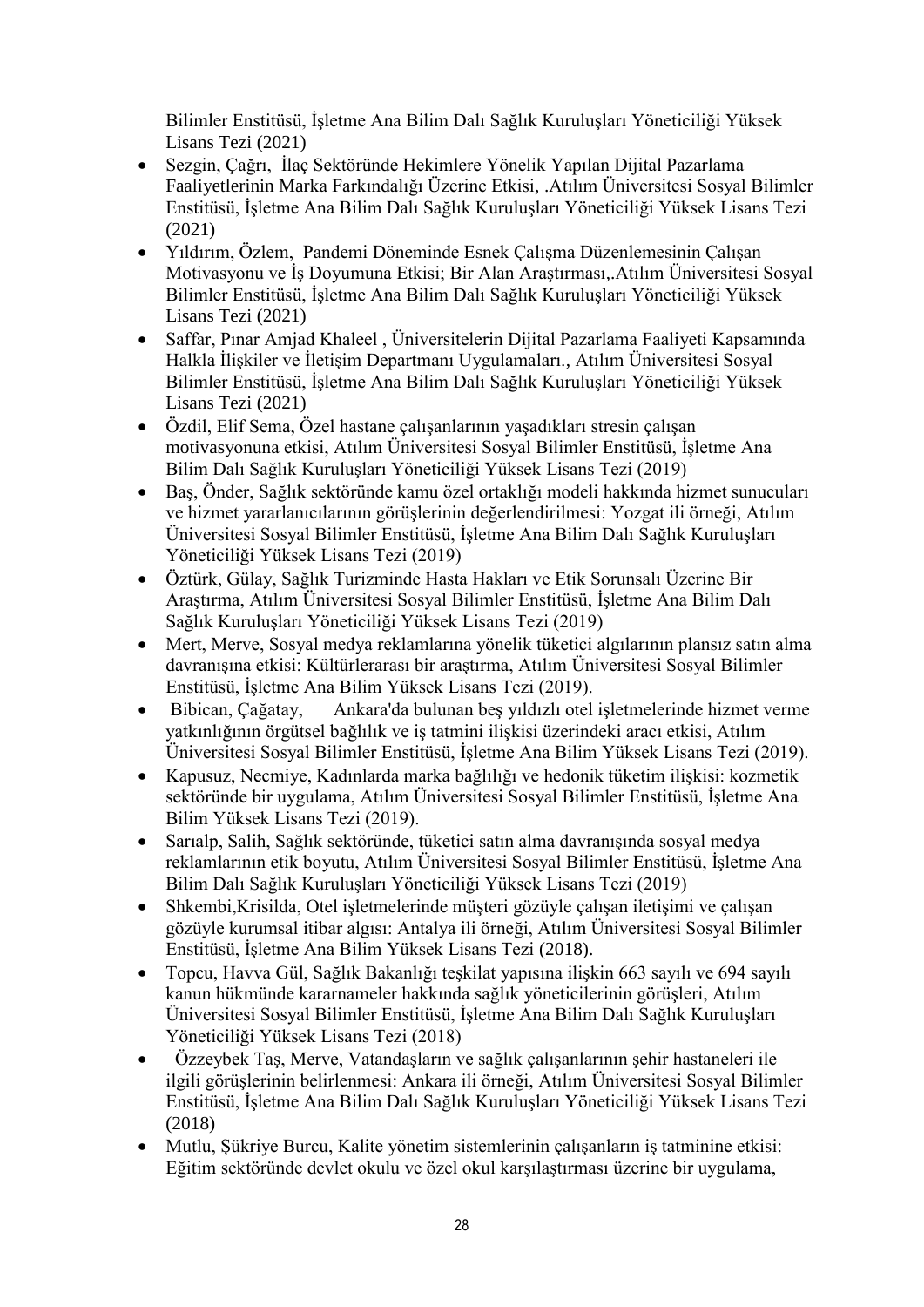Atılım Üniversitesi Sosyal Bilimler Enstitüsü, İşletme Ana Bilim Yüksek Lisans Tezi (2018).

- Saygılı Akkaya, Neslihan, Toplumda Posta ve Telgraf Teşkilatı Anonim Şirketi'nin imajı: Ankara ili örneği, Atılım Üniversitesi Sosyal Bilimler Enstitüsü, İşletme Ana Bilim Yüksek Lisans Tezi (2018).
- Kurumlu, Yasemin, Sağlık turizminde otelcilik hizmetleri, Atılım Üniversitesi Sosyal Bilimler Enstitüsü, İşletme Ana Bilim Dalı Sağlık Kuruluşları Yöneticiliği Yüksek Lisans Tezi (2016)
- Emre, Sinan, Sağlık turizminde aracı kurumların rolü, Atılım Üniversitesi Sosyal Bilimler Enstitüsü, İşletme Ana Bilim Dalı Sağlık Kuruluşları Yöneticiliği Yüksek Lisans Tezi (2016)
- Ersoy, İlyas, Sağlık hizmetlerinde viral pazarlamanın tüketicilerin satın alma kararları üzerine etkisi, Atılım Üniversitesi Sosyal Bilimler Enstitüsü, İşletme Ana Bilim Dalı Sağlık Kuruluşları Yöneticiliği Yüksek Lisans Tezi (2016)
- Akarsu, Sevgi, Hemşirelerde çalışan sessizliği ve iş doyumu arasındaki ilişki, Atılım Üniversitesi Sosyal Bilimler Enstitüsü, İşletme Ana Bilim Dalı Sağlık Kuruluşları Yöneticiliği Yüksek Lisans Tezi (2016)
- Demircan, Fatih, Sağlık yönetim bilgi sistemleri ve iletişim teknolojilerinin sağlık yöneticileri tarafından kabul ve kullanımı: Ankara ili örneği, Atılım Üniversitesi Sosyal Bilimler Enstitüsü, İşletme Ana Bilim Dalı Sağlık Kuruluşları Yöneticiliği Yüksek Lisans Tezi (2016)
- Bulut, Özlem, Hekim performansının teşhis ilişkili gruplara dayalı ödemesi, Atılım Üniversitesi Sosyal Bilimler Enstitüsü, İşletme Ana Bilim Dalı Sağlık Kuruluşları Yöneticiliği Yüksek Lisans Tezi (2016)
- Turan, Tolga, Örgütsel stresin çalışan iş doyumuna etkisi: Hilti İnşaat Malzemeleri Tic. A.Ş. Örneği", Atılım Üniversitesi Sosyal Bilimler Enstitüsü, İşletme Ana Bilim Yüksek Lisans Tezi (2016).
- Alkan, Ceren, Çimonto Sanayinde Markalaşma, Atılım Üniversitesi Sosyal Bilimler Enstitüsü, İşletme Ana Bilim Yüksek Lisans Tezi (2016).
- Gül, Asuman, "Sağlık Çalışmalarında Güvenlik İkliminin Çalışan Güvenliği Üzerinde Etkisi: Bir Alan Çalışması", Atılım Üniversitesi Sosyal Bilimler Enstitüsü, İşletme Ana Bilim Dalı Sağlık Kuruluşları Yöneticiliği Yüksek Lisans Tezi (2015)
- Düzova, Sibel, "112 Acil Sağlık Hizmetlerinde Çalışan Personelin İş Doyumu Ankara İli örneği", Atılım Üniversitesi Sosyal Bilimler Enstitüsü, İşletme Ana Bilim Dalı Sağlık Kuruluşları Yöneticiliği Yüksek Lisans Tezi (2015)
- Keskin, Yunus Emre, "Kamu Hastanelerinde Merkezi Satınalma Sistemi, Karşılaşılan Problemler ve Çözüm Önerileri (Sivas-Tokat-Yozgat-Kayseri Örneği)", Atılım Üniversitesi Sosyal Bilimler Enstitüsü, İşletme Ana Bilim Dalı Sağlık Kuruluşları Yöneticiliği Yüksek Lisans Tezi (2015)
- Aydoğdu, Emine Selda, "Sağlık Turizminde Ankara'nın Marka Bir Kent Olması İçin İzlenecek Stratejiler Konusunda Yönetici Görüşlerinin Değerlendirilmesi", Atılım Üniversitesi Sosyal Bilimler Enstitüsü, İşletme Ana Bilim Dalı Sağlık Kuruluşları Yöneticiliği Yüksek Lisans Tezi (2015)
- Bigubey, Özhan, "Sağlık Sektöründe Çalışanların Hizmet Kalite Standartlarına İlişkin Algıları (Bursa'da Bir Devlet Hastanesi Örneği)" Atılım Üniversitesi Sosyal Bilimler Enstitüsü, İşletme Ana Bilim Dalı Sağlık Kuruluşları Yöneticiliği Yüksek Lisans Tezi (2015)
- Karakuş, Mehmet, "Hastanelerde Tesis Yönetimi ve Güvenliği Konusunda Yöneticilerin Algılarının Belirlenmesi – Kamu Ve Özel Sektör Karşılaştırması", Gazi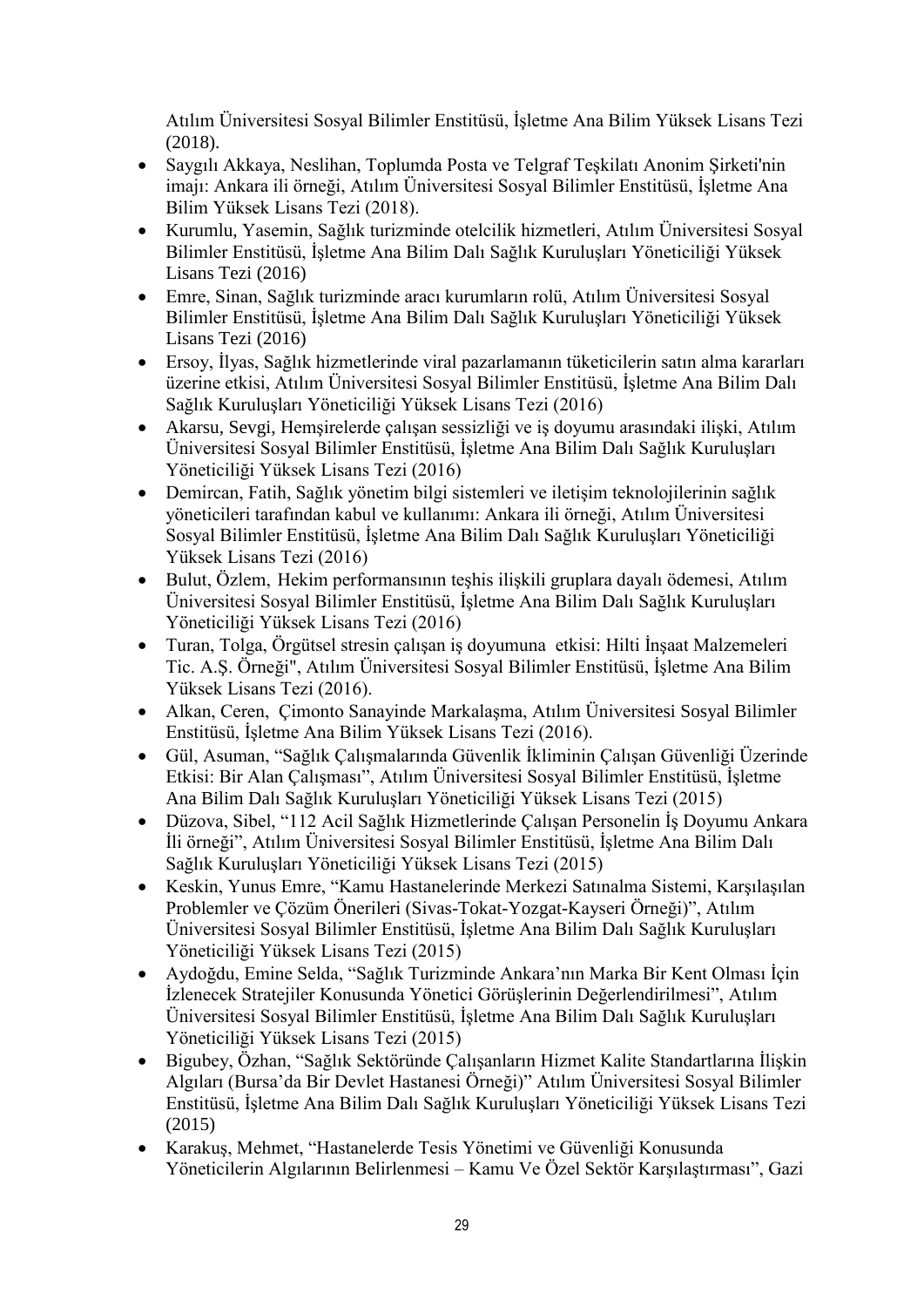Üniversitesi Sosyal Bilimler Enstitüsü, İşletme Ana Bilim Dalı Hastane İşletmeciliği Yüksek Lisans Tezi (2015)

- Özkan, E., "Sağlık Çalışanlarında Örgütsel Sessizlik İklimi Ve İşgören Davranışları Arasındaki Etkileşim", Gazi Üniversitesi Sosyal Bilimler Enstitüsü, İşletme Ana Bilim Dalı Hastane İşletmeciliği Yüksek Lisans Tezi (2015)
- Abbasoğlu, Şevin, "İş Görenlerde Örgütsel Adalet Algısı ve Örgütsel Adaletin Çalışanların İş Motivasyonu Üzerindeki Etkisi: Bir Devlet Hastanesi Örneği", Atılım Üniversitesi Sosyal Bilimler Enstitüsü, İşletme Yönetimi Ana Bilim Dalı Yüksek Lisans Tezi (2015)
- Şahin, Dilara Ceylan, " Verimli Örgüt Yönetimi İçin Zaman Yönetimi: Bir Özel Hastane Örneği", Atılım Üniversitesi Sosyal Bilimler Enstitüsü, İşletme Yönetimi Ana Bilim Dalı Yüksek Lisans Tezi (2015)
- Koçoğlu, Ceyda, "Marka Bağlılığının Tüketici Satın Alma Davranışları Üzerindeki Etkisi: Ankara İli, Parfüm Örneği, Atılım Üniversitesi Sosyal Bilimler Enstitüsü, İşletme Yönetimi Ana Bilim Dalı Yüksek Lisans Tezi (2015)
- Albayrak, Alişan, "Sivil Savunma ve Seferberlik Hizmetlerinde Görevli Kamu Personelinin Problem Çözme Becerisi, Mobbinge Uğrama ve Motivasyon Durumlarını Belirlemeye Yönelik Bir Alan Çalışması", Atılım Üniversitesi Sosyal Bilimler Enstitüsü, Sağlık Kurumları İşletmeciliği Ana Bilim Dalı Yüksek Lisans Tezi (2015)
- Öztürk, Nuray, "Tamamlayıcı Sağlık Sigortası ve Türkiye'de Uygulanabilirliği: Vatandaş Görüşlerinin Belirlenmesi", Gazi Üniversitesi Sosyal Bilimler Enstitüsü, İşletme Ana Bilim Dalı Yüksek Lisans Tezi (2014)
- Güleç, Dilek, "Sağlık Turizmi Kapsamında Antiaging (Sağlıklı Yaşlanma) Uygulamaları ve Yaşlı Bakım: Türkiye Değerlendirmesi, Gazi Üniversitesi Sosyal Bilimler Enstitüsü, Hastane İşletmeciliği Ana Bilim Dalı Yüksek Lisans Tezi (2011)
- Eser, Şule, "Toplumsal Cinsiyetin Meslek Seçimindeki Rolü Ve Sekreterlik Mesleği Üzerine Bir Uygulama, ", Gazi Üniversitesi Eğitim Bilimleri Enstitüsü, Büro Yönetimi Eğitimi Anabilim Dalı Yüksek Lisans Tezi (2011)
- Eyler Nurullah, "Aile Hekimliği Uygulamasına Geçilen İllerde Çevre Sağlığı Hizmetlerinin Bundan Etkilenme Durumu" , Atılım Üniversitesi Sosyal Bilimler Enstitüsü, İşletme Anabilim Dalı Yüksek Lisans Tezi, 2011. (2011)
- Altıntaş Nesrin, "Hemşirelerde İş Tatmini Ve Örgütsel Bağlılık İlişkisi: Gata Hastanesi'nde Bir Uygulama", Atılım Üniversitesi Sosyal Bilimler Enstitüsü, Sağlık Kurumları İşletmeciliği Ana Bilim Dalı Yüksek Lisans Tezi, 2011. (2011)
- Çevik Meral, " İş Yerinde Oluşan Stresin Çalışanlar Üzerindeki Etkileri: Gata Hastanesi'de Bir Uygulama", Atılım Üniversitesi Sosyal Bilimler Enstitüsü, Sağlık Kurumları İşletmeciliği Yüksek Lisans Tezi, 2011. (2011)
- Mertler Atilla, Asuman Hastanelerde Pazar Odaklılığın İşletme Performansına Etkisini Belirlemeye Yönelik Bir Alan Araştırması, Gazi Üniversitesi Sosyal Bilimler Enstitüsü, Sağlık Kurumları Yönetimi. Yayınlanmamış Doktora Tezi. (2010)
- Şener, Tolga, Hastanelerde Örgütsel Vatandaşlık Davranışı: Bir Alan Araştırması";, Gazi Üniversitesi, Sosyal Bilimler Enstitüsü, Hastane İşletmeciliği Bilim Dalı Yüksek Lisans Tezi. (2010)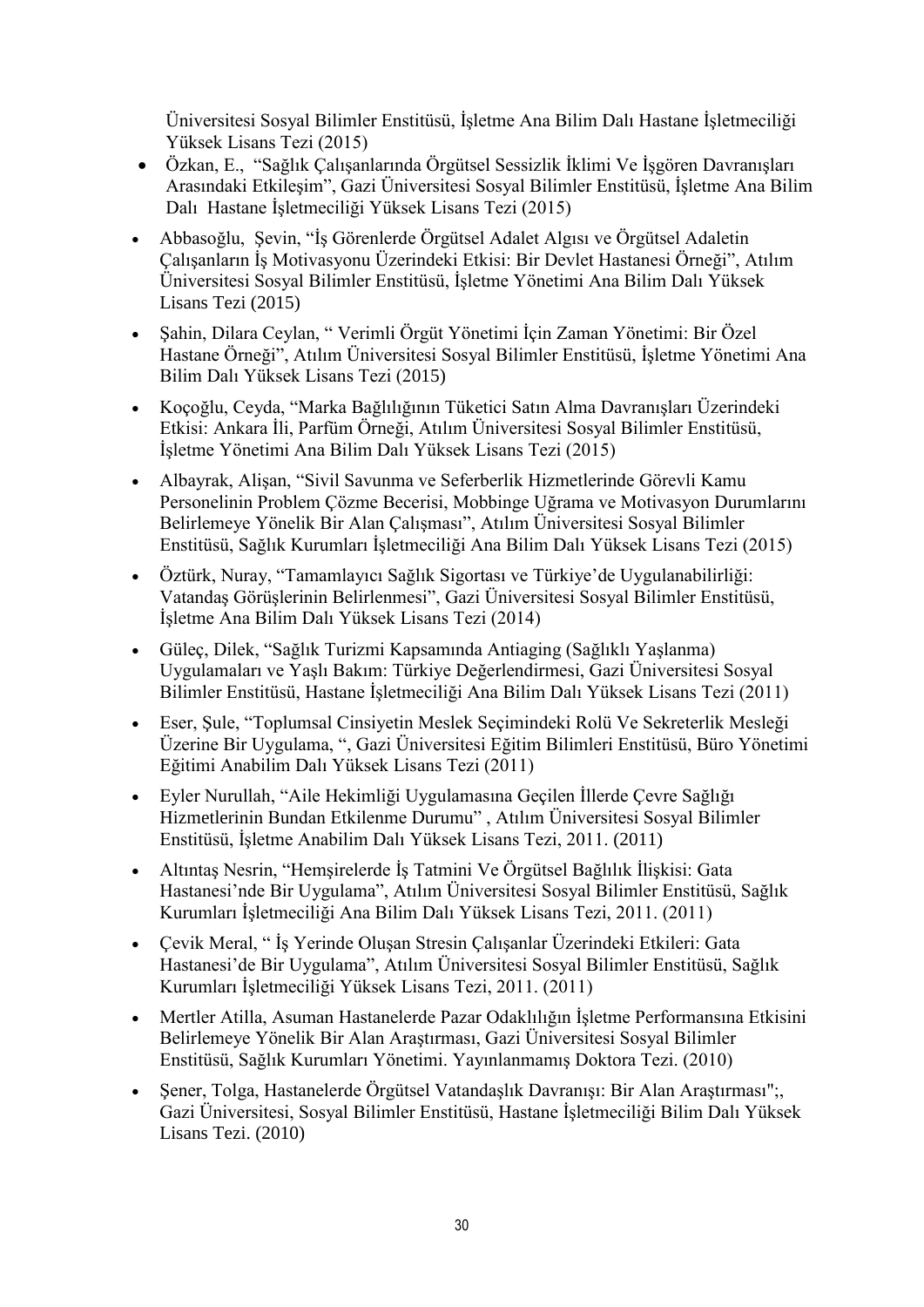- Tansüyer, Tuba, Hasta Güvenliği ve Tıbbi Hatalar Konusunda Sağlık Personelinin Görüşlerini Belirlemeye Yönelik Bir Alan Araştırması, ";, Gazi Üniversitesi, Sosyal Bilimler Enstitüsü, Hastane İşletmeciliği Bilim Dalı Yüksek lisans Tezi. (2010)
- Çeliker Hülya, "Hizmet Sektöründe Hizmetiçi Eğitim ile İşgören Doyumu Arasındaki İlişkiyi Belirlemeye Yönelik Bir Alan Araştırması: Edirne Belediyesi Örneği ", Gazi Üniversitesi Eğitim Bilimleri Enstitüsü, Büro Yönetimi Eğitimi Anabilim Dalı Yüksek Lisans Tezi, 2010. (2010)
- Sur Özlem, " Örgütsel Sinizm:Büro Çalışanları Üzerine Bir Alan Araştırması", Gazi Üniversitesi Eğitim Bilimleri Enstitüsü, Büro Yönetimi Eğitimi Ana Bilim Dalı Yüksek Lisans Tezi, 2010. (2010)
- Pusuluk Ceylan Sadiye, "Eğitim Sektöründe Yönetim Bilgi Sistemlerinin Kullanımı: Büro Yönetimi Ve Sekreterlik Eğitimi Veren Meslek Yüksek Okulları Üzerinde Bir Alan Araştırması", Gazi Üniversitesi Eğitim Bilimleri Enstitüsü, Büro Yönetimi Eğitimi 2010, Ankara. (2010)
- Ertürk Ergin, "Sağlık İşletmelerinde İlişki Pazarlaması Ve Müşteri Bağlılığına Etkisi", Gazi Üniversitesi, Sosyal Bilimler Enstitüsü, Hastane İşletmeciliği Bilim Dalı Yüksek lisans Tezi, (2009)
- Özkanan Arzu , "Örgüt Yapısının Ve Örgüt İkliminin Tükenmişliğe Etkisi: Büro Çalışanları Üzerine Bir Alan Araştırması ", Gazi Üniversitesi Eğitim Bilimleri Enstitüsü Yüksek lisans Tezi, Ankara. (2009)
- Bıyıklı Hikmet, SSK Hastanelerinin Sağlık Bakanlığına Devri sonrası Devlet Hastanelerinde Çalışan Memnuniyeti: Ankara Yüksek İhtisas Hastanesi Örneği", Gazi Üniversitesi, Sosyal Bilimler Enstitüsü, Hastane İşletmeciliği Bilim Dalı Yüksek lisans Tezi, (2008)
- Yıldız, Güler "Sağlık Hizmeti Sunucularından Hastanelere Yapılan Ödemeler Ve Sorunların Belirlenmesi" G.Ü. Sosyal Bilimler Enstitüsü, Hastane İşletmeciliği Bilim Dalı Yüksek lisans Tezi, (2008)
- Sahman, İlkem "Özel Hastanelerde Yönetimin Profesyonellesmesinin Kurumsallaşma Sürecindeki Etkisini Ölçmeye Yönelik Bir Alan Çalışması" G.Ü. Sosyal Bilimler Enstitüsü, Hastane İşletmeciliği Bilim Dalı Yüksek lisans Tezi, (2008)
- Şule, Ebru "Sağlık Sektöründe Markalaşmanın Hastane Seçimine Etkisinin Belirlenmesine Yönelik Bir Alan Çalışması" G.Ü. Sosyal Bilimler Enstitüsü, Hastane İşletmeciliği Bilim Dalı Yüksek lisans Tezi (2008)
- Akdemir, Fatma " Mobbing'in Örgütsel Bağlılığa Etkisini Belirlemeye Yönelik Bir Alan Çalışması", Gazi Üniversitesi Eğitim Bilimleri Enstitüsü, Büro Yönetimi Eğitimi Anabilim Dalı Yüksek Lisans Tezi,Yüksek Lisans Tezi, (2008)
- Karabağ, Hüseyin, "Evde Bakım Hizmetleri Konusunda Sağlık Personelinin Görüşlerini Belirlemeye Yönelik Alan Çalışması" G.Ü. Sosyal Bilimler Enstitüsü, Hastane İşletmeciliği Bilim Dalı Yüksek lisans Tezi Ankara (2007)
- Mert, Vildan "AB İle Uyum Sürecinde Türkiye'de Tüketici Sağlığının Korunması Politikaları" G.Ü. Sosyal Bilimler Enstitüsü, Hastane İşletmeciliği Bilim Dalı Yüksek lisans Tezi (2007)
- Uslu, Dilek "Örgütlerde Değişim ve Değişim Sürecinin İşgörenlerce Algılanması Üzerine Bir Alan Araştırması" G.Ü. Eğitim Bilimleri Enstitüsü, Büro Yönetimi Eğitimi Anabilim Dalı Yüksek Lisans Tezi (2007)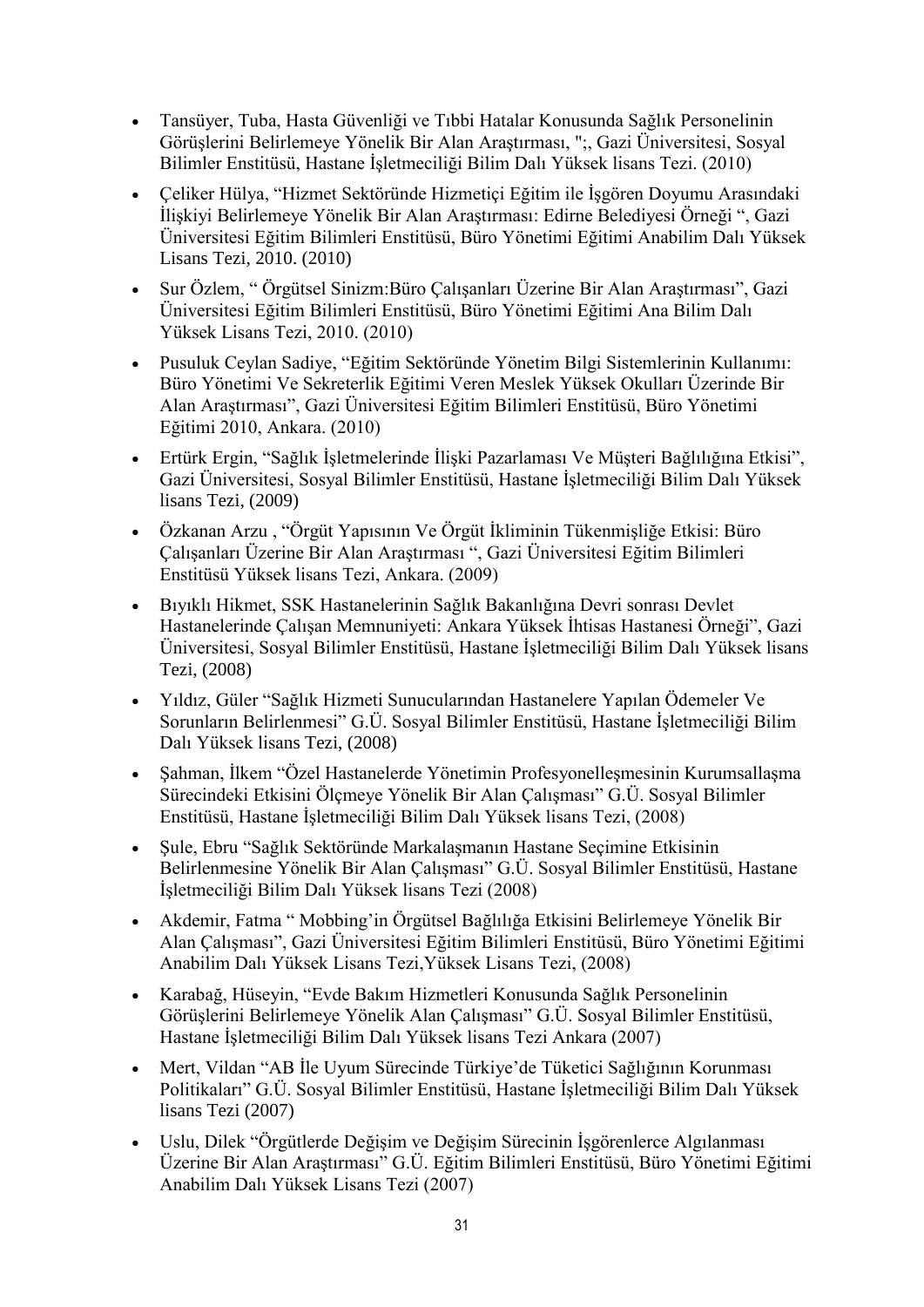- Gazi, Ali, "Sağlık Bakanlığı Hastanelerinde Performansa Dayalı Ek Ücret Ödeme Sisteminin Hastalar ve Sağlık Personeline Olan Etkisinin Belirlenmesine Yönelik Bir Alan Araştırması" G.Ü. Sosyal Bilimler Enstitüsü Hastane İşletmeciliği Bilim Dalı Yüksek lisans Tezi (2006)
- Öztürk, Mehtap, "Örgütsel Küçülmenin İşgörenlere Etkisi, Bir Kamu Hizmet Sektörü Uygulaması" G.Ü. Eğitim Bilimleri Enstitüsü, Büro Yönetimi Eğitim Dalı Yüksek Lisans Tezi (2006)
- Delil, Yılmaz, "Yönetici Asistanlar ve Büro Çalışanlarının Hizmet İçi Eğitimleri İçin Bir Web Tabanlı Uzaktan Eğitim Programı Önerisi" Gazi Üniversitesi Eğitim Bilimleri Enstitüsü, Büro Yönetimi Eğitimi Anabilim Dalı Yüksek Lisans Tezi (2005)
- Demir, Nurdan, " Hastanelerde Örgüt Kültürü ve Hastane Yöneticilerinin Örgüt Kültürü Oluşturmadaki Yeterlilik Derecesi" G.Ü. Sosyal Bilimler Enstitüsü, Hastane İşletmeciliği Bilim Dalı Yüksek lisans Tezi (2005)
- Şahin, Tuğba "Özel Hastanelerde Karşılaşılan Etik Problemlerin İrdelenmesine Yönelik Alan Araştırması" G.Ü. Sosyal Bilimler Enstitüsü, Hastane İşletmeciliği Bilim Dalı Yüksek lisans Tezi (2005)
- Durmaz, Türkan "Sağlık Kuruluşlarındaki Yönetici Davranışlarının Örgütsel Bağlılığa Etkisi" G.Ü. Sosyal Bilimler Enstitüsü, Hastane İşletmeciliği Bilim Dalı Yüksek lisans Tezi (2005)
- Mertler, Asuman "Ankara ve İstanbul'da Faaliyet gösteren Özel Hastanelerin Pazarlama Stratejilerinin Analizi, G.Ü. Sosyal Bilimler Enstitüsü, Hastane İşletmeciliği Bilim Dalı Yüksek lisans Tezi (2005)
- Sezgin Bilge, " Hastanelerde Pazarlama Faaliyetlerinin Müşteri Bağlılığına Etkisi:Bir Alan Çalışması", G.Ü. Sosyal Bilimler Enstitüsü, Hastane İşletmeciliği Bilim Dalı Yüksek lisans Tezi (2005)
- Yiğit, Arzu , "Hastanelerde Liderlik Davranışlarının Personel İş Doyumuna Etkisini Belirlemeye Yönelik Bir Alan Çalışması", G.Ü. Sosyal Bilimler Enstitüsü, Hastane İşletmeciliği Bilim Dalı Yüksek Lisans Tezi (2004)
- Saraçoğlu Aydın, Ayşegül, "Öğrencilerin Üniversite Seçiminde Üniversitelerin Yaptığı Halkla İlişkiler Ve Tanıtım Faaliyetlerinin Etkisini Belirlemeye Yönelik Bir Alan Araştırması, G.Ü.Eğitim Bilimleri Enstitüsü,Büro Yönetimi Eğitimi Yüksek Lisans Tezi (2004)
- Gezergün, Ahmet, "Hekimlerin Hastalarla Olan İletişim Becerilerinin Analizi Ve Gata Eğitim Hastanesi'nde Bir Uygulama, G.Ü. Sosyal Bilimler Enstitüsü, Hastane İşletmeciliği Bilim Dalı Yüksek lisans Tezi (2004)
- Bozkırlı, Kaan, "Afet ve Felaketlerde Hastane Hizmetlerinin Yönetimi:Bir Alan Çalışması, G.Ü. Sosyal Bilimler Enstitüsü, Hastane İşletmeciliği Bilim Dalı Yüksek lisans Tezi (2004)
- Tahtasakal , Meral, "Bürolarda Yaşanan Etik Dışı Davranışlar Ve Cinsel Taciz Olaylarının Azaltılmasında Eğitimin Etkisini Ölçmeye Yönelik Bir Alan Çalışması, Gazi Üniversitesi Eğitim Bilimleri Enstitüsü, Büro Yönetimi Eğitimi Anabilim Dalı Yüksek Lisans Tezi (2003)
- Çıtak, Nilgün "Eğitim Bilimleri Enstitüsü, Büro Yönetimi ve Sekreterlik Programlarında Meslek Derslerinde Öğretim Materyallerinin Etkin Kullanımı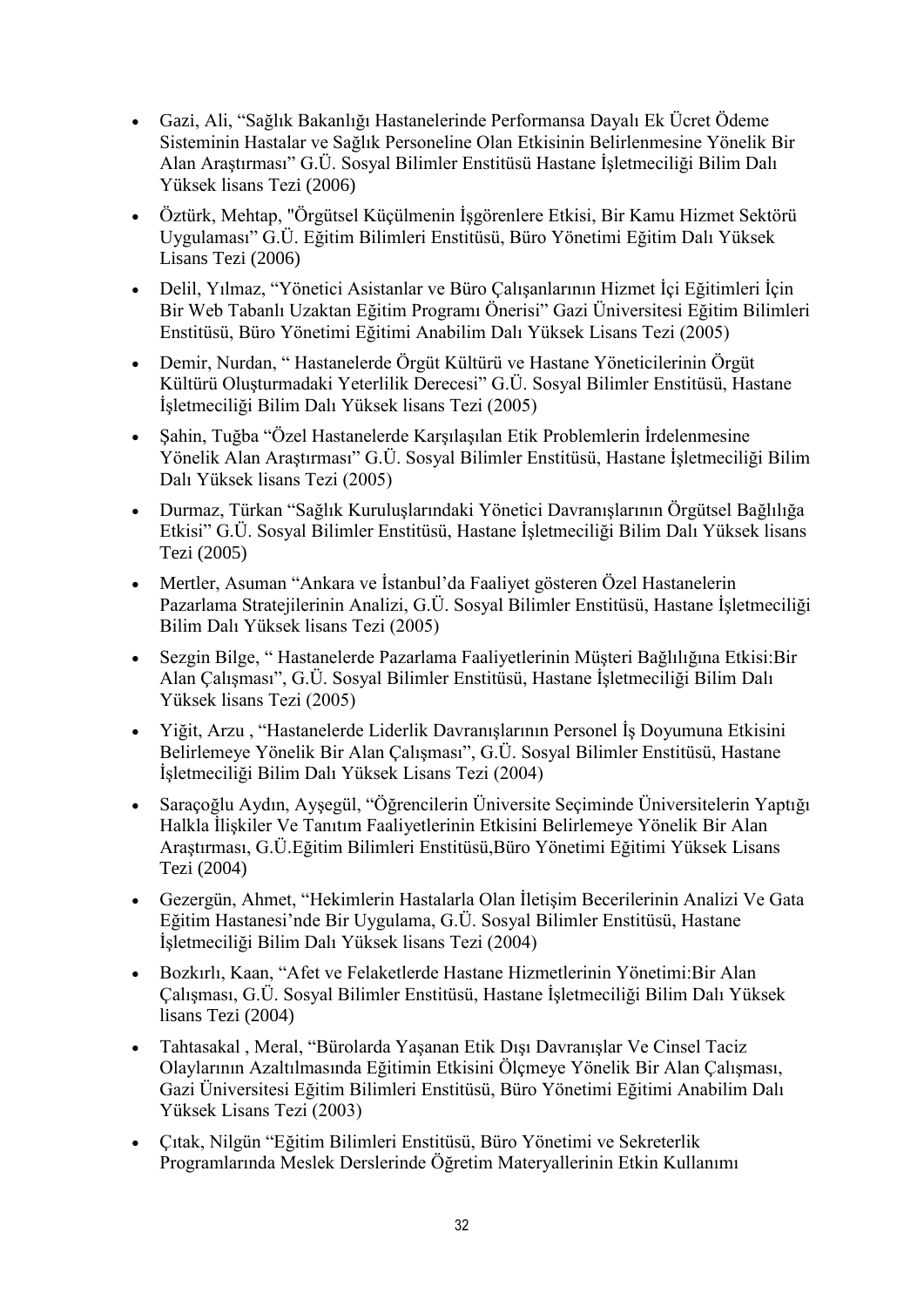Hakkında Öğretim Elemanlarının Görüşlerini Belirlemeye Yönelik Bir Alan Çalışması", G.Ü. Eğitim Bilimleri Enstitüsü (2003)

- Aykanat, Sevil "Sağlık İşletmelerinde Motivasyonu Personel Verimliliği Üzerine Etkileri, Gazi Üniversitesi , Sosyal Bilimler Enstitüsü, Hastane İşletmeciliği Bilim Dalı Yüksek lisans Tezi (2003)
- Demirel, Dilek, "Örgütsel Değişim Ve Örgütsel İletişime Etkileri Üzerine Bir Alan Çalışması" Gazi Üniversitesi Eğitim Bilimleri Enstitüsü, Büro Yönetimi Eğitimi Anabilim Dalı Yüksek Lisans Tezi (2003)
- Pınar, Çoşan, " Büro Yönetimi Eğitimi Ve Eğitim Programları Hakkında Mezunların Görüşlerinin Saptanmasına Yönelik Bir Alan Çalışması", Gazi Üniversitesi Eğitim Bilimleri Enstitüsü, Büro Yönetimi Eğitimi Anabilim Dalı Yüksek Lisans Tezi (2003)
- Turgut, Ayşe " Hastanelerde İmaj Ve İmaj Geliştirme: Toplumda Hastane İmajı Ve İmaj Geliştirme Üzerine Bir Araştırma" , G.Ü.Sosyal Bilimler Enstitüsü, Hastane İşletmeciliği Bilim Dalı Yüksek lisans Tezi (2002)
- Okutan, Mustafa ," Stres ve Stresle Başa Çıkma Yönetimleri : Bir Alan Uygulaması", G.Ü. Sağlık Bilimleri Enstitüsü, İşçi Sağlığı ve İş Güvenliği Anabilim Dalı Yüksek Lisans Tezi (2002)
- Aslan, Kadri Mahmut , "Türkiye'de Demiryollarında 1981-2000 yıllarında Meydana Gelen Kazalar ve Bu Kazaların Önlenmesinde Psikoteknik Yöntemin Etkisine İlişkin Bir Çalışma", G.Ü. Sağlık Bilimleri Enstitüsü, Kazalarda İlk ve Acil Yardım Anabilim Dalı Yüksek Lisans Tezi (2002)
- Ekiyor, Aykut," İlaç Pazarlamasında Tıbbi Satış Temsilcileri ile Hekimler arasında Sorunların Tespitine Yönelik Bir Alan Çalışması, G.Ü. Sosyal Bilimler Enstitüsü, Hastane İşletmeciliği Bilim Dalı Yüksek lisans Tezi (2001)
- Körpe, İbrahim, " Hastanelerde Sekreterlik Hizmetlerinde İletişimin İyileştirilmesi : Akdeniz Üniversitesi Hastanesinde Bir Alan Çalışması", G.Ü. Sosyal Bilimler Enstitüsü, İşletme Anabilimi Dalı Yüksek Lisans Tezi (2001)
- Gül, Kenan Serdar," Ankara Emniyet Müdürlüğünde Çalışan Personelin Performans Değerlendirme Kriterleri Hakkında Görüşlerinin Tespiti", Gazi Üniversitesi Eğitim Bilimleri Enstitüsü, Büro Yönetimi Eğitimi Anabilim Dalı Yüksek Lisans Tezi (2001)
- Usta, Hakkı , " Sağlık Hizmetleri Pazarlamasında Tutundurma Politikası: Sağlık Personeli ve Hastaların Reklama Yönelik Görüşlerini Belirlemeye Yönelik Bir Araştırma", G.Ü. Sosyal Bilimler Enstitüsü, Hastane İşletmeciliği Bilim Dalı Yüksek lisans Tezi (2000)
- Tiyek, Adnan, " Sağlık Hizmetlerinde Tüketici Davranışları: Bireylerin Sağlık Hizmetleri Konusundaki Tutumları Üzerine Bir Araştırma", G.Ü. Sosyal Bilimler Enstitüsü, Hastane İşletmeciliği Bilim Dalı Yüksek lisans Tezi (2000)

# **13.2. Doktora Tezleri**

- Köroğlu, Gönenç, Ülke Algılarının Sağlık Turizmine Etkisi, Atılım Üniversitesi Sosyal Bilimler Enstitüsü, İşletme Ana Bilim Dalı Doktora Tezi (2021)
- Reyhanoğlu, İzay, Türkiye'de şehir çiftleri arasında hava seyahat talebine etki eden kriterlerin farklı yöntemlerle karşılaştırmalı analizi, Atılım Üniversitesi Sosyal Bilimler Enstitüsü, İşletme Ana Bilim Dalı Doktora Tezi (2019)